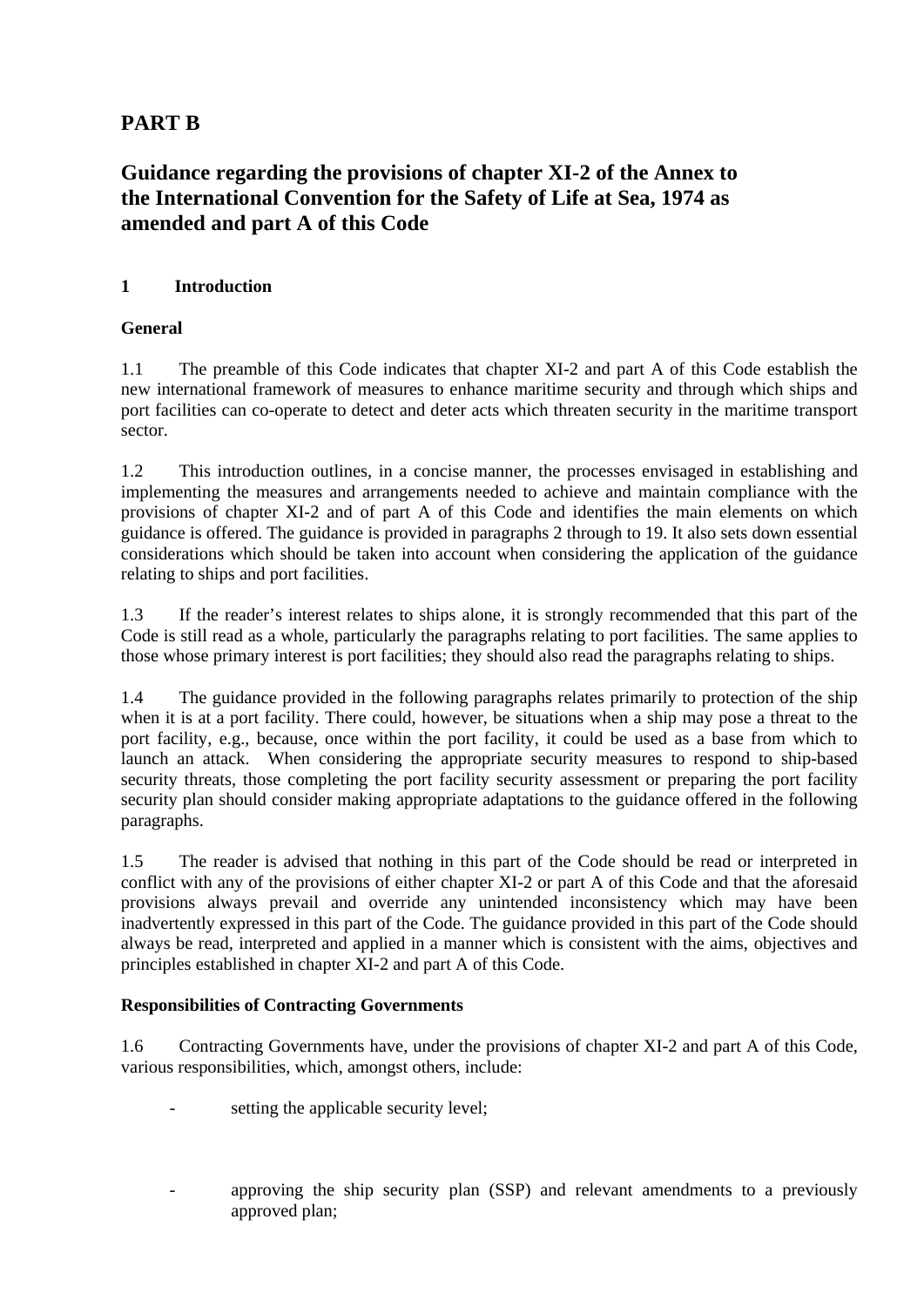- verifying the compliance of ships with the provisions of chapter XI-2 and part A of this Code and issuing to ships the International Ship Security Certificate;
- determining which of the port facilities located within their territory are required to-designate a port facility security officer (PFSO) who will be responsible for the preparation of the port facility security plan;
- ensuring completion and approval of the port facility security assessment (PFSA) and of any subsequent amendments to a previously approved assessment;
- approving the port facility security plan (PFSP) and any subsequent amendments to a previously approved plan; and
- exercising control and compliance measures;
- testing approved plans; and
- communicating information to the International Maritime Organization and to the shipping and port industries.

1.7 Contracting Governments can designate, or establish, Designated Authorities within Government to undertake, with respect to port facilities, their security duties under chapter XI-2 and Part A of this Code and allow recognized security organizations to carry out certain work with respect to port facilities, but the final decision on the acceptance and approval of this work should be given by the Contracting Government or the Designated Authority. Administrations may also delegate the undertaking of certain security duties*,* relating to ships, to recognized security organizations. The following duties or activities cannot be delegated to a recognized security organization:

- setting of the applicable security level;
- determining which of the port facilities located within the territory of a Contracting Government are required to designate a PFSO and to prepare a PFSP;
- approving a PFSA or any subsequent amendments to a previously approved assessment;
- approving a PFSP or any subsequent amendments to a previously approved plan:
- exercising control and compliance measures; and
- establishing the requirements for a Declaration of Security.

### **Setting the security level**

1.8 The setting of the security level applying at any particular time is the responsibility of Contracting Governments and can apply to ships and port facilities. Part A of this Code defines three security levels for international use. These are:

- Security Level 1, normal; the level at which ships and port facilities normally operate;
- Security Level 2, heightened; the level applying for as long as there is a heightened risk of a security incident; and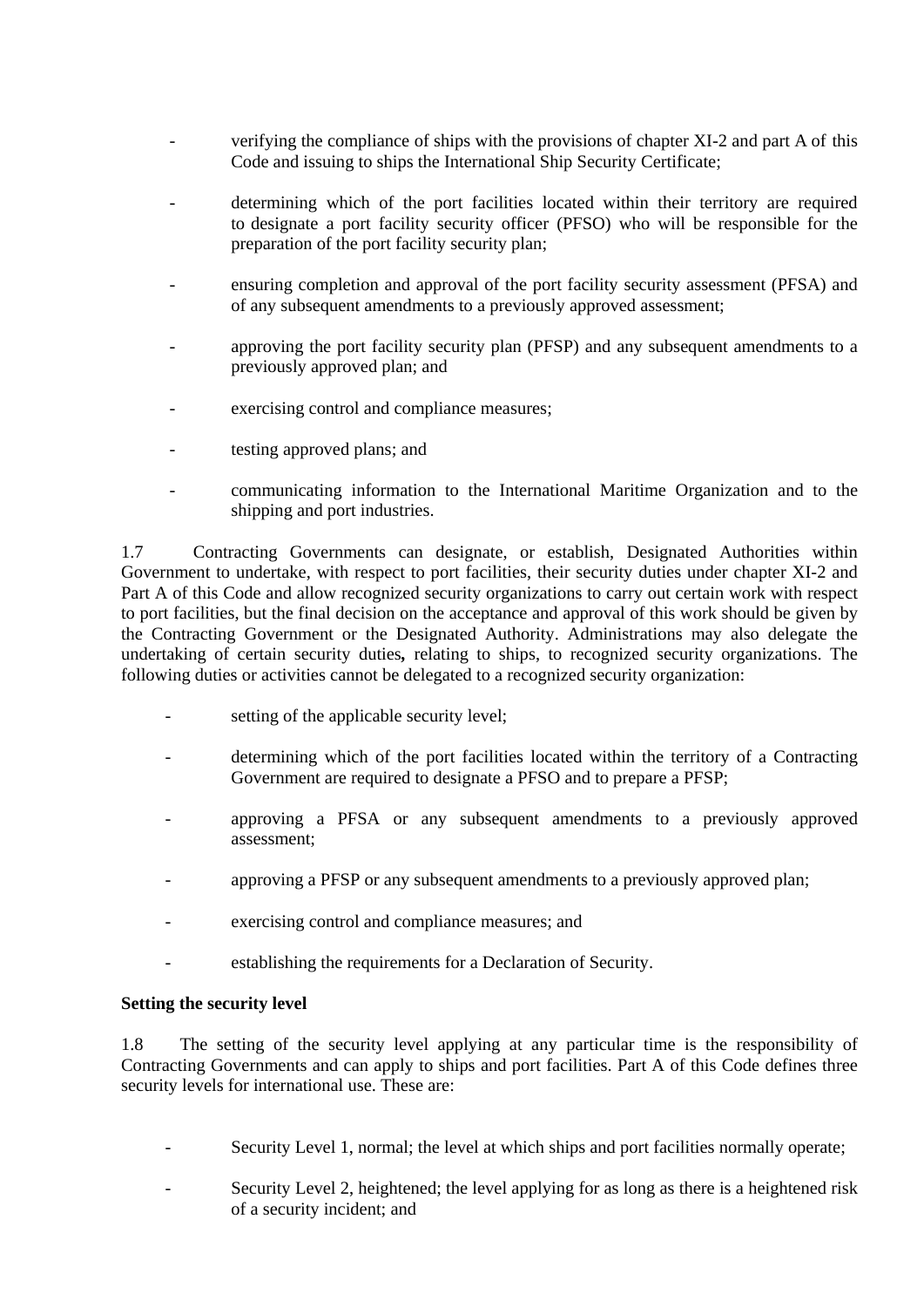Security Level 3, exceptional; the level applying for the period of time when there is the probable or imminent risk of a security incident.

# **The Company and the ship**

1.9 Any Company operating ships to which chapter XI-2 and part A of this Code apply has to designate a CSO for the Company and an SSO for each of its ships. The duties, responsibilities and training requirements of these officers and requirements for drills, and exercises are defined in part A of this Code.

1.10 The company security officer's responsibilities include, in brief amongst others, ensuring that a ship security assessment (SSA) is properly carried out, that an SSP is prepared and submitted for approval by, or on behalf of, the Administration and thereafter is placed on board each ship to which part A of this Code applies and in respect of which that person-has been appointed as the CSO.

1.11 The SSP should indicate the operational and physical security measures the ship itself should take to ensure it always operates at security level 1. The plan should also indicate the additional, or intensified, security measures the ship itself can take to move to and operate at security level 2 when instructed to do so. Furthermore, the plan should indicate the possible preparatory actions the ship could take to allow prompt response to the instructions that may be issued to the ship by those responding at security level 3 to a security incident or threat thereof.

1.12 The ships to which the requirements of chapter XI-2 and part A of this Code apply are required to have, and operated in accordance with, an SSP approved by, or on behalf of, the Administration. The CSO and SSO should monitor the continuing relevance and effectiveness of the plan, including the undertaking of internal audits. Amendments to any of the elements of an approved plan*,* for which the Administration has determined that approval is required, have to be submitted for review and approval before their incorporation into the approved plan and their implementation by the ship.

1.13 The ship has to carry an International Ship Security Certificate indicating that it complies with the requirements of chapter XI-2 and part A of this Code. Part A of this Code includes provisions relating to the verification and certification of the ship's compliance with the requirements on an initial, renewal and intermediate verification basis.

1.14 When a ship is at a port or is proceeding to a port of a Contracting Government, the Contracting Government has the right, under the provisions of regulation XI-2/9, to exercise various control and compliance measures with respect to that ship. The ship is subject to port State control inspections but such inspections will not normally extend to examination of the SSP itself except in specific circumstances. The ship may, also, be subject to additional control measures if the Contracting Government exercising the control and compliance measures has reason to believe that the security of the ship has, or the port facilities it has served have, been compromised.

1.15 The ship is also required to have onboard information, to be made available to Contracting Governments upon request, indicating who is responsible for deciding the employment of the ship's personnel and for deciding various aspects relating to the employment of the ship.

### **The port facility**

1.16 Each Contracting Government has to ensure completion of a PFSA for each of the port facilities, located within its territory, serving ships engaged on international voyages. The Contracting Government, a Designated Authority or a recognized security organization may carry out this assessment. The completed PFSA has to be approved by the Contracting Government or the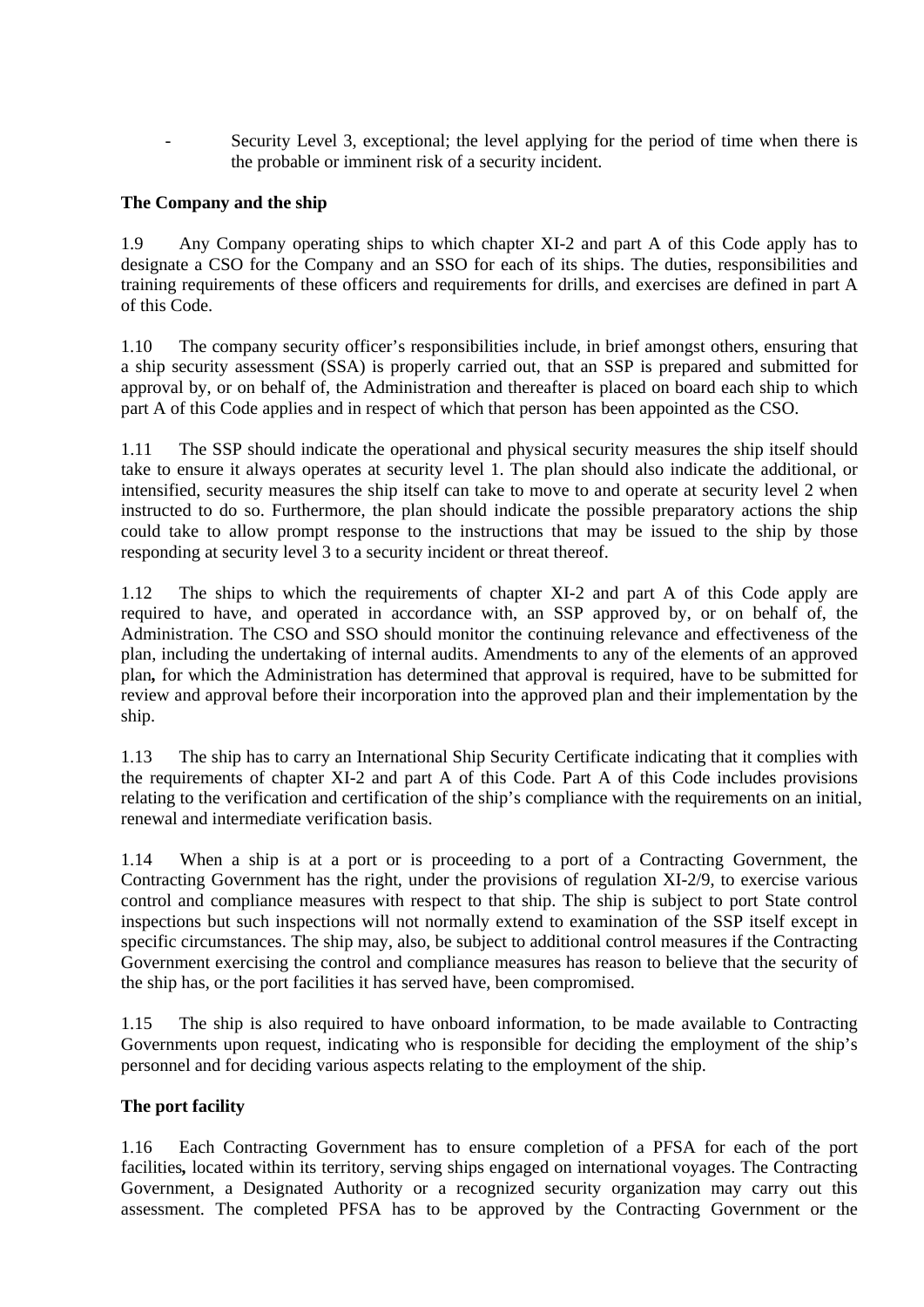Designated Authority concerned. This approval cannot be delegated. Port facility security assessments should be periodically reviewed.

1.17 The PFSA is fundamentally a risk analysis of all aspects of a port facility's operation in order to determine which part(s) of it are more susceptible, and/or more likely, to be the subject of attack. Security risk is a function of the threat of an attack coupled with the vulnerability of the target and the consequences of an attack.

The assessment must include the following components:

- the determination of the perceived threat to port installations and infrastructure;
- identification of the potential vulnerabilities; and
- calculation of the consequences of incidents.

On completion of the analysis, it will be possible to produce an overall assessment of the level of risk. The PFSA will help determine which port facilities are required to appoint a PFSO and prepare a PFSP.

1.18 The port facilities which have to comply with the requirements of chapter XI-2 and part A of this Code are required to designate a PFSO. The duties, responsibilities and training requirements of these officers and requirements for drills and exercises are defined in-part A of this Code.

1.19 The PFSP should indicate the operational and physical security measures the port facility should take to ensure that it always operates at security level 1. The plan should also indicate the additional, or intensified, security measures the port facility can take to move to and operate at security level 2 when instructed to do so. Furthermore, the plan should indicate the possible preparatory actions the port facility could take to allow prompt response to the instructions that may be issued by those responding at security level 3 to a security incident or threat thereof.

1.20 The port facilities which have to comply with the requirements of chapter XI-2 and part A of this Code are required to have*,* and operate in accordance with, a PFSP approved by the Contracting Government or by the Designated Authority concerned. The PFSO should implement its provisions and monitor the continuing effectiveness and relevance of the plan, including commissioning internal audits of the application of the plan. Amendments to any of the elements of an approved plan for which the Contracting Government or the Designated Authority concerned has determined that approval is required, have to be submitted for review and approval before their incorporation into the approved plan and their implementation at the port facility. The Contracting Government or the Designated Authority concerned may test the effectiveness of the plan. The PFSA covering the port facility or on which the development of the plan has been based should be regularly reviewed. All these activities may lead to amendment of the approved plan. Any amendments to specified elements of an approved plan will have to be submitted for approval by the Contracting Government or by the Designated Authority concerned.

1.21 Ships using port facilities may be subject to the port State control inspections and additional control measures outlined in regulation XI-2/9. The relevant authorities may request the provision of information regarding the ship, its cargo, passengers and ship's personnel prior to-the ship's entry into port. There may be circumstances in which entry into port could be denied.

### **Information and communication**

1.22 Chapter XI-2 and part A of this Code require Contracting Governments to provide certain information to the International Maritime Organization and for information to be made available to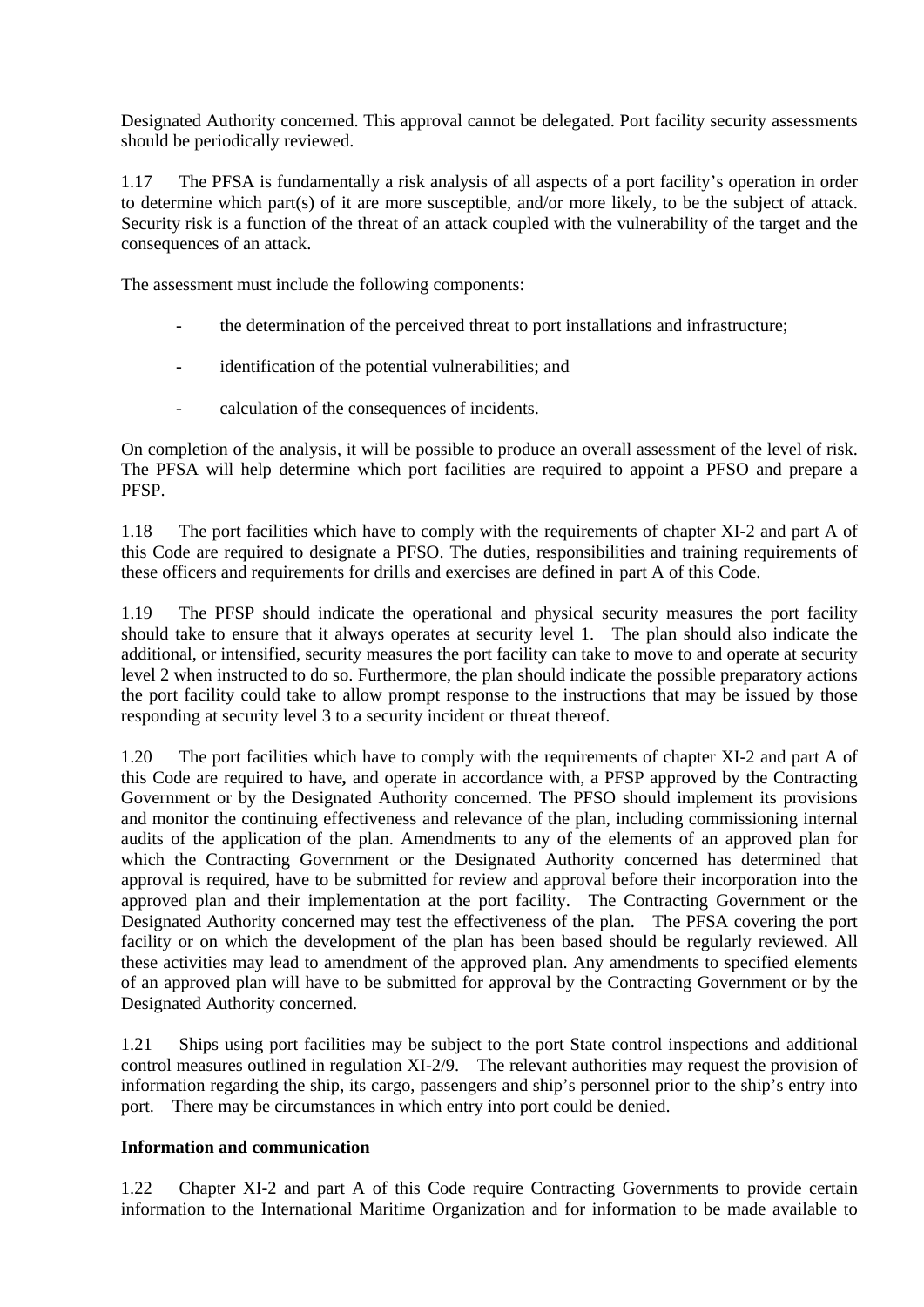allow effective communication between Contracting Governments and between company security officer / ship security officers and the port facility security officers.

# **2 Definitions**

2.1 No guidance is provided with respect to the definitions set out in chapter XI-2 or part A of this Code.

- 2.2 For the purpose of this Part of the Code:
	- .1 "*section*" means a section of part A of the Code and is indicated as "*section*  A/<*followed by the number of the section*>";
	- .2 "*paragraph*" means a paragraph of this Part of the Code and is indicated as "*paragraph* <*followed by the number of the paragraph*>"; and
	- .3 "Contracting Government", when used in paragraphs 14 to 18, means the Contracting Government within whose territory the port facility is located and includes a reference to the Designated Authority.

# **3 Application**

### **General**

3.1 The guidance given in this part of the Code should be taken into account when implementing the requirements of chapter XI-2 and part A of this Code.

3.2 However, it should be recognized that the extent to which the guidance on ships applies will depend on the type of ship, its cargoes and/or passengers, its trading pattern and the characteristics of the port facilities visited by the ship.

3.3 Similarly, in relation to the guidance on port facilities, the extent to which this guidance applies will depend on the port facilities, the types of ships using the port facility, the types of cargo and/or passengers and the trading patterns of visiting ships.

3.4 The provisions of chapter XI-2 and part A of this Code are not intended to apply to port facilities designed and used primarily for military purposes.

# **4 Responsibility of Contracting Governments**

### **Security of assessments and plans**

4.1 Contracting Governments should ensure that appropriate measures are in place to avoid unauthorized disclosure of, or access to, security-sensitive material relating to ship security assessments, ship security plans, port facility security assessments and port facility security plans, and to individual assessments or plans.

### **Designated Authorities**

4.2 Contracting Governments may identify a Designated Authority within Government to undertake their security duties relating to port facilities as set out in chapter XI-2 or part A of this Code.

### **Recognized security organizations**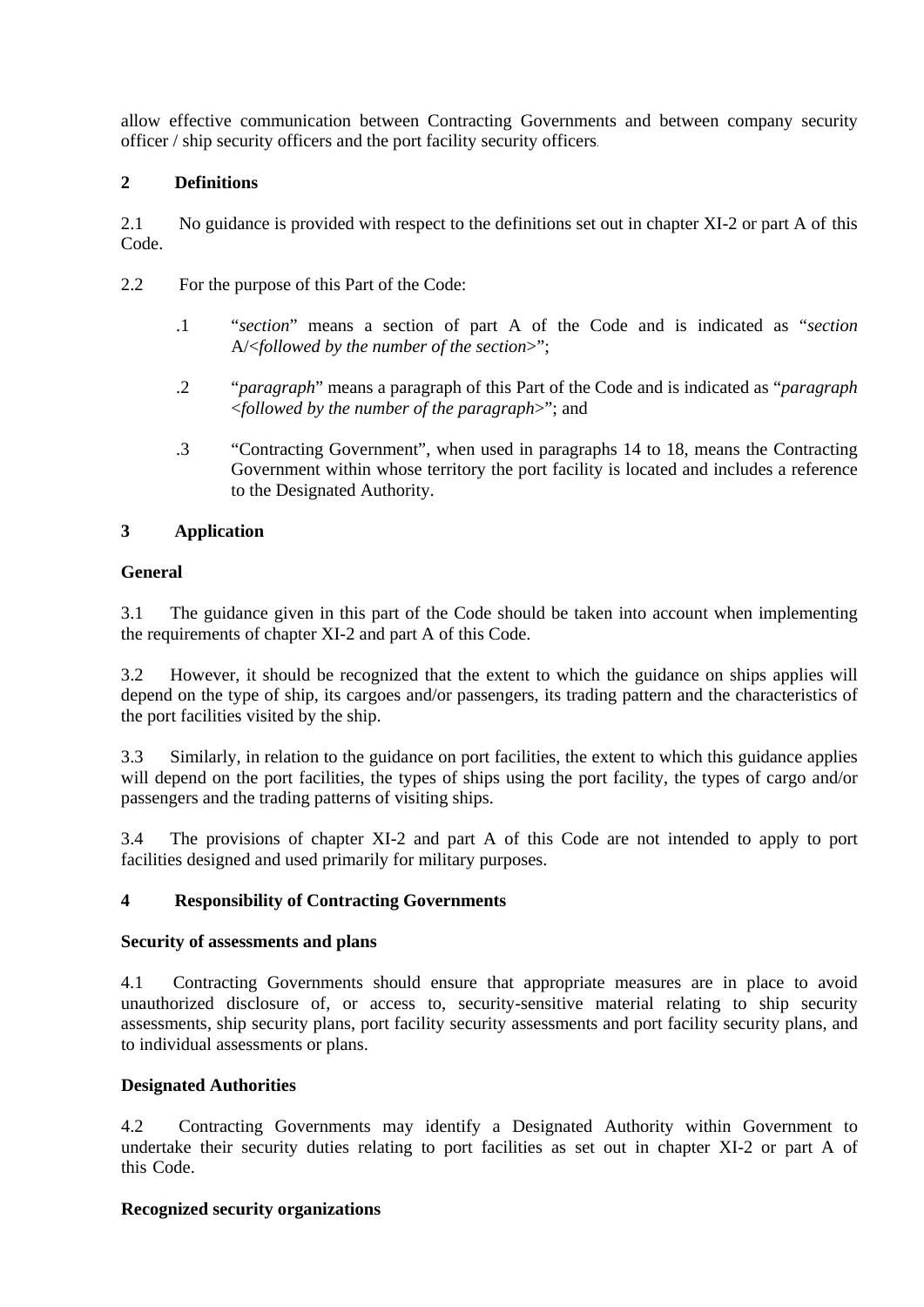4.3 Contracting Governments may authorize a recognized security organization (RSO) to undertake certain security-related activities, including:

- .1 approval of ship security plans, or amendments thereto, on behalf of the Administration;
- .2 verification and certification of compliance of ships with the requirements of chapter XI-2 and part A of this Code on behalf of the Administration; and
- .3 conducting port facility security assessments required by the Contracting Government.

4.4 An RSO may also advise or provide assistance to Companies or port facilities on security matters, including ship security assessments, ship security plans, port facility security assessments and port facility security plans. This can include completion of an SSA or SSP or PFSA or PFSP. If an RSO has done so in respect of an SSA or SSP, that RSO should not be authorized to approve that SSP.

4.5 When authorizing an RSO, Contracting Governments should give consideration to the competency of such an organization. An RSO should be able to demonstrate:

- .1 expertise in relevant aspects of security;
- .2 appropriate knowledge of ship and port operations, including knowledge of ship design and construction if providing services in respect of ships and of port design and construction if providing services in respect of port facilities;
- .3 their capability to assess the likely security risks that could occur during ship and port facility operations including the ship/port interface, and how to minimise such risks;
- .4 their ability to maintain and improve the expertise of their personnel;
- .5 their ability to monitor the continuing trustworthiness of their personnel;
- .6 their ability to maintain appropriate measures to avoid unauthorized disclosure of, or access to, security-sensitive material;
- .7 their knowledge of the requirements chapter XI-2 and Part A of this Code and relevant national and international legislation and security requirements; and
- .8 their knowledge of current security threats and patterns;
- .9 their knowledge on recognition and detection of weapons, dangerous substances and devices;
- .10 their knowledge on recognition, on a non-discriminatory basis, of characteristics and behavioural patterns of persons who are likely to threaten security;
- .11 their knowledge of techniques used to circumvent security measures; and
- .12 their knowledge of security and surveillance equipment and systems and their operational limitations.

When delegating specific duties to an RSO, Contracting Governments, including Administrations, should ensure that the RSO has the competencies needed to undertake the task.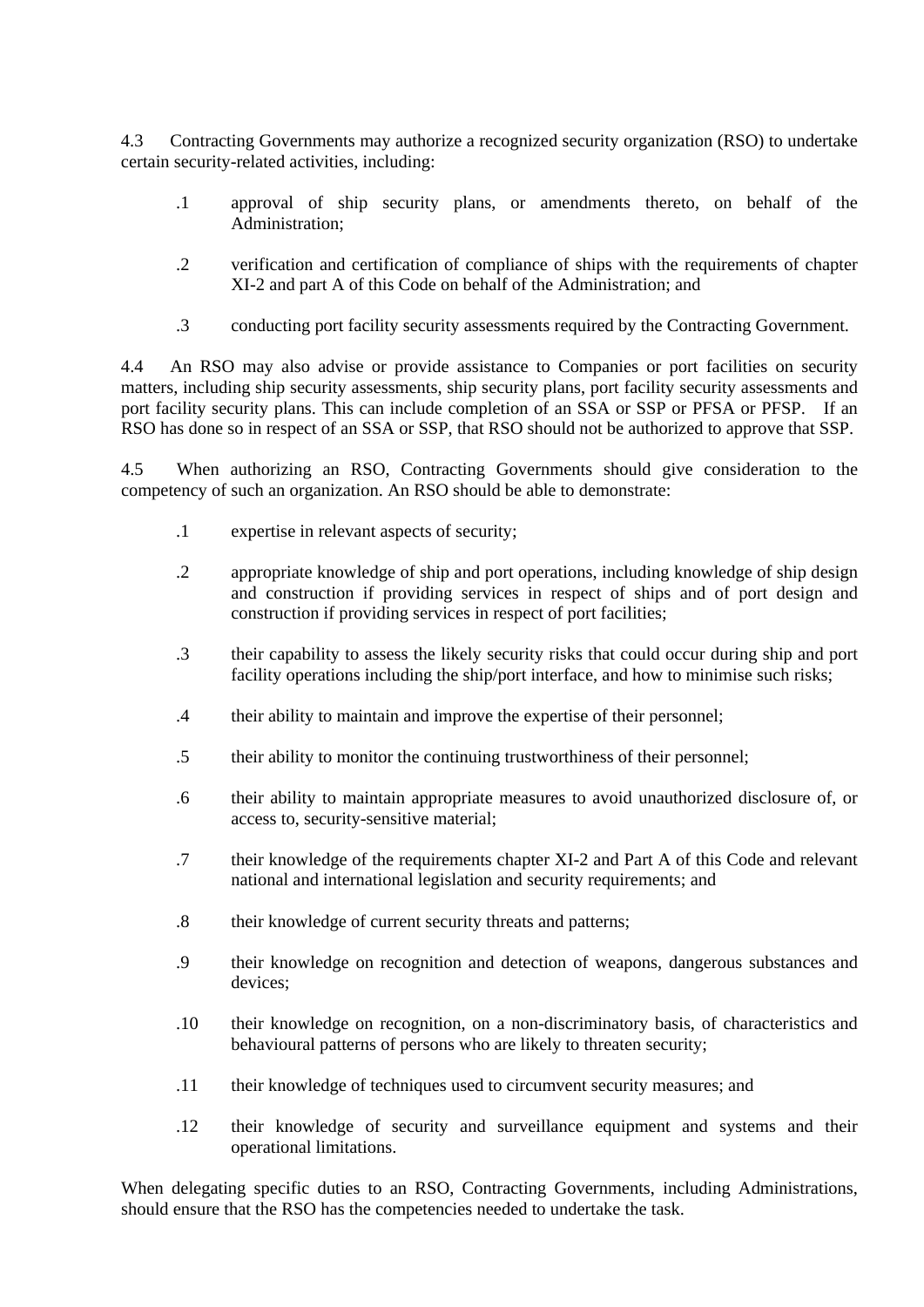4.6 A recognized organization, as referred to in regulation I/6 and fulfilling the requirements of regulation XI-1/1, may be appointed as a RSO provided it has the appropriate security-related expertise listed in paragraph 4.5.

4.7 A port or harbour authority or port facility operator may be appointed as an RSO provided it has the appropriate security-related expertise listed in paragraph 4.5.

#### **Setting the security level**

4.8 In setting the security level, Contracting Governments should take account of general and specific threat information. Contracting Governments should set the security level applying to ships or port facilities at one of three levels:

- Security level 1, normal; the level at which the ship or port facility normally operates;
- Security level 2, heightened; the level applying for as long as there is a heightened risk of a security incident; and
- Security level 3, exceptional; the level applying for the period of time when there is the probable or imminent risk of a security incident.

4.9 Setting security level 3 should be an exceptional measure applying only when there is credible information that a security incident is probable or imminent. Security level 3 should only be set for the duration of the identified security threat or actual security incident. While the security levels may change from security level 1, through security level 2 to security level 3, it is also possible that the security levels will change directly from security level 1 to security level 3.

4.10 At all times the master of a ship has the ultimate responsibility for the safety and security of the ship. Even at security level 3 a master may seek clarification or amendment of instructions issued by those responding to a security incident, or threat thereof, if there are reasons to believe that compliance with any instruction may imperil the safety of the ship.

4.11 The CSO or the SSO should liaise at the earliest opportunity with the PFSO of the port facility the ship is intended to visit to establish the security level applying for that ship at the port facility. Having established contact with a ship, the PFSO should advise the ship of any subsequent change in the port facility's security level and should provide the ship with any relevant security information.

4.12 While there may be circumstances when an individual ship may be operating at a higher security level than the port facility it is visiting, there will be no circumstances when a ship can have a lower security level than the port facility it is visiting. If a ship has a higher security level than the port facility it intends to use, the CSO or SSO should advise the PFSO without delay. The PFSO should undertake an assessment of the particular situation in consultation with the CSO or SSO and agree on appropriate security measures with the ship, which may include completion and signing of a Declaration of Security.

4.13 Contracting Governments should consider how information on changes in security levels should be promulgated rapidly. Administrations may wish to use NAVTEX messages or Notices to Mariners as the method for notifying such changes in security levels to the ship and to the CSO and SSO. Or, they may wish to consider other methods of communication that provide equivalent or better speed and coverage. Contracting Governments should establish means of notifying PFSOs of changes in security levels. Contracting Governments should compile and maintain the contact details for a list of those who need to be informed of changes in security levels. Whereas the security level need not be regarded as being particularly sensitive, the underlying threat information may be highly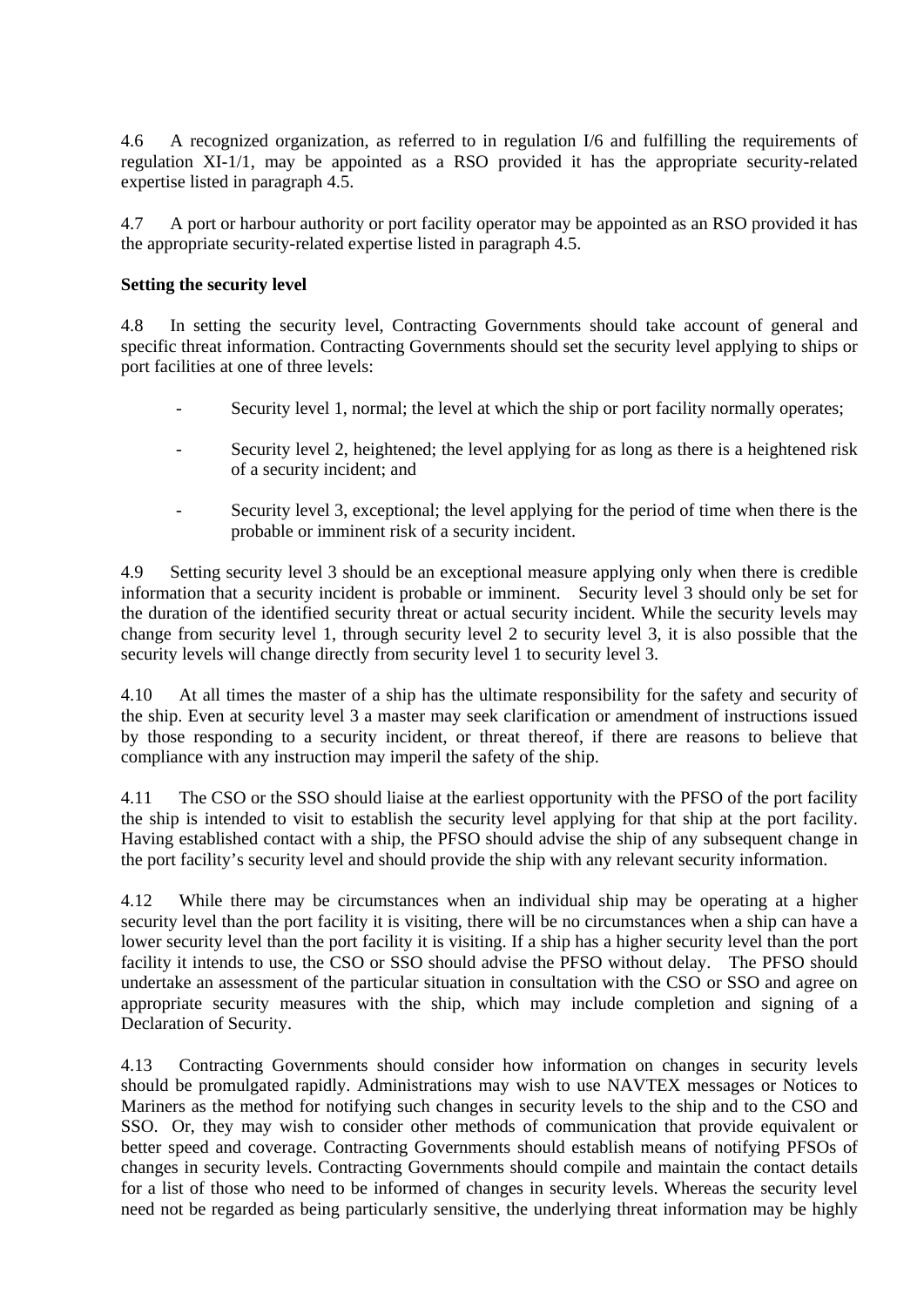sensitive. Contracting Governments should give careful consideration to the type and detail of the information conveyed and the method by which it is conveyed, to SSOs, CSOs and PFSOs.

### **Contact points and information on port facility security plans**

4.14 Where a port facility has a PFSP, that fact has to be communicated to the Organization and-that information must also be made available to CSOs and SSOs. No further details of the PFSP have to be published other than that it is in place. Contracting Governments should consider establishing either central or regional points of contact, or other means of providing up-to-date information on the locations where PFSPs are in place, together with contact details for the relevant PFSO. The existence of such contact points should be publicized. They could also provide information on the recognized security organizations appointed to act on behalf of the Contracting Government, together with details of the specific responsibility and conditions of authority delegated to such recognized security organizations.

4.15 In the case of a port that does not have a PFSP (and therefore does not have a PFSO), the central or regional point of contact should be able to identify a suitably qualified person ashore who can arrange for appropriate security measures to be in place, if needed, for the duration of the ship's visit.

4.16 Contracting Governments should also provide the contact details of Government officers to-whom an SSO, a CSO and a PFSO can report security concerns. These Government officers should assess such reports before taking appropriate action. Such reported concerns may have a bearing on the security measures falling under the jurisdiction of another Contracting Government. In that case, the Contracting Governments should consider contacting their counterpart in the other Contracting Government to discuss whether remedial action is appropriate. For this purpose, the contact details of the Government officers should be communicated to the International Maritime Organization.

4.17 Contracting Governments should also make the information indicated in paragraphs 4.14 to-4.16 available to other Contracting Governments on request.

### **Identification documents**

4.18 Contracting Governments are encouraged to issue appropriate identification documents to Government officials entitled to board ships or enter port facilities when performing their official duties and to establish procedures whereby the authenticity of such documents might be verified.

### **Fixed and floating platforms and mobile offshore drilling units on location**

4.19 Contracting Governments should consider establishing appropriate security measures for fixed and floating platforms and mobile offshore drilling units on location to allow interaction with ships which are required to comply with the provisions of chapter XI-2 and part A of this Code<sup>\*</sup>.

\* Refer to Establishment of appropriate measures to enhance the security of ships, port facilities, mobile offshore drilling units on location and fixed and floating platforms not covered by chapter XI-2 of 1974 SOLAS Convention, adopted by the 2002 SOLAS Conference by resolution 7.

### **Ships which are not required to comply with part A of this Code**

4.20 Contracting Governments should consider establishing appropriate security measures to enhance the security of ships to which this chapter XI-2 and part A of this Code do not apply and to ensure that any security provisions applying to such ships allow interaction with ships to which part A of this Code applies.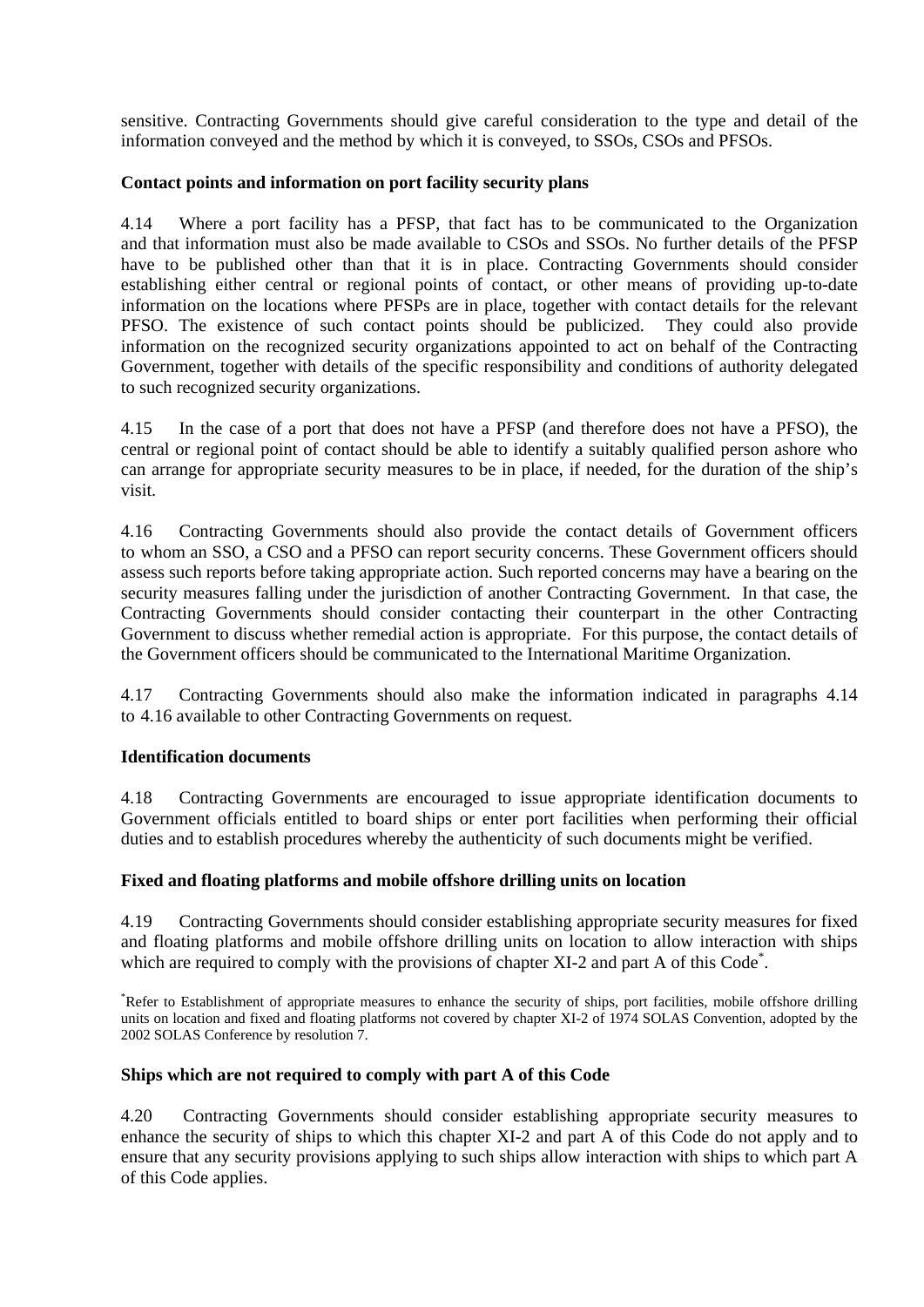### **Threats to ships and other incidents at Sea**

4.21 Contracting Governments should provide general guidance on the measures considered appropriate to reduce the security risk to ships flying their flag when at sea. They should provide specific advice on the action to be taken in accordance with security levels 1 to 3, if:

- .1 there is a change in the security level applying to the ship while it is at sea, e.g., because of the geographical area in which it is operating or relating to the ship itself; and
- .2 there is a security incident or threat thereof involving the ship while at sea.

Contracting Governments should establish the best methods and procedures for these purposes. In the case of an imminent attack, the ship should seek to establish direct communication with those responsible in the flag State for responding to security incidents.

4.22 Contracting Governments should also establish a point of contact for advice on security for any ship:

- .1 entitled to fly their flag; or
- .2 operating in their territorial sea or having communicated an intention to enter their territorial sea.

4.23 Contracting Governments should offer advice to ships operating in their territorial sea or having communicated an intention to enter their territorial sea, which could include advice:

- .1 to alter or delay their intended passage;
- .2 to navigate on a particular course or proceed to a specific location;
- .3 on the availability of any personnel or equipment that could be placed on the ship;
- .4 to co-ordinate the passage, arrival into port or departure from port, to allow escort by patrol craft or aircraft (fixed-wing or helicopter).

Contracting Governments should remind ships operating in their territorial sea, or having communicated an intention to enter their territorial sea, of any temporary restricted areas that they have published.

4.24 Contracting Governments should recommend that ships operating in their territorial sea, or having communicated an intention to enter their territorial sea, implement expeditiously, for the ship's protection and for the protection of other ships in the vicinity, any security measure the Contracting Government may have advised.

4.25 The plans prepared by the Contracting Governments for the purposes given in paragraph 4.22 should include information on an appropriate point of contact, available on a 24- hour basis, within the Contracting Government including the Administration. These plans should also include information on the circumstances in which the Administration considers assistance should be sought from nearby coastal States, and a procedure for liaison between PFSOs and SSOs

### **Alternative security agreements**

4.26 Contracting Governments, in considering how to implement chapter XI-2 and part A of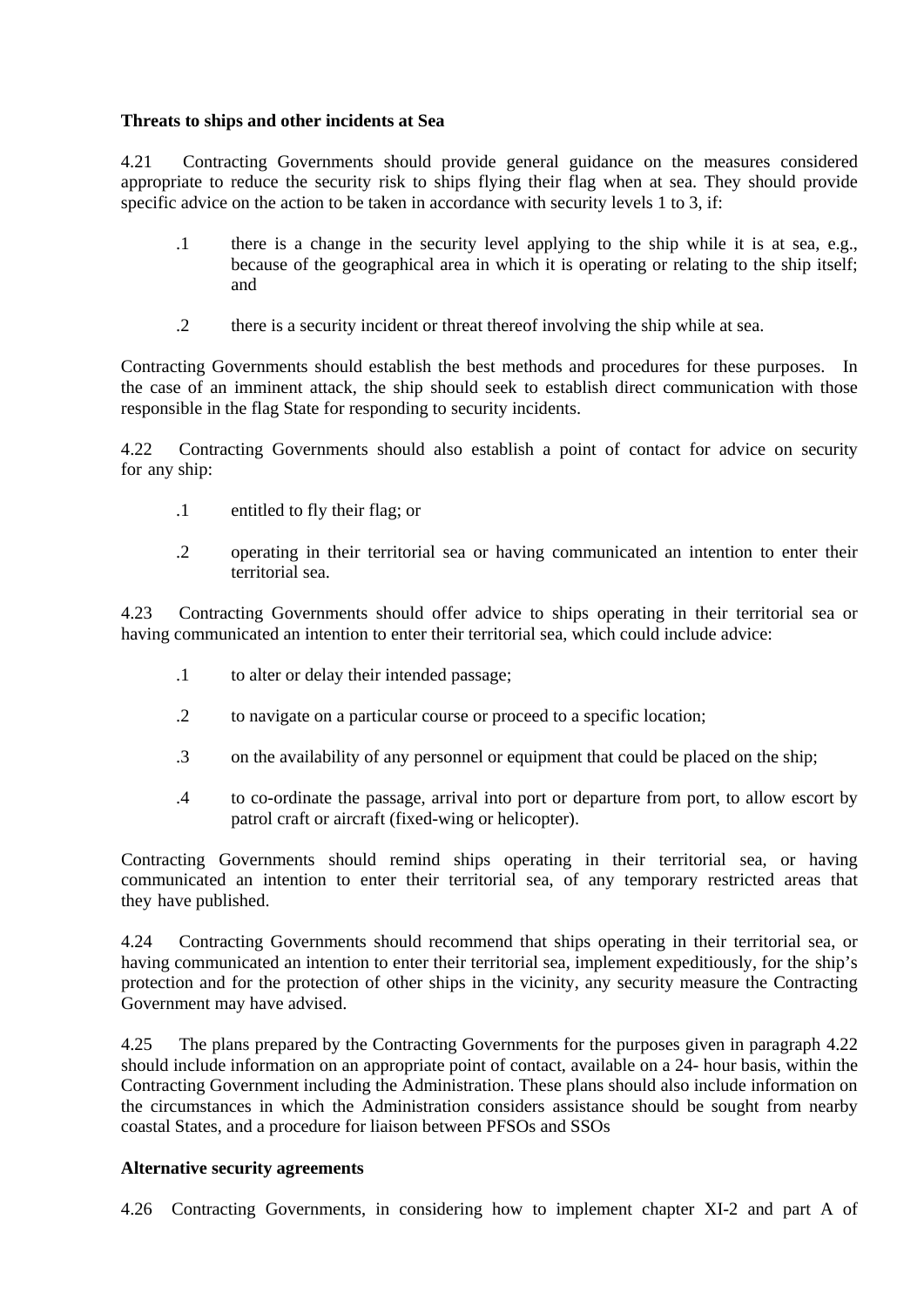this-Code, may conclude one or more agreements with one or more Contracting Governments. The scope of an agreement is limited to short international voyages on fixed routes between port

facilities in the territory of the parties to the agreement. When concluding an agreement, and thereafter, the Contracting Governments should consult other Contracting Governments and Administrations with an interest in the effects of the agreement. Ships flying the flag of a State that is not party to the agreement should only be allowed to operate on the fixed routes covered by the agreement if their Administration agrees that the ship should comply with the provisions of the agreement and requires the ship to do so. In no case can such an agreement compromise the level of security of other ships and port facilities not covered by it, and specifically, all ships covered by such an agreement may not conduct ship-to-ship activities with ships not so covered. Any operational interface undertaken by ships covered by the agreement should be covered by it. The operation of each agreement must be continually monitored and amended when the need arises and in any event should be reviewed every 5 years.

#### **Equivalent arrangements for port facilities**

4.27 For certain specific port facilities with limited or special operations but with more than occasional traffic, it may be appropriate to ensure compliance by security measures equivalent to those prescribed in chapter XI-2 and in part A of this Code. This can, in particular, be the case for terminals such as those attached to factories, or quaysides with no frequent operations.

#### **Manning level**

4.28 In establishing the minimum safe manning of a ship, the Administration should take into account\* that the minimum safe manning provisions established by regulation V/14\*\* only address the safe navigation of the ship. The Administration should also take into account any additional workload which may result from the implementation of the SSP and ensure that the ship is sufficiently and effectively manned. In doing so, the Administration should verify that ships are able to implement the hours of rest and other measures to address fatigue which have been promulgated by national law, in the context of all shipboard duties assigned to the various shipboard personnel.

\* Refer to Further work by the International Maritime Organisation pertaining to enhancement of maritime security,-adopted by the 2002 SOLAS Conference by resolution 3, inviting, amongst others, the Organisation to review Assembly resolution A.890(21) on Principles of safe manning. This review may also lead to amendments of regulation V/14.<br>\*\* As was in force on the date of adoption of this Code.

#### **Control and compliance measures\***

\* Refer to Further work by the International Maritime Organisation pertaining to enhancement of maritime security, adopted by the 2002 SOLAS Conference by resolution 3, inviting, amongst others, the Organisation to review Assembly resolutions A.787(19) and A.882(21) on Procedures for port State control.

#### **General**

4.29 Regulation XI-2/9 describes the Control and compliance measures applicable to ships under-chapter XI-2. It is divided into three distinct sections; control of ships already in a port, control of ships intending to enter a port of another Contracting Government, and additional provisions applicable to both situations.

4.30 Regulation XI-2/9.1, Control of ships in port, implements a system for the control of ships while in the port of a foreign country where duly authorized officers of the Contracting Government ("duly authorized officers") have the right to go on board the ship to verify that the required certificates are in proper order. Then, if there are clear grounds to believe the ship does not comply,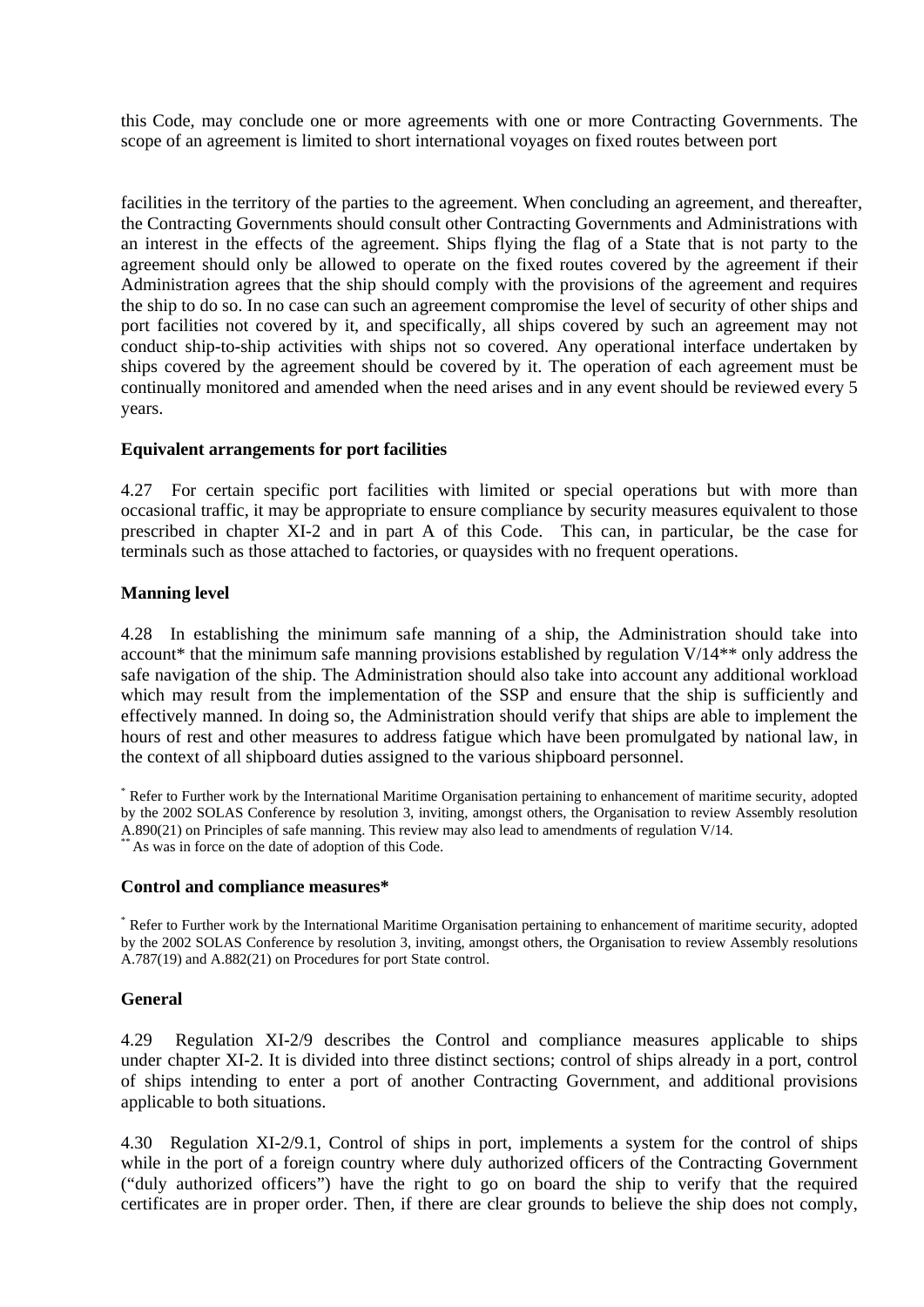control measures such as additional inspections or detention may be taken. This reflects current control systems\*. Regulation XI-2/9.1 builds on such systems and allows for additional measures (including expulsion of a ship from a port to be taken as a control measure) when duly authorized officers have clear grounds for believing that a ship is in non-compliance with the requirements of chapter XI-2 or part A of this Code. Regulation XI-2/9.3 describes the safeguards that promote fair and proportionate implementation of these additional measures.

\* See regulation I/19 and regulation IX/6.2 of SOLAS 74 as amended, article 21 of Load Line 66 as modified by the-1988 Load Line Protocol, articles 5 and 6 and regulation 8A of Annex I and regulation 15 of Annex II of MARPOL 73/78 as amended, article X of STCW 78 as amended and IMO Assembly resolutions A.787(19) and A.882(21).

4.31 Regulation XI-2/9.2 applies control measures to ensure compliance to ships intending to enter a port of another Contracting Government and introduces an entirely different concept of control within chapter XI-2, applying to security only. Under this regulation measures may be implemented prior to the ship entering port, to better ensure security. Just as in regulation XI-2/9.1, this additional control system is based on the concept of clear grounds for believing the ship does not comply with chapter XI-2 or part A of this Code, and includes significant safeguards in regulations XI-2/9.2.2 and XI-2/9.2.5 as well as in regulation XI-2/9.3.

4.32 Clear grounds that the ship is not in compliance means evidence or reliable information that the ship does not correspond with the requirements of chapter XI-2 or part A of this Code, taking into account the guidance given in this part of the Code. Such evidence or reliable information may arise from the duly authorized officer's professional judgement or observations gained while verifying the ship's International Ship Security Certificate or Interim International Ship Security Certificate issued in accordance with part A of this Code ("certificate") or from other sources. Even if a valid certificate is on board the ship, the duly authorized officers may still have clear grounds for believing that the ship is not in compliance based on their professional judgment.

4.33 Examples of possible clear grounds under regulations XI-2/9.1 and XI-2/9.2 may include, when relevant:

- .1 evidence from a review of the Certificate that it is not valid or it has expired;
- .2 evidence or reliable information that serious deficiencies exist in the security equipment, documentation or arrangements required by chapter XI-2 and part A of this Code;
- .3 receipt of a report or complaint which, in the professional judgment of the duly authorized officer, contains reliable information clearly indicating that the ship does not comply with the requirements of chapter XI-2 or part A of this Code;
- .4 evidence or observation gained by a duly authorized officer using professional judgment that the master or ship's personnel is not familiar with essential shipboard security procedures or cannot carry out drills related to the security of the ship or that such procedures or drills have not been carried out;
- .5 evidence or observation gained by a duly authorized officer using professional judgment that key members ship's personnel are not able to establish proper communication with any other key members of ship's personnel with security responsibilities on board the ship;
- .6 evidence or reliable information that the ship has embarked persons or loaded stores or goods at a port facility or from another ship where either the port facility or the other ship is in violation of chapter XI-2 or part A of this Code, and the ship in question has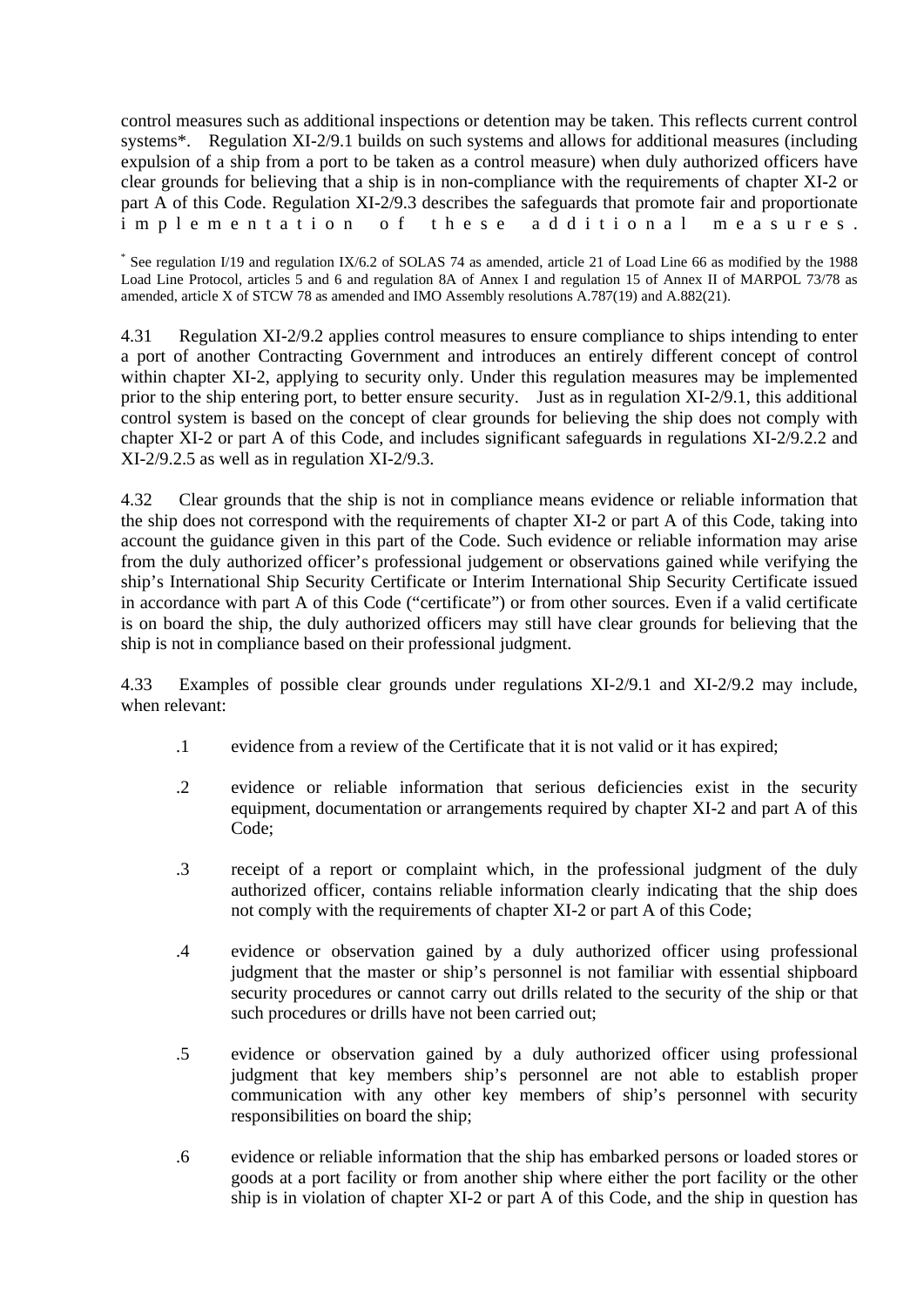not completed a Declaration of Security, nor taken appropriate, special or additional security measures or has not maintained appropriate ship security procedures;

- .7 evidence or reliable information that the ship has embarked persons or loaded stores or goods at a port facility or from another source (e.g., another ship or helicopter transfer) where either the port facility or the other source is not required to comply with chapter XI-2 or part A of this Code, and the ship has not taken appropriate, special or additional security measures or has not maintained appropriate security procedures; and
- .8 the ship holding a subsequent, consecutively issued Interim International Ship Security Certificate as described in section A/19.4, and if, in the professional judgment of an officer duly authorized, one of the purposes of the ship or a Company in requesting such a Certificate is to avoid full compliance with chapter-XI-2 and part A of this Code beyond the period of the initial Interim Certificate as described in section A/19.4.4.

4.34 The international law implications of regulation XI-2/9 are particularly relevant, and the regulation should be implemented with regulation XI-2/2.4 in mind, as the potential exists for situations where either measures will be taken which fall outside the scope of chapter XI-2, or where rights of affected ships, outside chapter XI-2, should be considered. Thus, regulation XI-2/9 does not prejudice the Contracting Government from taking measures having a basis in, and consistent with, international law to ensure the safety or security of persons, ships, port facilities and other property in cases where the ship, although in compliance with chapter XI-2 and part A of this Code, is still considered to present a security risk.

4.35 When a Contracting Government imposes control measures on a ship, the Administration should, without delay, be contacted with sufficient information to enable the Administration to fully liaise with the Contracting Government.

### **Control of ships in port**

4.36 Where the non-compliance is either a defective item of equipment or faulty documentation leading to the ship's detention and the non-compliance cannot be remedied in the port of inspection, the Contracting Government may allow the ship to sail to another port provided that any conditions agreed between the port States and the Administration or master are met.

### **Ships intending to enter the port of another Contracting Government**

4.37 Regulation XI-2/9.2.1 lists the information Contracting Governments may require from a ship as a condition of entry into port. One item of information listed is confirmation of any special or additional measures taken by the ship during its last 10 calls at a port facility. Examples could include:

- .1 records of the measures taken while visiting a port facility located in the territory of a State which is not a Contracting Government, especially those measures that would normally have been provided by port facilities located in the territories of Contracting Governments; and
- .2 any Declarations of Security that were entered into with port facilities or other ships.

4.38 Another item of information listed, that may be required as a condition of entry into port, is confirmation that appropriate ship security procedures were maintained during ship-to-ship activity conducted within the period of the last 10 calls at a port facility. It would not normally be required to include records of transfers of pilots or of customs, immigration or security officials nor bunkering, lightering, loading of supplies and unloading of waste by ship within port facilities as these would normally fall within the auspices of the PFSP. Examples of information that might be given include: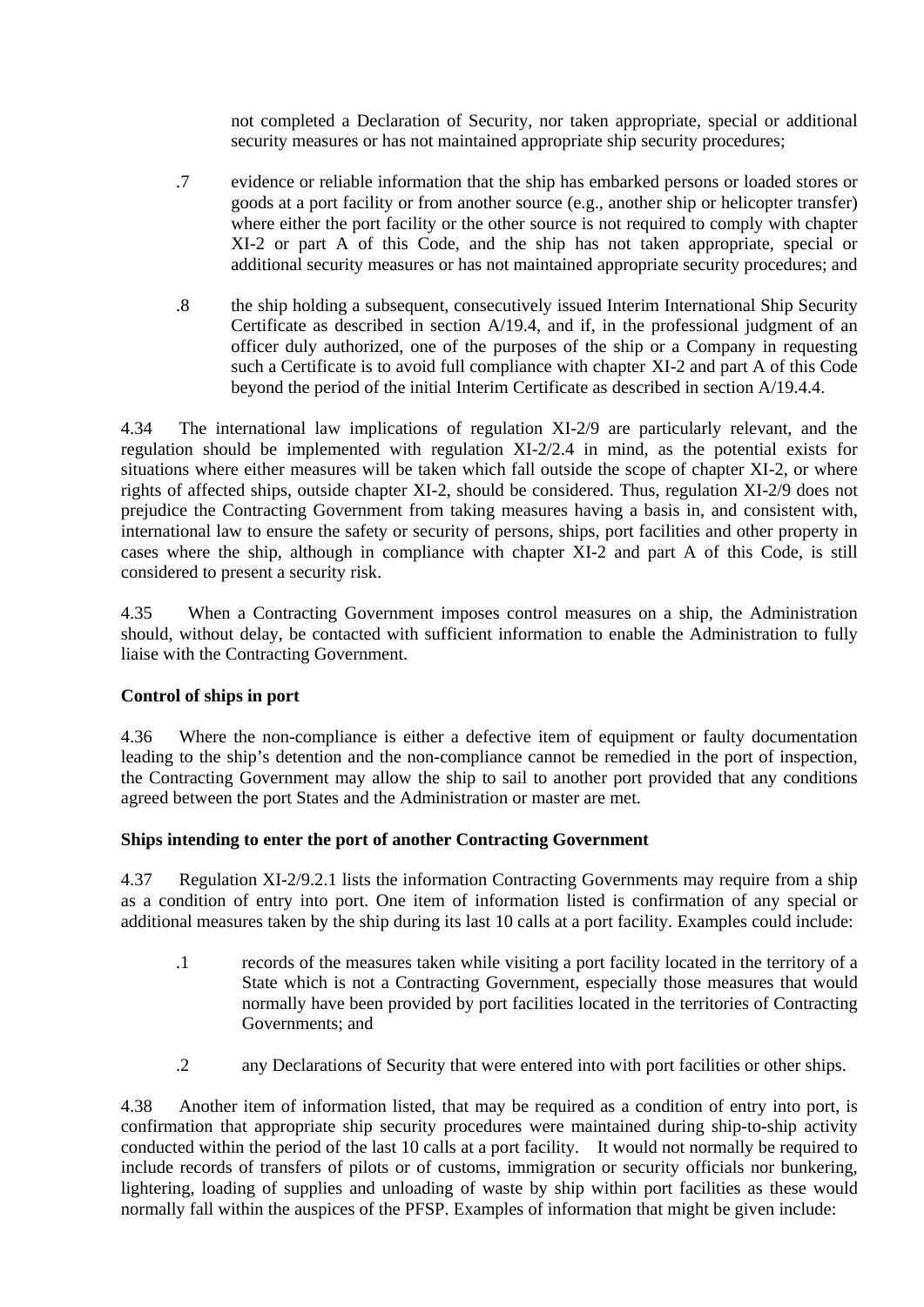- .1 records of the measures taken while engaged in a ship-to-ship activity with a ship flying the flag of a State which is not a Contracting Government, especially those measures that would normally have been provided by ships flying the flag of Contracting Governments;
- .2 records of the measures taken while engaged in a ship-to-ship activity with a ship that is flying the flag of a Contracting Government but is not required to comply with the provisions of chapter XI-2 and part A of this Code, such as a copy of any security certificate issued to that ship under other provisions; and
- .3 in the event that persons or goods rescued at sea are on board, all known information about such persons or goods, including their identities when known and the results of any checks run on behalf of the ship to establish the security status of those rescued. It is not the intention of chapter XI-2 or part A of this Code to delay or prevent the delivery of those in distress at sea to a place of safety. It is the sole intention of chapter XI-2 and part A of this Code to provide States with enough appropriate information to maintain their security integrity.

4.39 Examples of other practical security-related information that may be required as a condition of entry into port in order to assist with ensuring the safety and security of persons, port facilities, ships and other property include:

- .1 information contained in the Continuous Synopsis Record;
- .2 location of the ship at the time the report is made;
- .3 expected time of arrival of the ship in port;
- .4 crew list;
- .5 general description of cargo aboard the ship;
- .6 passenger list; and
- .7 information required to be carried under regulation XI-2/5.

4.40 Regulation XI-2/9.2.5 allows the master of a ship, upon being informed that the coastal or port State will implement control measures under regulation XI-2/9.2, to withdraw the intention for the ship to enter port. If the master withdraws that intention, regulation XI-2/9 no longer applies, and any other steps that are taken must be based on, and consistent with, international law.

### **Additional provisions**

4.41 In all cases where a ship is denied entry or expelled from a port, all known facts should be communicated to the authorities of relevant States. This communication should consist of the following, when known:

- .1 name of ship, its flag, the Ship Identification Number, call sign, ship type and cargo;
- .2 reason for denying entry or expulsion from port or port areas;
- .3 if relevant, the nature of any security non-compliance;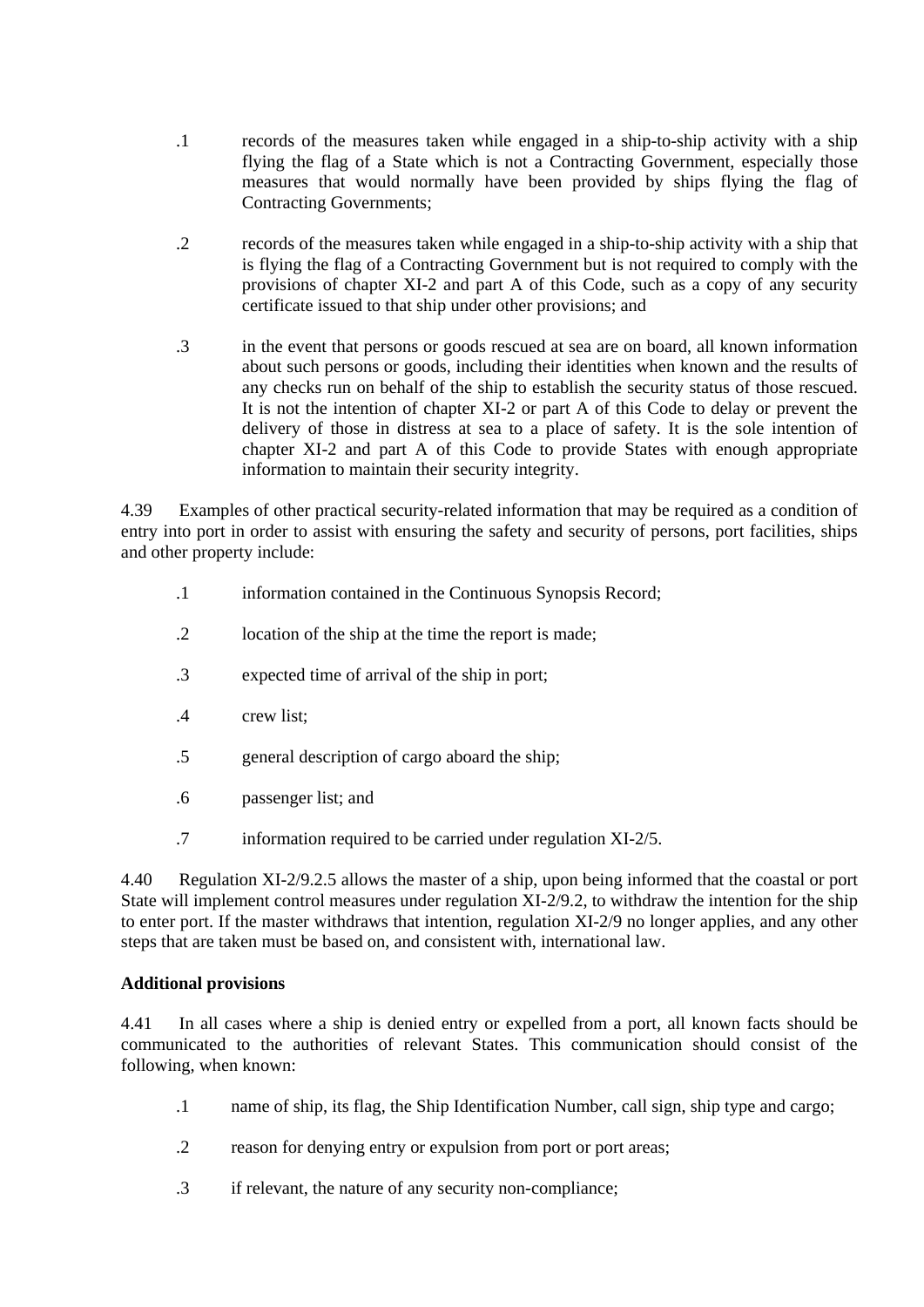- .4 if relevant, details of any attempts made to rectify any non-compliance, including any conditions imposed on the ship for the voyage;
- .5 past port(s) of call and next declared port of call;
- .6 time of departure and likely estimated time of arrival at those ports;
- .7 any instructions given to ship, e.g., reporting on route;
- .8 available information on the security level at which the ship is currently operating;
- .9 information regarding any communications the port State has had with the Administration;
- .10 contact point within the port State making the report for the purpose of obtaining further information;
- .11 crew list; and
- .12 any other relevant information.

4.42 Relevant States to contact should include those along the ship's intended passage to its next port, particularly if the ship intends to enter the territorial sea of that coastal State. Other relevant States could include previous ports of call, so that further information might be obtained and security issues relating to the previous ports resolved.

4.43 In exercising control and compliance measures, the duly authorized officers should ensure that any measures or steps imposed are proportionate. Such measures or steps should be reasonable and of the minimum severity and duration necessary to rectify or mitigate the non-compliance.

4.44 The word "delay" in regulation XI-2/9.3.5.1 also refers to situations where, pursuant to actions taken under this regulation, the ship is unduly denied entry into port or the ship is unduly expelled from port.

# **Non-party ships and ships below Convention size**

4.45 With respect to ships flying the flag of a State which is not a Contracting Government to the Convention and not a Party to the 1988 SOLAS Protocol\*, Contracting Governments should not give more favourable treatment to such ships. Accordingly, the requirements of regulation XI-2/9 and the guidance provided in this part of the Code should be applied to those ships.

\* Protocol of 1988 relating to the International Convention for the Safety of Life at Sea, 1974.

4.46 Ships below Convention size are subject to measures by which States maintain security. Such measures should be taken with due regard to the requirements in chapter XI-2 and the guidance provided in this Part of the Code.

# **5 Declaration of Security**

# **General**

5.1 A Declaration of Security (DoS) should be completed when the Contracting Government of the port facility deems it to be necessary or when a ship deems it necessary.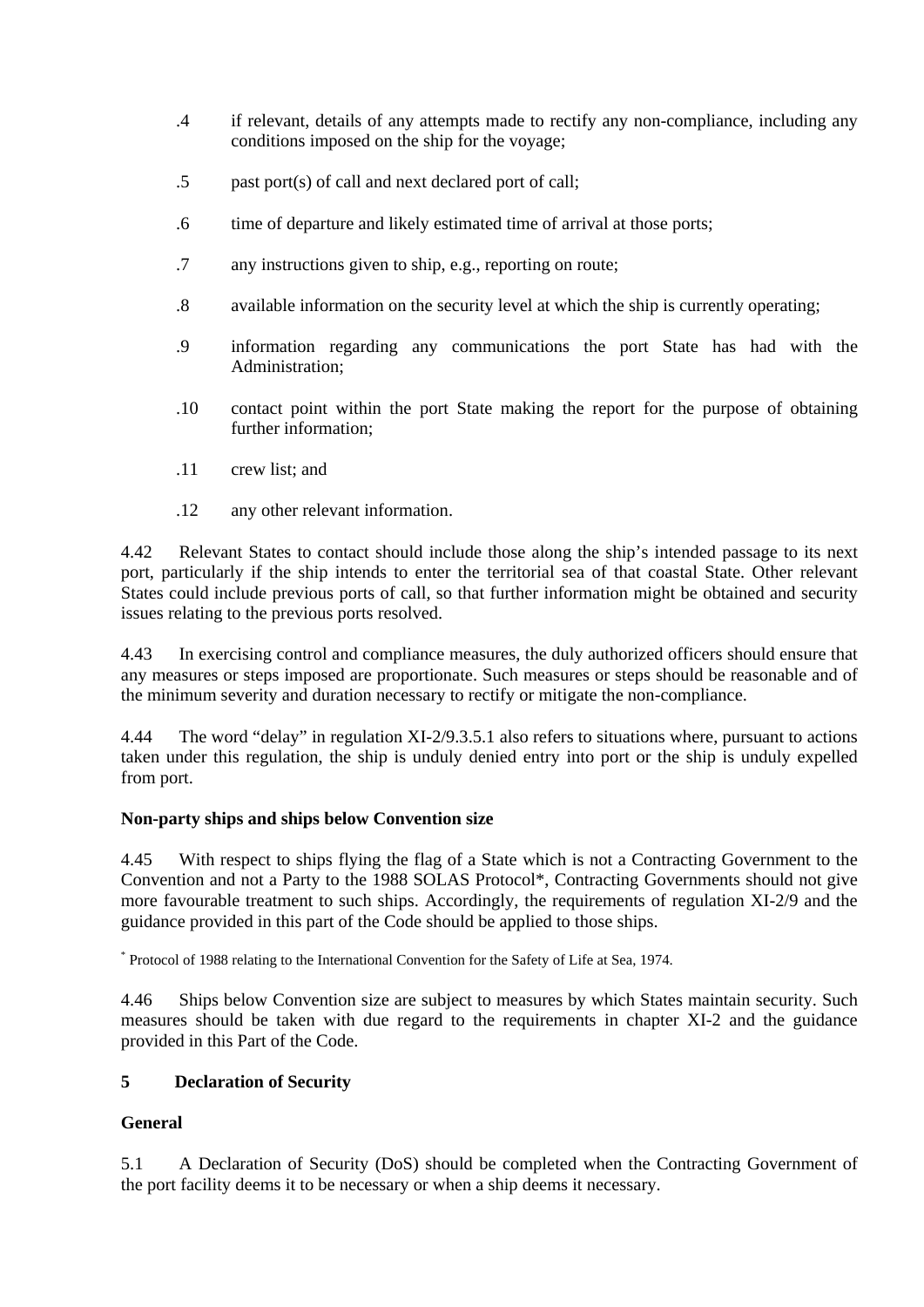5.1.1 The need for a DoS may be indicated by the results of the port facility security assessment (PFSA) and the reasons and circumstances in which a DoS is required should be set out in the port facility security plan (PFSP).

5.1.2 The need for a DoS may be indicated by an Administration for ships entitled to fly its flag or as a result of a ship security assessment (SSA) and should be set out in the ship security plan (SSP).

5.2 It is likely that a DoS will be requested at higher security levels, when a ship has a higher security level than the port facility, or another ship with which it interfaces, and for ship/port interface or ship-to-ship activities that pose a higher risk to persons, property or the environment for reasons specific to that ship, including its cargo or passengers, or the circumstances at the port facility or a combination of these factors.

5.2.1 In the case that a ship or an Administration, on behalf of ships entitled to fly its flag, requests completion of a DoS, the PFSO or SSO should acknowledge the request and discuss appropriate security measures.

5.3 A PFSO may also initiate a DoS prior to ship/port interfaces that are identified in the approved PFSA as being of particular concern. Examples may include the embarking or disembarking passengers and the transfer, loading or unloading of dangerous goods or hazardous substances. The PFSA may also identify facilities at or near highly populated areas or economically significant operations that warrant a DoS.

5.4 The main purpose of a DoS is to ensure agreement is reached between the ship and the port facility or with other ships with which it interfaces as to the respective security measures each will undertake in accordance with the provisions of their respective approved security plans.

5.4.1 The agreed DoS should be signed and dated by both the port facility and the ship(s), as applicable, to indicate compliance with chapter XI-2 and part A of this Code and should include its duration, the relevant security level or levels and the relevant contact details.

5.4.2 A change in the security level may require that a new or revised DoS be completed.

5.5 The DoS should be completed in English, French or Spanish or in a language common to both the port facility and the ship or the ships, as applicable.

5.6 A model DoS is included in appendix 1 to this part of the Code. This model is for a DoS between a ship and a port facility. If the DoS is to cover two ships this model should be appropriately adjusted.

# **6 Obligations of the Company**

### **General**

6.1 Regulation XI-2/5 requires the Company to provide the master of the ship with information-to meet the requirements of the Company under the provisions of this regulation. This information should include items such as:

- .1 parties responsible for appointing shipboard personnel, such as ship management companies, manning agents, contractors, concessionaries (for example, retail sales outlets, casinos etc.);
- .2 parties responsible for deciding the employment of the ship, including time or bareboat charterer(s) or any other entity acting in such capacity; and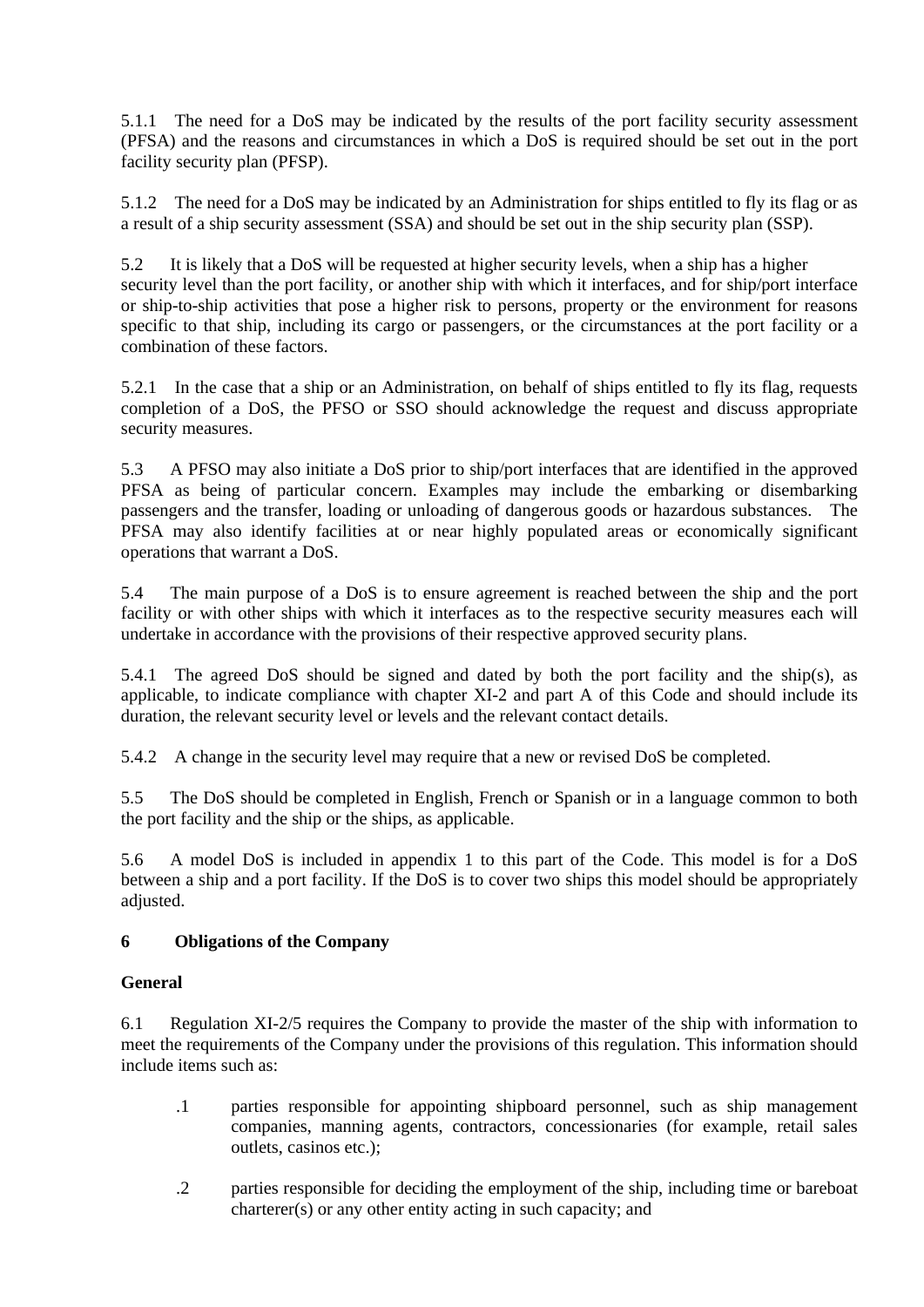.3 in cases when the ship is employed under the terms of a charter party, the contact details of those parties, including time or voyage charterers

6.2 In accordance with regulation XI-2/5, the Company is obliged to update and keep this information current as and when changes occur.

6.3 This information should be in English, French or Spanish language.

6.4 With respect to ships constructed before 1 July 2004, this information should reflect the actual condition on that date.

6.5 With respect to ships constructed on or after 1 July 2004 and for ships constructed before 1-July 2004 which were out of service on 1 July 2004, the information should be provided as from-the date of entry of the ship into service and should reflect the actual condition on that date.

6.6 After 1 July 2004, when a ship is withdrawn from service, the information should be provided as from the date of re-entry of the ship into service and should reflect the actual condition on that date.

6.7 Previously provided information that does not relate to the actual condition on that date need not be retained on board.

6.8 When the responsibility for the operation of the ship is assumed by another Company, the information relating to the Company which operated the ship is not required to be left on board.

*In addition other relevant guidance is provided under sections 8, 9 and 13.*

### **7 Ship security**

*Relevant guidance is provided under sections 8, 9 and 13.*

### **8 Ship security assessment**

#### **Security assessment**

8.1 The company security officer (CSO) is responsible for ensuring that a ship security assessment (SSA) is carried out for each of the ships in the Company's fleet which is required to comply with the provisions of chapter XI-2 and part A of this Code for which the CSO is responsible. While the CSO need not necessarily personally undertake all the duties associated with the post, the ultimate responsibility for ensuring that they are properly performed remains with the individual CSO.

8.2 Prior to commencing the SSA, the CSO should ensure that advantage is taken of information available on the assessment of threat for the ports at which the ship will call or at which passengers embark or disembark and about the port facilities and their protective measures. The CSO should study previous reports on similar security needs. Where feasible, the CSO should meet with appropriate persons on the ship and in the port facilities to discuss the purpose and methodology of the assessment. The CSO should follow any specific guidance offered by the Contracting Governments.

8.3 A SSA should address the following elements on board or within the ship:

- .1 physical security;
- .2 structural integrity;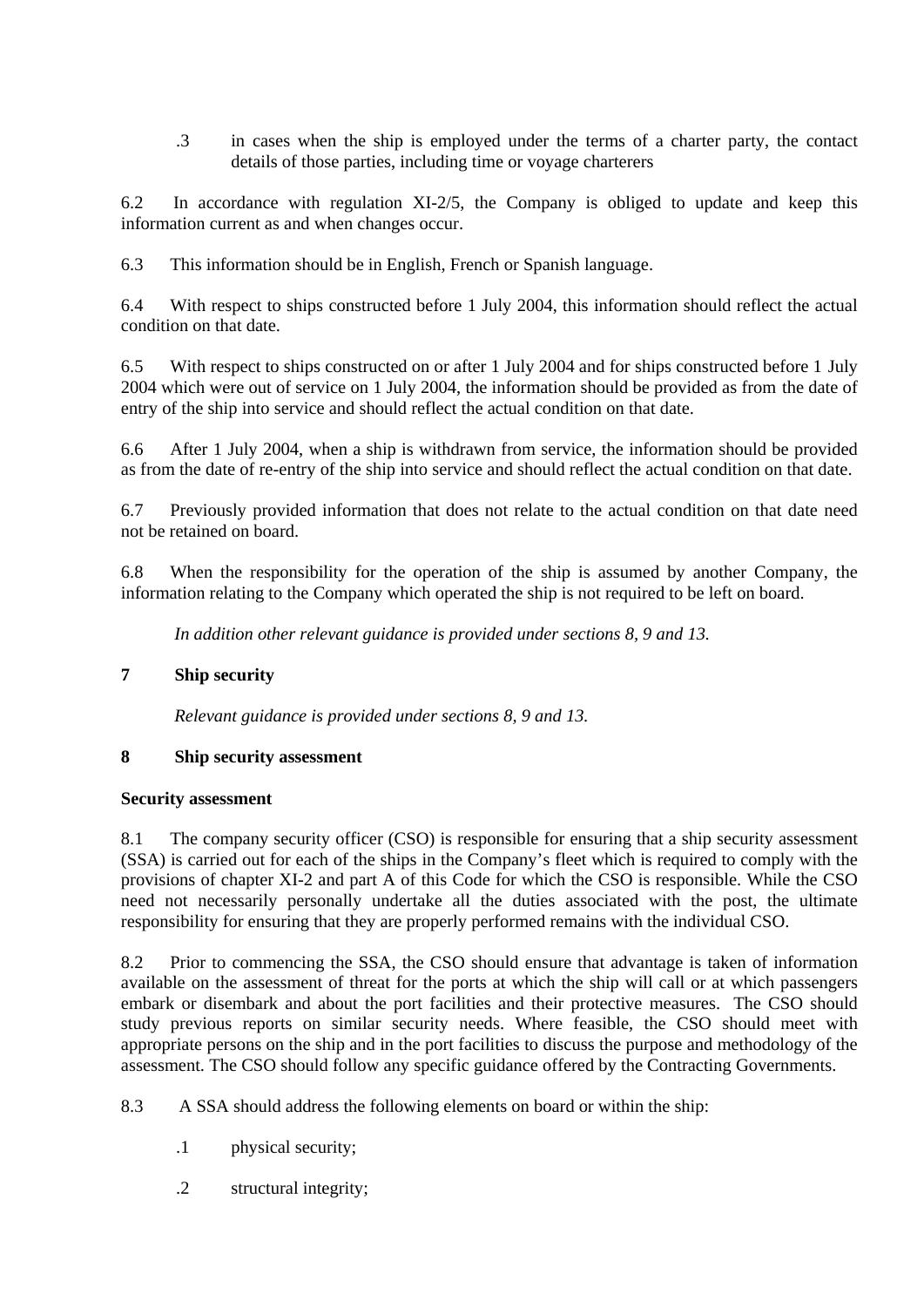- .3 personnel protection systems;
- .4 procedural policies;
- .5 radio and telecommunication systems, including computer systems and networks; and
- .6 other areas that may, if damaged or used for illicit observation, pose a risk to persons, property, or operations on board the ship or within a port facility.
- 8.4 Those involved in a SSA should be able to draw upon expert assistance in relation to:
	- .1 knowledge of current security threats and patterns;
	- .2 recognition and detection of weapons, dangerous substances and devices;
	- .3 recognition, on a non-discriminatory basis, of characteristics and behavioural patterns of persons who are likely to threaten security;
	- .4 techniques used to circumvent security measures;
	- .5 methods used to cause a security incident;
	- .6 effects of explosives on ship's structures and equipment;
	- .7 ship security;
	- .8 ship/port interface business practices;
	- .9 contingency planning, emergency preparedness and response;
	- .10 physical security;
	- .11 radio and telecommunications systems, including computer systems and networks;
	- .12 marine engineering; and
	- .13 ship and port operations.

8.5 The CSO should obtain and record the information required to conduct an assessment, including:

- .1 the general layout of the ship;
- .2 the location of areas which should have restricted access, such as navigation bridge, machinery spaces of category A and other control stations as defined in chapter II-2, etc.;
- .3 the location and function of each actual or potential access point to the ship;
- .4 changes in the tide which may have an impact on the vulnerability or security of the ship;
- .5 the cargo spaces and stowage arrangements;
- .6 the locations where the ship's stores and essential maintenance equipment is stored;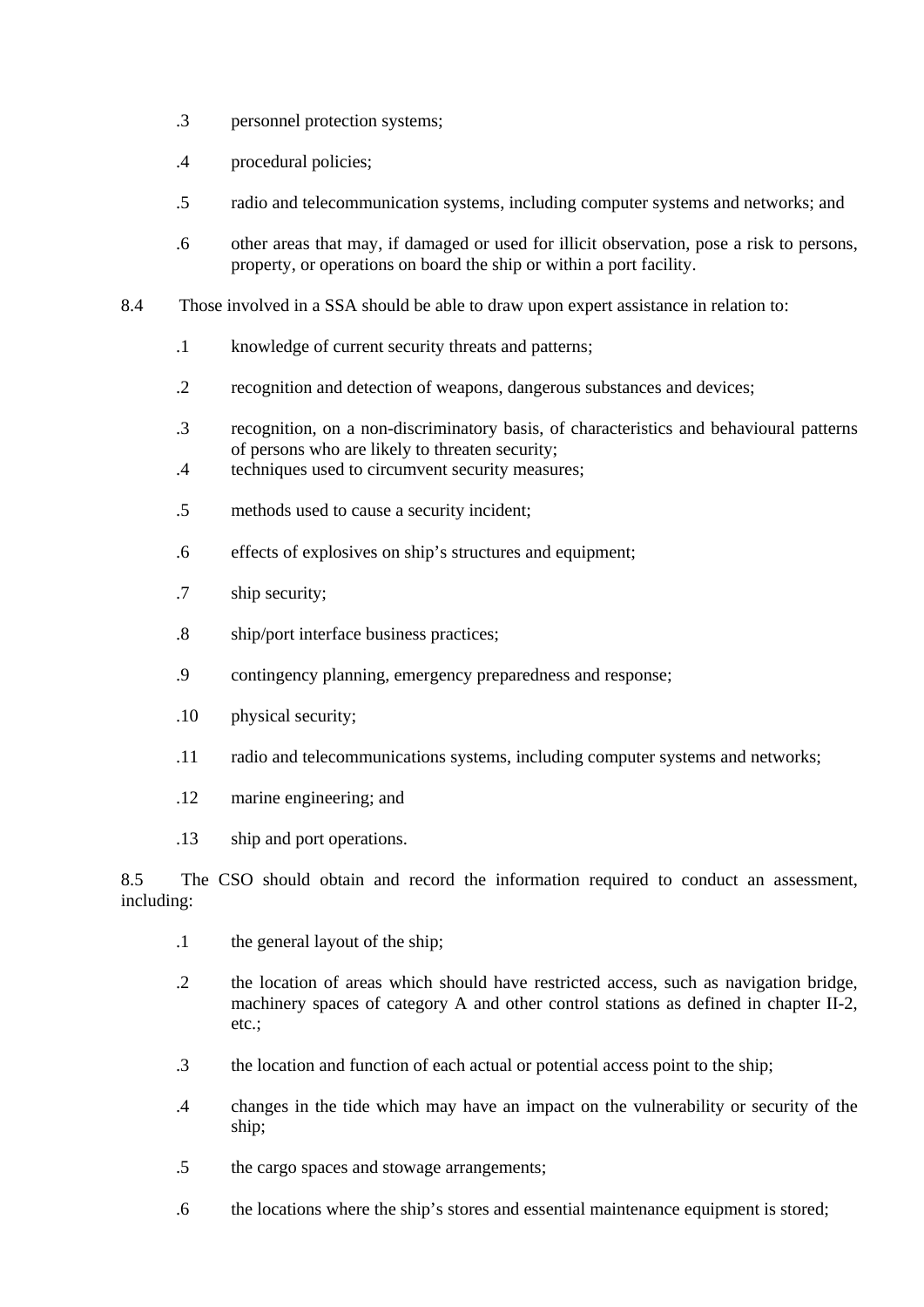- .7 the locations where unaccompanied baggage is stored;
- .8 the emergency and stand-by equipment available to maintain essential services;
- .9 the number of ship's personnel, any existing security duties and any existing training requirement practices of the Company;
- .10 existing security and safety equipment for the protection of passengers and ship's personnel;
- .11 escape and evacuation routes and assembly stations which have to be maintained to ensure the orderly and safe emergency evacuation of the ship;
- .12 existing agreements with private security companies providing ship/water-side security services; and
- .13 existing security measures and procedures in effect, including inspection and control procedures, identification systems, surveillance and monitoring equipment, personnel identification documents and communication, alarms, lighting, access control and other appropriate systems.

8.6 The SSA should examine each identified point of access, including open weather decks, and evaluate its potential for use by individuals who might seek to breach security. This includes points of access available to individuals having legitimate access as well as those who seek to obtain unauthorized entry.

8.7 The SSA should consider the continuing relevance of the existing security measures and guidance, procedures and operations, under both routine and emergency conditions, and should determine security guidance including:

- .1 the restricted areas;
- .2 the response procedures to fire or other emergency conditions;
- .3 the level of supervision of the ship's personnel, passengers, visitors, vendors, repair technicians, dock workers, etc.;
- .4 the frequency and effectiveness of security patrols;
- .5 the access control systems, including identification systems;
- .6 the security communications systems and procedures;
- .7 the security doors, barriers and lighting; and
- .8 the security and surveillance equipment and systems, if any.

8.8 The SSA should consider the persons, activities, services and operations that it is important to protect. This includes:

- .1 the ship's personnel;
- .2 passengers, visitors, vendors, repair technicians, port facility personnel, etc;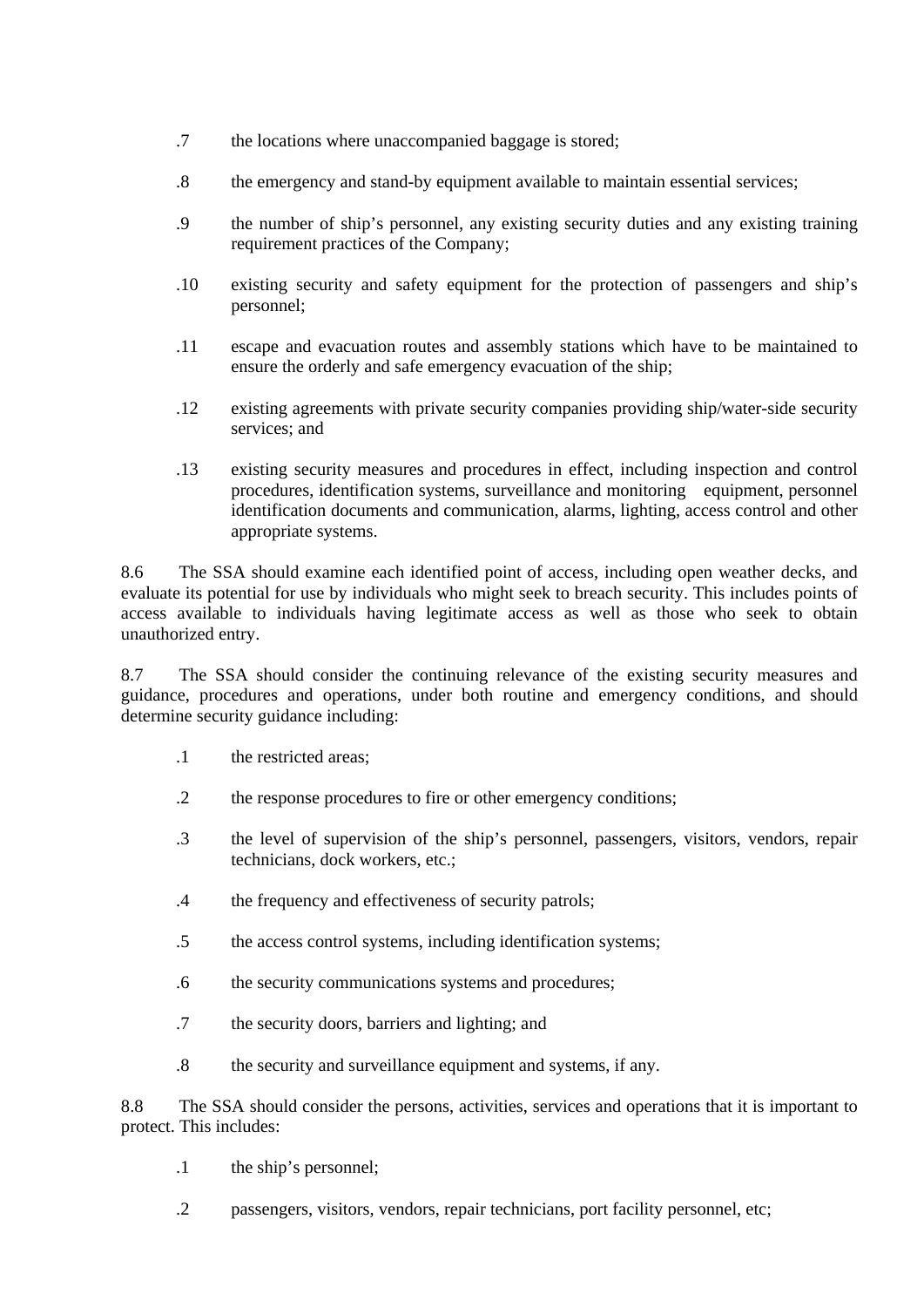- .3 the capacity to maintain safe navigation and emergency response;
- .4 the cargo, particularly dangerous goods or hazardous substances;
- .5 the ship's stores;
- .6 the ship security communication equipment and systems, if any; and
- .7 the ship's security surveillance equipment and systems, if any.

8.9 The SSA should consider all possible threats, which may include the following types of security incidents:

- .1 damage to, or destruction of, the ship or of a port facility, e.g., by explosive devices, arson, sabotage or vandalism;
- .2 hijacking or seizure of the ship or of persons on board;
- .3 tampering with cargo, essential ship equipment or systems or ship's stores;
- .4 unauthorized access or use, including presence of stowaways;
- .5 smuggling weapons or equipment, including weapons of mass destruction;
- .6 use of the ship to carry those intending to cause a security incident and/or their equipment;
- **.7** use of the ship itself as a weapon or as a means to cause damage or destruction**;**
- .8 attacks from seaward whilst at berth or at anchor; and
- .9 attacks whilst at sea.
- 8.10 The SSA should take into account all possible vulnerabilities, which may include:
	- .1 conflicts between safety and security measures;
	- .2 conflicts between shipboard duties and security assignments;
	- .3 watchkeeping duties, number of ship's personnel, particularly with implications on crew fatigue, alertness and performance;
	- .4 any identified security training deficiencies; and
	- .5 any security equipment and systems, including communication systems.

8.11 The CSO and ship security officer (SSO) should always have regard to the effect that security measures may have on ship's personnel who will remain on the ship for long periods. When developing security measures, particular consideration should be given to the convenience, comfort and personal privacy of the ship's personnel and their ability to maintain their effectiveness over long periods.

8.12 Upon completion of the SSA, a report shall be prepared, consisting of a summary of how the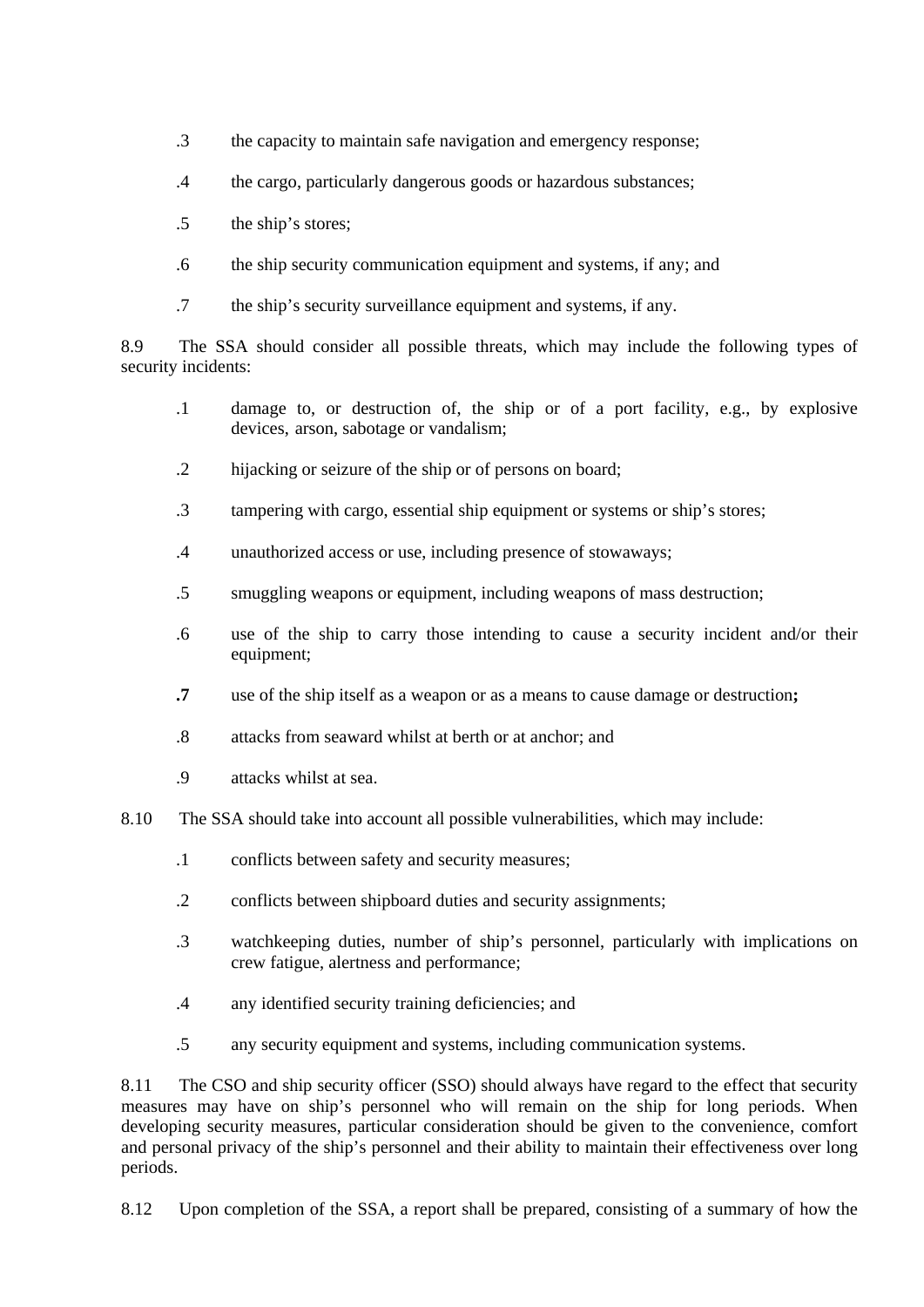assessment was conducted, a description of each vulnerability found during the assessment and a description of countermeasures that could be used to address each vulnerability. The report shall be protected from unauthorized access or disclosure.

8.13 If the SSA has not been carried out by the Company, the report of the SSA should be reviewed and accepted by the CSO.

### **On-scene security survey**

8.14 The on-scene security survey is an integral part of any SSA. The on-scene security survey should examine and evaluate existing shipboard protective measures, procedures and operations for:

- .1 ensuring the performance of all ship security duties;
- .2 monitoring restricted areas to ensure that only authorized persons have access;
- .3 controlling access to the ship, including any identification systems;
- .4 monitoring of deck areas and areas surrounding the ship;
- .5 controlling the embarkation of persons and their effects (accompanied and unaccompanied baggage and ship's personnel personal effects);
- .6 supervising the handling of cargo and the delivery of ship's stores; and
- .7 ensuring that ship security communication, information, and equipment are readily-available.

# **9 Ship security plan**

### **General**

9.1 The company security officer (CSO) has the responsibility of ensuring that a ship security plan (SSP) is prepared and submitted for approval. The content of each individual SSP should vary depending on the particular ship it covers. The ship security assessment (SSA) will have identified the particular features of the ship and the potential threats and vulnerabilities. The preparation of the SSP will require these features to be addressed in detail. Administrations may prepare advice on the preparation and content of a SSP.

- 9.2 All SSPs should:
	- .1 detail the organizational structure of security for the ship;
	- .2 detail the ship's relationships with the Company, port facilities, other ships and relevant authorities with security responsibility;
	- .3 detail the communication systems to allow effective continuous communication within the ship and between the ship and others, including port facilities;
	- .4 detail the basic security measures for security level 1, both operational and physical, that will always be in place;
	- .5 detail the additional security measures that will allow the ship to progress without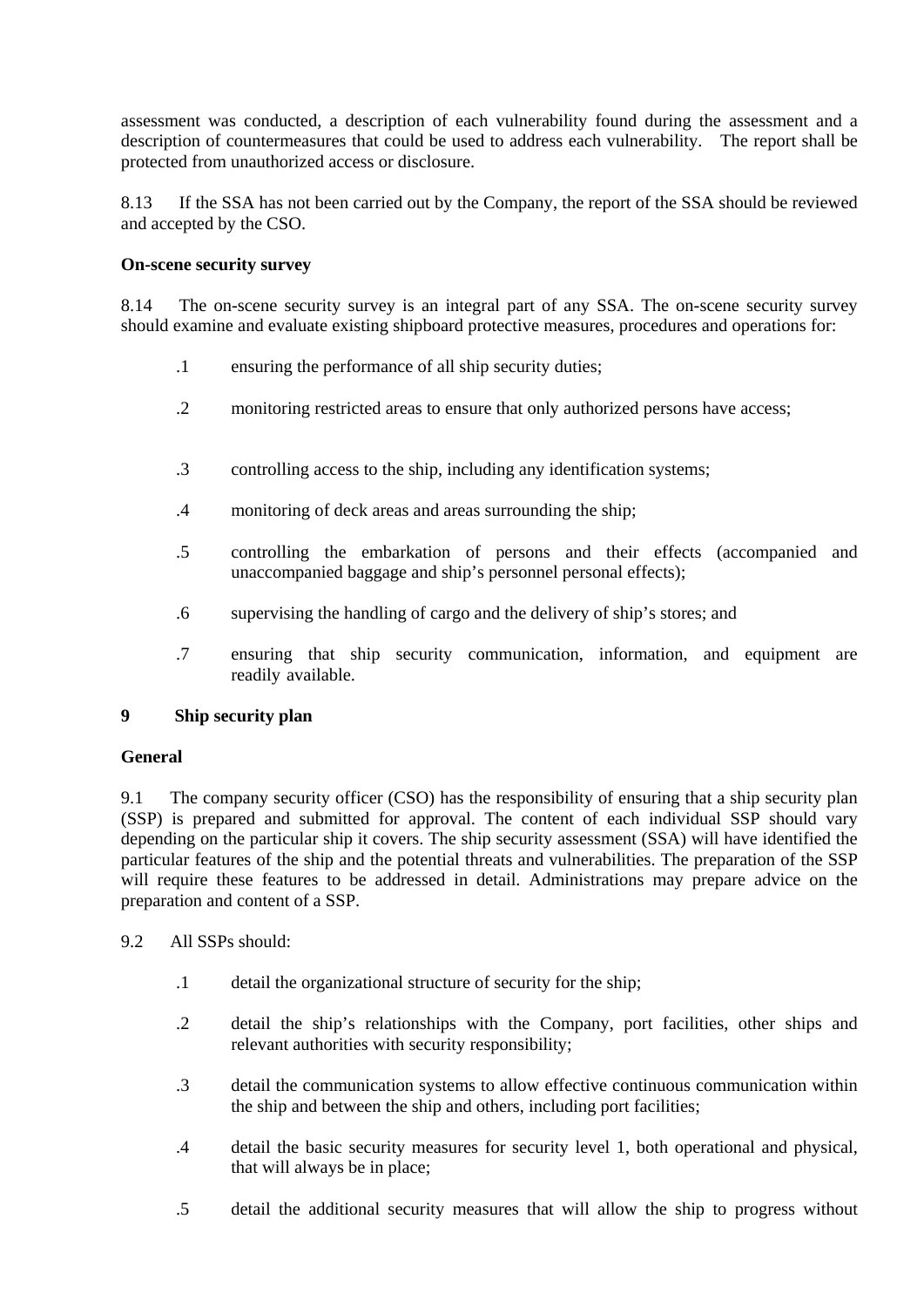delay to security level 2 and, when necessary, to security level 3;

- .6 provide for regular review, or audit, of the SSP and for its amendment in response to experience or changing circumstances; and
- .7 detail reporting procedures to the appropriate Contracting Government's contact points.

9.3 Preparation of an effective SSP should rest on a thorough assessment of all issues that relate to the security of the ship, including, in particular, a thorough appreciation of the physical and operational characteristics, including the voyage pattern, of the individual ship.

9.4 All SSPs should be approved by, or on behalf of, the Administration. If an Administration uses a recognized security organization (RSO) to review or approve the SSP, that RSO should not be associated with any other RSO that prepared, or assisted in the preparation of, the plan.

9.5 CSOs and SSOs should develop procedures to:

- .1 assess the continuing effectiveness of the SSP; and
- .2 prepare amendments of the plan subsequent to its approval.

9.6 The security measures included in the SSP should be in place when the initial verification for compliance with the requirements of chapter XI-2 and part A of this Code will be carried out. Otherwise the process of issue to the ship of the required International Ship Security Certificate cannot be carried out. If there is any subsequent failure of security equipment or systems, or suspension of a security measure for whatever reason, equivalent temporary security measures should be adopted, notified to, and agreed by, the Administration.

### **Organization and performance of ship security duties**

9.7 In addition to the guidance given in section 9.2, the SSP should establish the following, which relate to all security levels:

- .1 the duties and responsibilities of all shipboard personnel with a security role;
- .2 the procedures or safeguards necessary to allow such continuous communications to be maintained at all times;
- .3 the procedures needed to assess the continuing effectiveness of security procedures-and any security and surveillance equipment and systems, including procedures for identifying and responding to equipment or systems failure or malfunction;
- .4 the procedures and practices to protect security-sensitive information held in paper or electronic format;
- .5 the type and maintenance requirements of security and surveillance equipment and systems, if any;
- .6 the procedures to ensure the timely submission, and assessment, of reports relating to possible breaches of security or security concerns; and
- .7 procedures to establish, maintain and update an inventory of any dangerous goods-or hazardous substances carried on board, including their location.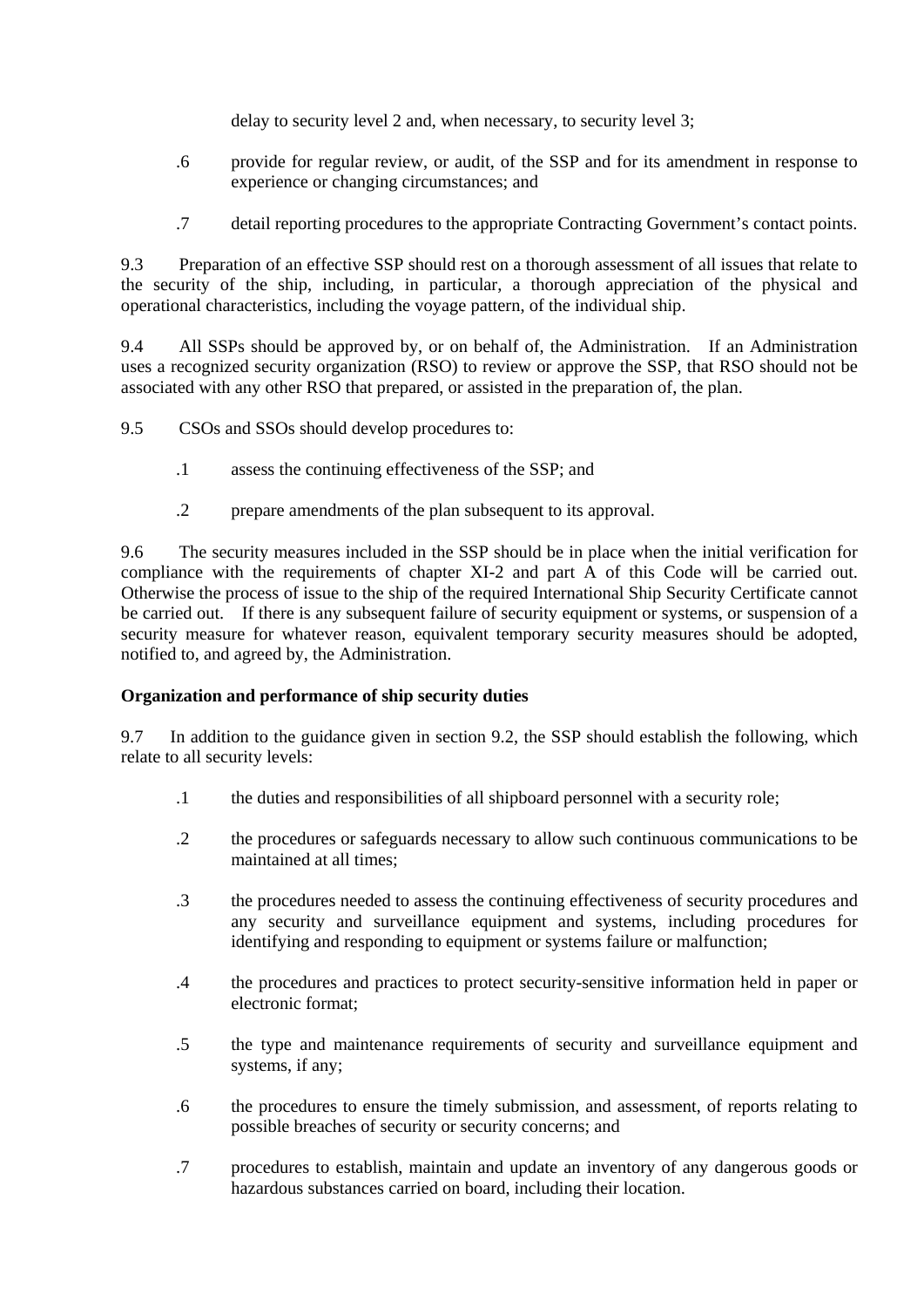9.8 The remainder of this section 9 addresses specifically the security measures that could be taken at each security level covering:

- .1 access to the ship by ship's personnel, passengers, visitors, etc;
- .2 restricted areas on the ship;
- .3 handling of cargo;
- .4 delivery of ship's stores;
- .5 handling unaccompanied baggage; and
- .6 monitoring the security of the ship.

#### **Access to the ship**

9.9 The SSP should establish the security measures covering all means of access to the ship identified in the SSA. This should include any:

- .1 access ladders;
- .2 access gangways;
- .3 access ramps;
- .4 access doors, sidescuttles, windows and ports;
- .5 mooring lines and anchor chains; and
- .6 cranes and hoisting gear.

9.10 For each of these the SSP should identify the appropriate locations where access restrictions or prohibitions should be applied for each of the security levels. For each security level the SSP should establish the type of restriction or prohibition to be applied and the means of enforcing them.

9.11 The SSP should establish for each security level the means of identification required to allow access to the ship and for individuals to remain on the ship without challenge. This may involve developing an appropriate identification system, allowing for permanent and temporary identifications for ship's personnel and for visitors respectively. Any ship identification system should, when it is practicable to do so, be co-ordinated with that applying to the port facility. Passengers should be able to prove their identity by boarding passes, tickets, etc., but should not be permitted access to restricted areas unless supervised. The SSP should establish provisions to ensure that the identification systems are regularly updated, and that abuse of procedures should be subject to disciplinary action.

9.12 Those unwilling or unable to establish their identity and/or to confirm the purpose of their visit when requested to do so should be denied access to the ship and their attempt to obtain access should be reported, as appropriate, to the SSO, the CSO, the PFSO and to the national or local authorities with security responsibilities.

9.13 The SSP should establish the frequency of application of any access controls, particularly if they are to be applied on a random, or occasional, basis.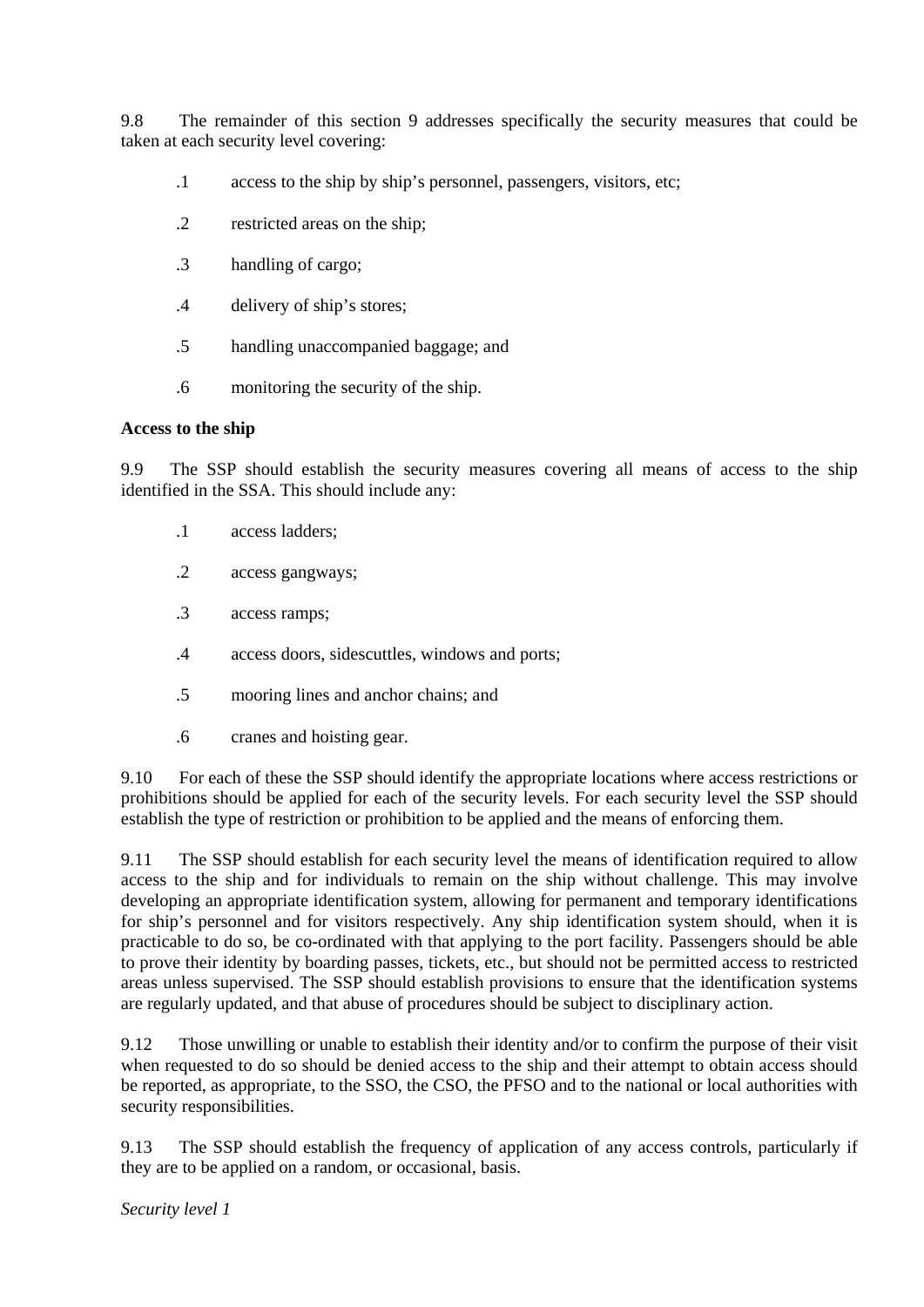9.14 At security level 1, the SSP should establish the security measures to control access to the ship, where the following may be applied:

- .1 checking the identity of all persons seeking to board the ship and confirming their reasons for doing so by checking, for example, joining instructions, passenger tickets, boarding passes, work orders etc;
- .2 in liaison with the port facility, the ship should ensure that designated secure areas are established in which inspections and searching of persons, baggage (including carry-on items), personal effects, vehicles and their contents can take place;
- .3 in liaison with the port facility, the ship should ensure that vehicles destined to be loaded on board car carriers, ro-ro and other passenger ships are subjected to search prior to loading, in accordance with the frequency required in the SSP;
- .4 segregating checked persons and their personal effects from unchecked persons and their personal effects;
- .5 segregating embarking from disembarking passengers;
- .6 identification of access points that should be secured or attended to prevent unauthorized access;
- .7 securing, by locking or other means, access to unattended spaces adjoining areas to-which passengers and visitors have access; and
- .8 providing security briefings to all ship personnel on possible threats, the procedures for reporting suspicious persons, objects or activities and the need for vigilance.

9.15 At security level 1, all those seeking to board a ship should be liable to search. The frequency of such searches, including random searches, should be specified in the approved SSP and should be specifically approved by the Administration. Such searches may best be undertaken by the port facility in close co-operation with the ship and in close proximity to it. Unless there are clear security grounds for doing so, members of the ship's personnel should not be required to search their colleagues or their personal effects. Any such search shall be undertaken in a manner which fully takes into account the human rights of the individual and preserves their basic human dignity.

### *Security level 2*

9.16 At security level 2, the SSP should establish the security measures to be applied to protect against a heightened risk of a security incident to ensure higher vigilance and tighter control, which may include:

- .1 assigning additional personnel to patrol deck areas during silent hours to deter unauthorized access;
- .2 limiting the number of access points to the ship, identifying those to be closed and the means of adequately securing them;
- .3 deterring waterside access to the ship, including**,** for example, in liaison with the port facility, provision of boat patrols;
- .4 establishing a restricted area on the shore side of the ship, in close co-operation with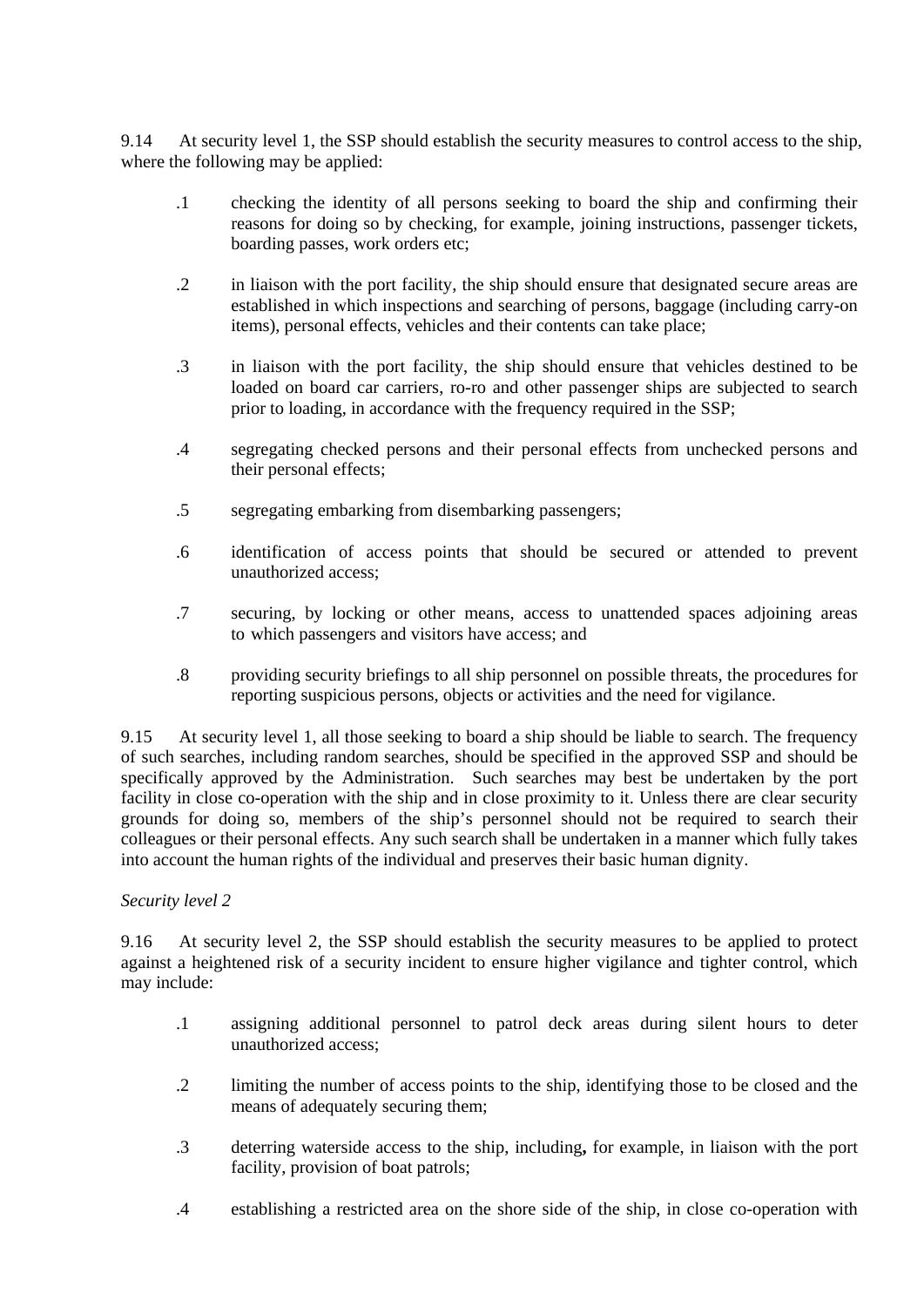the port facility;

- .5 increasing the frequency and detail of searches of persons, personal effects, and vehicles being embarked or loaded onto the ship;
- .6 escorting visitors on the ship;
- .7 providing additional specific security briefings to all ship personnel on any identified threats, re-emphasising the procedures for reporting suspicious persons, objects, or activities and the stressing the need for increased vigilance; and
- .8 carrying out a full or partial search of the ship.

### *Security level 3*

9.17 At security level 3, the ship should comply with the instructions issued by those responding to the security incident or threat thereof. The SSP should detail the security measures which could be taken by the ship, in close co-operation with those responding and the port facility, which may include:

- .1 limiting access to a single, controlled, access point;
- .2 granting access only to those responding to the security incident or threat thereof;
- .3 directions of persons on board;
- .4 suspension of embarkation or disembarkation;
- .5 suspension of cargo handling operations, deliveries etc;
- .6 evacuation of the ship;
- .7 movement of the ship; and
- .8 preparing for a full or partial search of the ship.

### **Restricted areas on the ship**

9.18 The SSP should identify the restricted areas to be established on the ship, specify their extent, times of application, the security measures to be taken to control access to them and those to be taken to control activities within them. The purpose of restricted areas are to:

- .1 prevent unauthorized access;
- .2 protect passengers, ship's personnel, and personnel from port facilities or other agencies authorized to be on board the ship;
- .3 protect sensitive-security areas within the ship; and
- .4 protect cargo and ship's stores from tampering.

9.19 The SSP should ensure that there are clearly established policies and practices to control access to all restricted areas.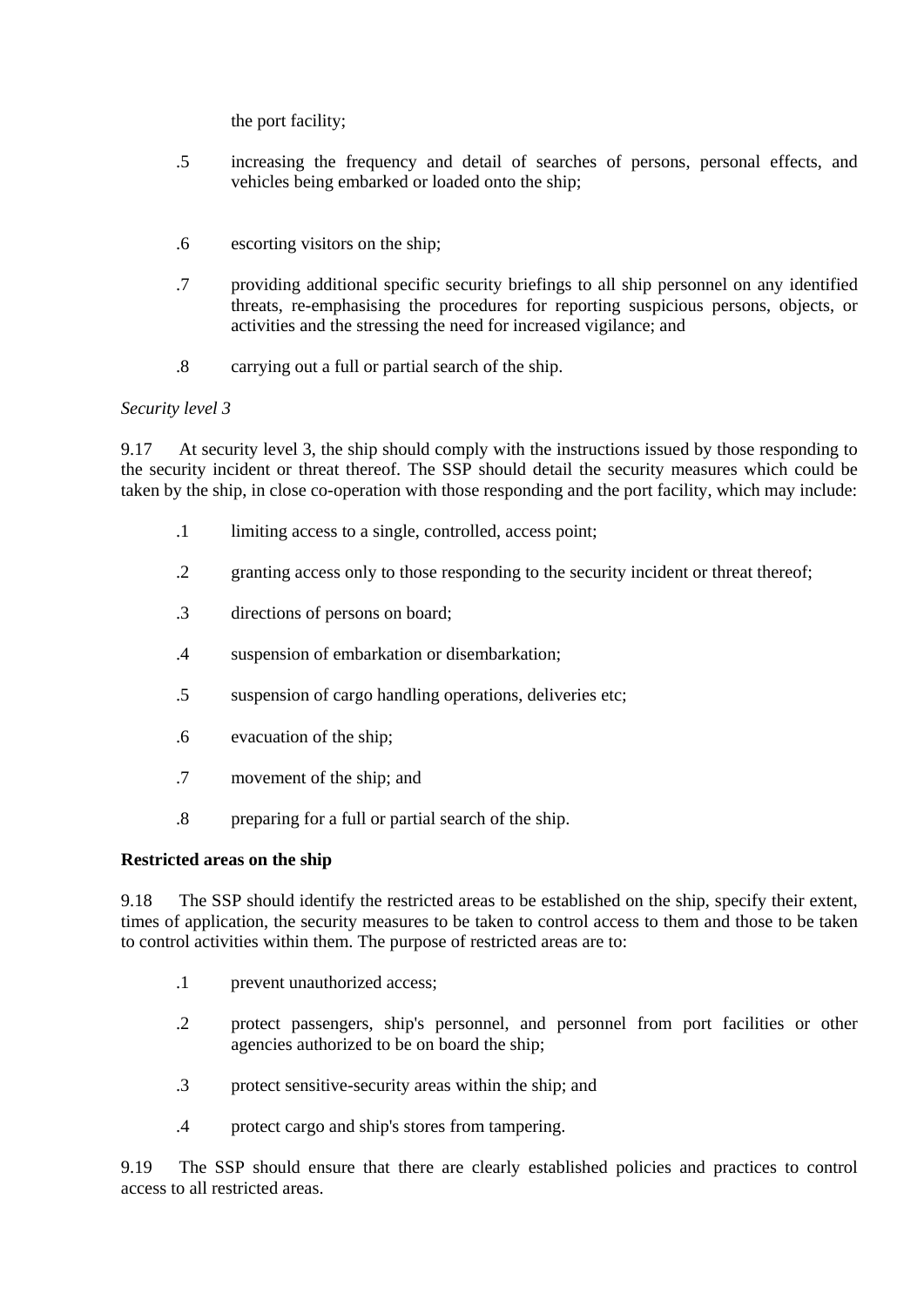9.20 The SSP should provide that all restricted areas should be clearly marked, indicating that access to the area is restricted and that unauthorized presence within the area constitutes a breach of security.

- 9.21 Restricted areas may include:
	- .1 navigation bridge, machinery spaces of category A and other control stations as defined in chapter II-2;
	- .2 spaces containing security and surveillance equipment and systems and their controls and lighting system controls;
	- .3 ventilation and air-conditioning systems and other similar spaces;
	- .4 spaces with access to potable water tanks, pumps, or manifolds;
	- .5 spaces containing dangerous goods or hazardous substances;
	- .6 spaces containing cargo pumps and their controls;
	- .7 cargo spaces and spaces containing ship's stores;
	- .8 crew accommodation; and
	- .9 any other areas as determined by the CSO, through the SSA, to which access must be restricted to maintain the security of the ship.

#### *Security level 1*

9.22 At security level 1, the SSP should establish the security measures to be applied to restricted areas, which may include:

- .1 locking or securing access points;
- .2 using surveillance equipment to monitor the areas;
- .3 using guards or patrols; and
- .4 using automatic intrusion-detection devices to alert the ship's personnel of unauthorized access.

#### *Security level 2*

9.23 At security level 2, the frequency and intensity of the monitoring of, and control of access to, restricted areas should be increased to ensure that only authorized persons have access. The SSP should establish the additional security measures to be applied, which may include:

- .1 establishing restricted areas adjacent to access points;
- .2 continuously monitoring surveillance equipment; and
- .3 dedicating additional personnel to guard and patrol restricted areas.

#### *Security level 3*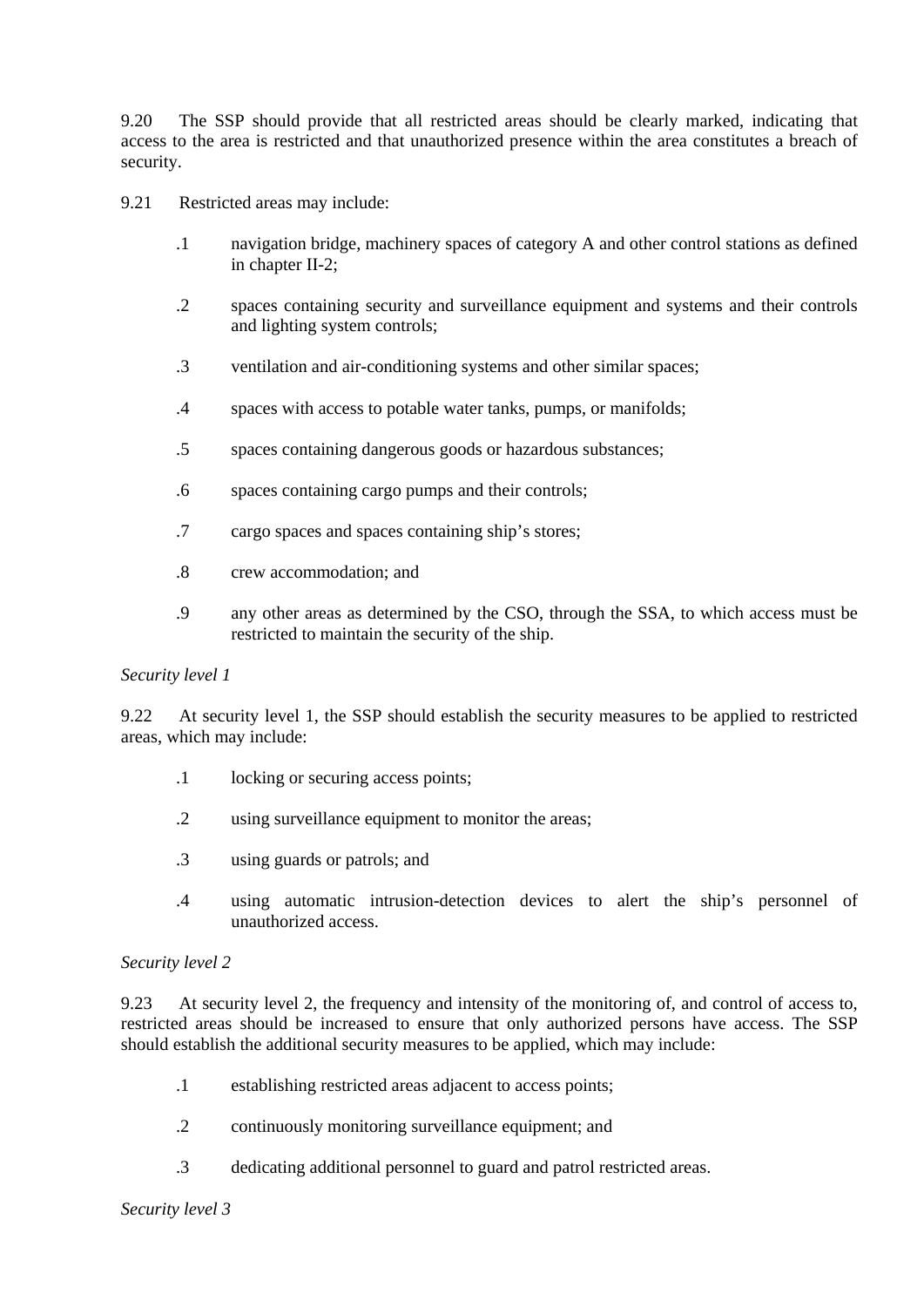9.24 At security level 3, the ship should comply with the instructions issued by those responding to the security incident or threat thereof. The SSP should detail the security measures

which could be taken by the ship, in close co-operations with those responding and the port facility, which may include:

- .1 setting up of additional restricted areas on the ship in proximity to the security incident, or the believed location of the security threat, to which access is denied; and
- .2 searching of restricted areas as part of a search of the ship.

### **Handling of cargo**

9.25 The security measures relating to cargo handling should:

- .1 prevent tampering, and
- .2 prevent cargo that is not meant for carriage from being accepted and stored on board the ship.

9.26 The security measures, some of which may have to be applied in liaison with the port facility, should include inventory control procedures at access points to the ship. Once on board the ship, cargo should be capable of being identified as having been approved for loading onto the ship. In addition, security measures should be developed to ensure that cargo, once on board, is not tampered with.

### *Security level 1*

9.27 At security level 1, the SSP should establish the security measures to be applied during cargo handling, which may include:

- .1 routine checking of cargo, cargo transport units and cargo spaces prior to, and during, cargo handling operations;
- .2 checks to ensure that cargo being loaded matches the cargo documentation;
- .3 ensuring, in liaison with the port facility, that vehicles to be loaded on board carcarriers, ro-ro and passenger ships are subjected to search prior to loading, in accordance with the frequency required in the SSP; and
- .4 checking of seals or other methods used to prevent tampering.
- 9.28 Checking of cargo may be accomplished by the following means:
	- .1 visual and physical examination; and
	- .2 using scanning/detection equipment, mechanical devices, or dogs.

9.29 When there are regular, or repeated cargo movement, the CSO or SSO may, in consultation with the port facility, agree arrangements with shippers or others responsible for such-cargo covering off-site checking, sealing, scheduling, supporting documentation, etc. Such arrangements should be communicated to and agreed with the PFSO concerned.

### *Security level 2*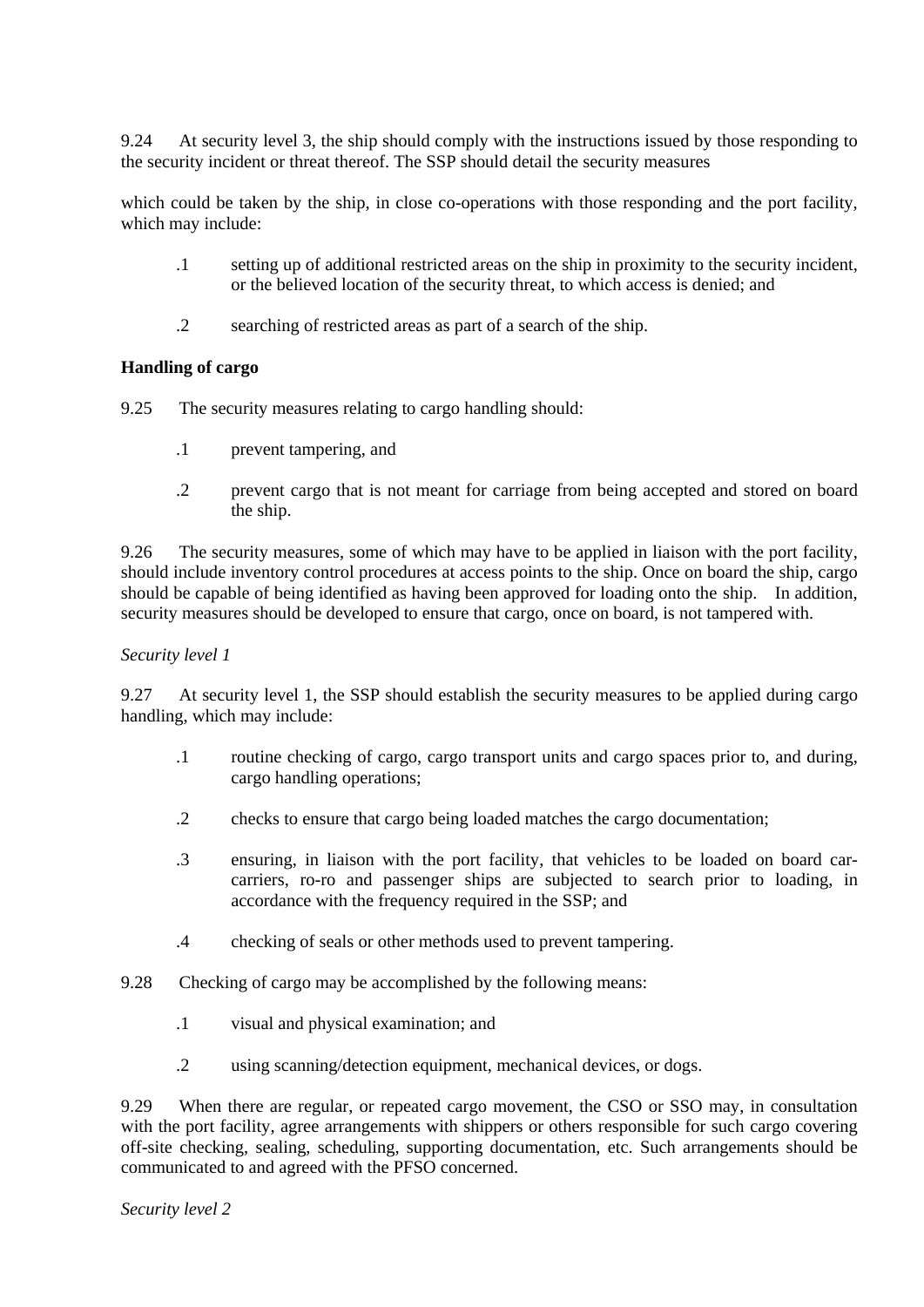9.30 At security level 2, the SSP should establish the additional security measures to be applied during cargo handling, which may include:

- .1 detailed checking of cargo, cargo transport units and cargo spaces;
- .2 intensified checks to ensure that only the intended cargo is loaded;
- .3 intensified searching of vehicles to be loaded on car carriers, ro-ro and passenger ships; and
- .4 increased frequency and detail in checking of seals or other methods used to prevent tampering.
- 9.31 Detailed checking of cargo may be accomplished by the following means:
	- .1 increasing the frequency and detail of visual and physical examination;
	- .2 increasing the frequency of the use of scanning/detection equipment, mechanical devices, or dogs; and
	- .3 co-ordinating enhanced security measures with the shipper or other responsible party in accordance with an established agreement and procedures.

#### *Security level 3*

9.32 At security level 3, the ship should comply with the instructions issued by those responding to the security incident or threat thereof. The SSP should detail the security measures which could be taken by the ship, in close co-operation with those responding and the port facility, which may include:

- .1 suspension of the loading or unloading of cargo; and
- .2 verify the inventory of dangerous goods and hazardous substances carried on board, if any, and their location.

### **Delivery of ship's stores**

9.33 The security measures relating to the delivery of ship's stores should:

- .1 ensure checking of ship's stores and package integrity;
- .2 prevent ship's stores from being accepted without inspection;
- .3 prevent tampering; and
- .4 prevent ship's stores from being accepted unless ordered.

9.34 For ships regularly using the port facility, it may be appropriate to establish procedures involving the ship, its suppliers and the port facility covering notification and timing of deliveries and their documentation. There should always be some way of confirming that stores presented for delivery are accompanied by evidence that they have been ordered by the ship.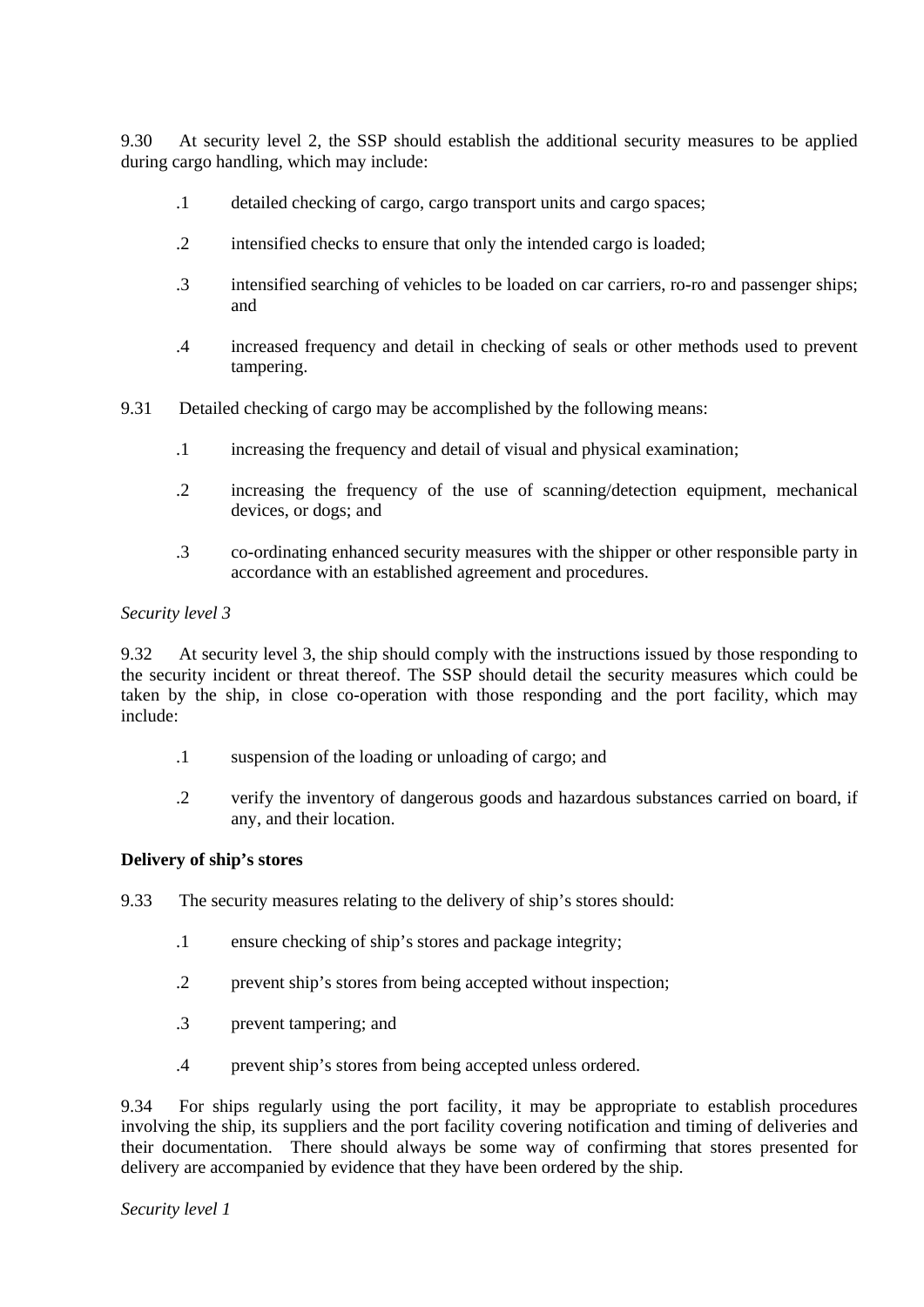9.35 At security level 1, the SSP should establish the security measures to be applied during delivery of ship's stores, which may include:

- .1 checking to ensure stores match the order prior to being loaded on board; and
- .2 ensuring immediate secure stowage of ship's stores.

### *Security level 2*

9.36 At security level 2, the SSP should establish the additional security measures to be applied during delivery of ship's stores by exercising checks prior to receiving stores on board and intensifying inspections.

#### *Security level 3*

9.37 At security level 3, the ship should comply with the instructions issued by those responding to the security incident or threat thereof. The SSP should detail the security measures which could be taken by the ship, in close co-operation with those responding and the port facility, which may include:

- .1 subjecting ship's stores to more extensive checking;
- .2 preparation for restriction or suspension of handling of ship's stores; and
- .3 refusal to accept ship's stores on board the ship.

### **Handling unaccompanied baggage**

9.38 The SSP should establish the security measures to be applied to ensure that unaccompanied baggage (i.e., any baggage, including personal effects, which is not with the passenger or member of ship's personnel at the point of inspection or search) is identified and subjected to appropriate screening, including searching, before it is accepted on board the ship. It is not envisaged that such baggage will be subjected to screening by both the ship and the port facility, and in cases where both are suitably equipped, the responsibility for screening should rest-with the port facility. Close co-operation with the port facility is essential and steps should be-taken to ensure that unaccompanied baggage is handled securely after screening.

### *Security level 1*

9.39 At security level 1, the SSP should establish the security measures to be applied when handling unaccompanied baggage to ensure that unaccompanied baggage is screened or searched up to and including 100%, which may include use of x-ray screening.

### *Security level 2*

9.40 At security level 2, the SSP should establish the additional security measures to be applied when handling unaccompanied baggage, which should include 100% x-ray screening of all unaccompanied baggage.

### *Security level 3*

9.41 At security level 3, the ship should comply with the instructions issued by those responding to the security incident or threat thereof. The SSP should detail the security measures which could be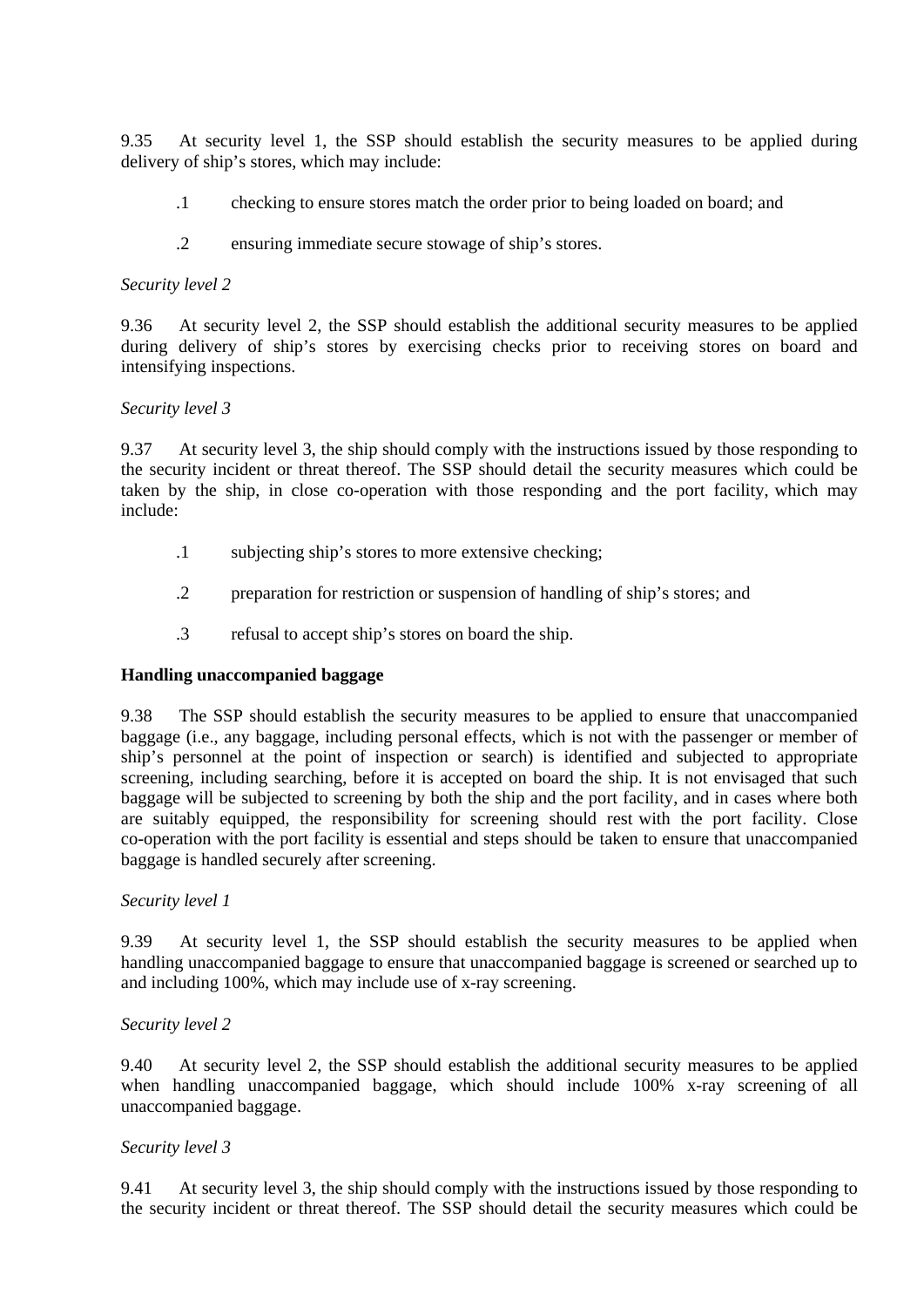taken by the ship, in close co-operation with those responding and the port facility, which may include:

- .1 subjecting such baggage to more extensive screening, for example x-raying it from-at least two different angles;
- .2 preparation for restriction or suspension of handling of unaccompanied baggage; and
- .3 refusal to accept unaccompanied baggage on board the ship.

#### **Monitoring the security of the ship**

9.42 The ship should have the capability to monitor the ship, the restricted areas on board and areas surrounding the ship. Such monitoring capabilities may include use of:

- .1 lighting;
- .2 watchkeepers, security guards and deck watches, including patrols; and
- .3 automatic intrusion-detection devices and surveillance equipment.

9.43 When used, automatic intrusion-detection devices should activate an audible and/or visual alarm at a location that is continuously attended or monitored.

9.44 The SSP should establish the procedures and equipment needed at each security level and the means of ensuring that monitoring equipment will be able to perform continually, including consideration of the possible effects of weather conditions or of power disruptions.

### *Security level 1*

.

9.45 At security level 1, the SSP should establish the security measures to be applied, which may be a combination of lighting, watch keepers, security guards or use of security and surveillance equipment to allow ship's security personnel to observe the ship in general, and barriers and restricted areas in particular.

9.46 The ship's deck and access points to the ship should be illuminated during hours of darkness and periods of low visibility while conducting ship/port interface activities or at a port facility or anchorage when necessary. While underway, when necessary, ships should use the maximum lighting available consistent with safe navigation, having regard to the provisions of the International Regulation for the Prevention of Collisions at Sea in force. The following should be considered when establishing the appropriate level and location of lighting:

- .1 the ship's personnel should be able to detect activities beyond the ship, on both the shore side and the waterside:
- .2 coverage should include the area on and around the ship;
- .3 coverage should facilitate personnel identification at access points; and
- .4 coverage may be provided through co-ordination with the port facility.

### *Security level 2*

9.47 At security level 2, the SSP should establish the additional security measures to be applied to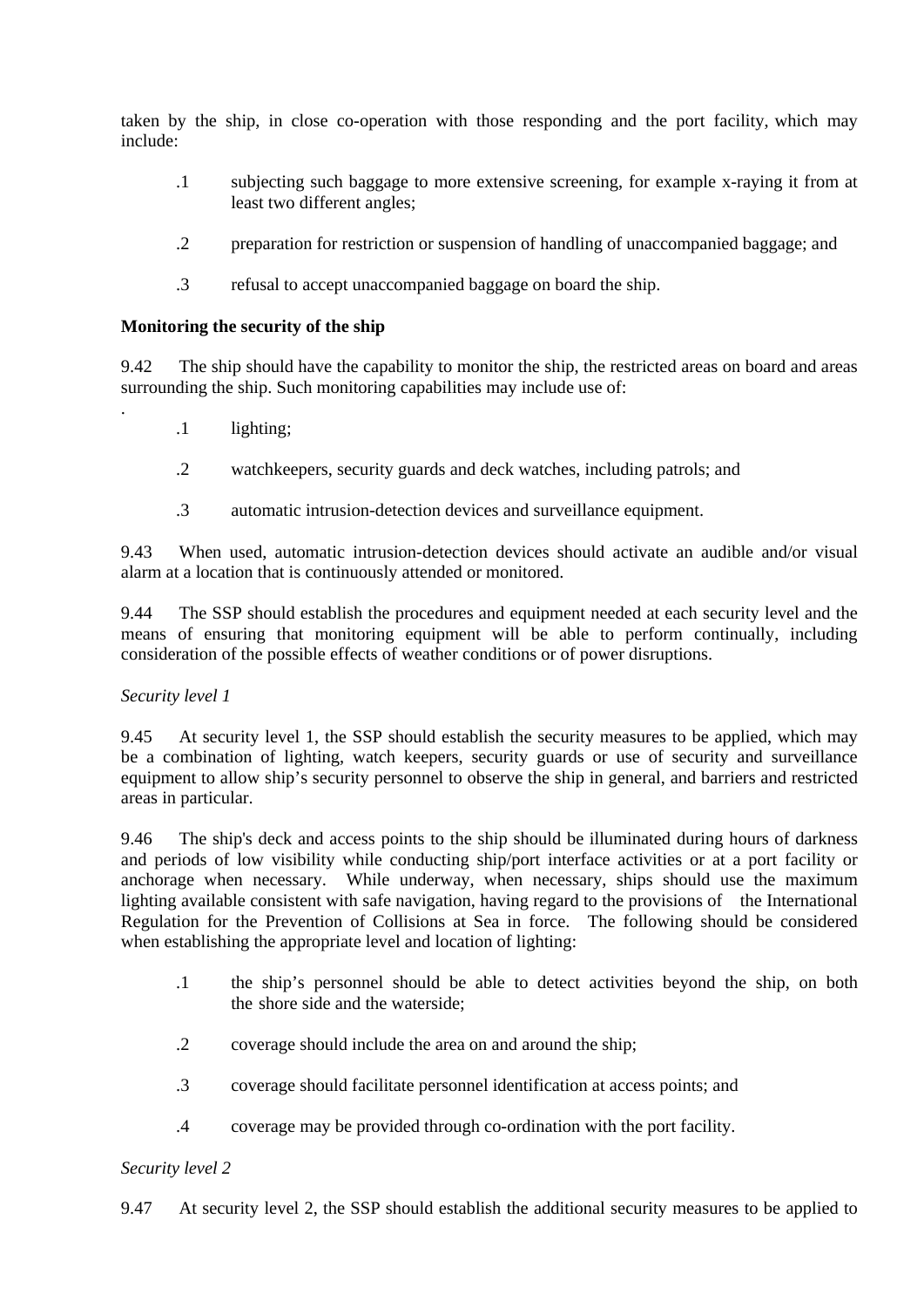enhance the monitoring and surveillance capabilities, which may include:

- .1 increasing the frequency and detail of security patrols;
- .2 increasing the coverage and intensity of lighting or the use of security and surveillance and equipment;
- .3 assigning additional personnel as security look-outs; and
- .4 ensuring co-ordination with water-side boat patrols, and foot or vehicle patrols on the shore side, when provided.

9.48 Additional lighting may be necessary to protect against a heightened risk of a security incidents. When necessary, the additional lighting requirements may be accomplished by co-ordinating with the port facility to provide additional shoreside lighting.

### *Security level 3*

9.49 At security level 3, the ship should comply with the instructions issued by those responding to the security incident or threat thereof. The SSP should detail the security measures which could be taken by the ship, in close co-operation with those responding and the port facility, which may include:

- .1 switching on of all lighting on, or illuminating the vicinity of, the ship;
- .2 switching on of all on-board surveillance equipment capable of recording activities-on, or in the vicinity of, the ship;
- .3 maximising the length of time such surveillance equipment can continue to record;-
- .4 preparation for underwater inspection of the hull of the ship; and
- .5 initiation of measures, including the slow revolution of the ship's propellers, if practicable, to deter underwater access to the hull of the ship.

### **Differing security levels**

9.50 The SSP should establish details of the procedures and security measures the ship could adopt if the ship is at a higher security level than that applying to a port facility.

### **Activities not covered by the Code**

9.51 The SSP should establish details of the procedures and security measures the ship should apply when:

- .1 it is at a port of a State which is not a Contracting Government;
- .2 it is interfacing with a ship to which this Code does not apply\*;
- .3 it is interfacing with fixed or floating platforms or a mobile drilling unit on location; or
- .4 it is interfacing with a port or port facility which is not required to comply with chapter XI-2 and part A of this Code.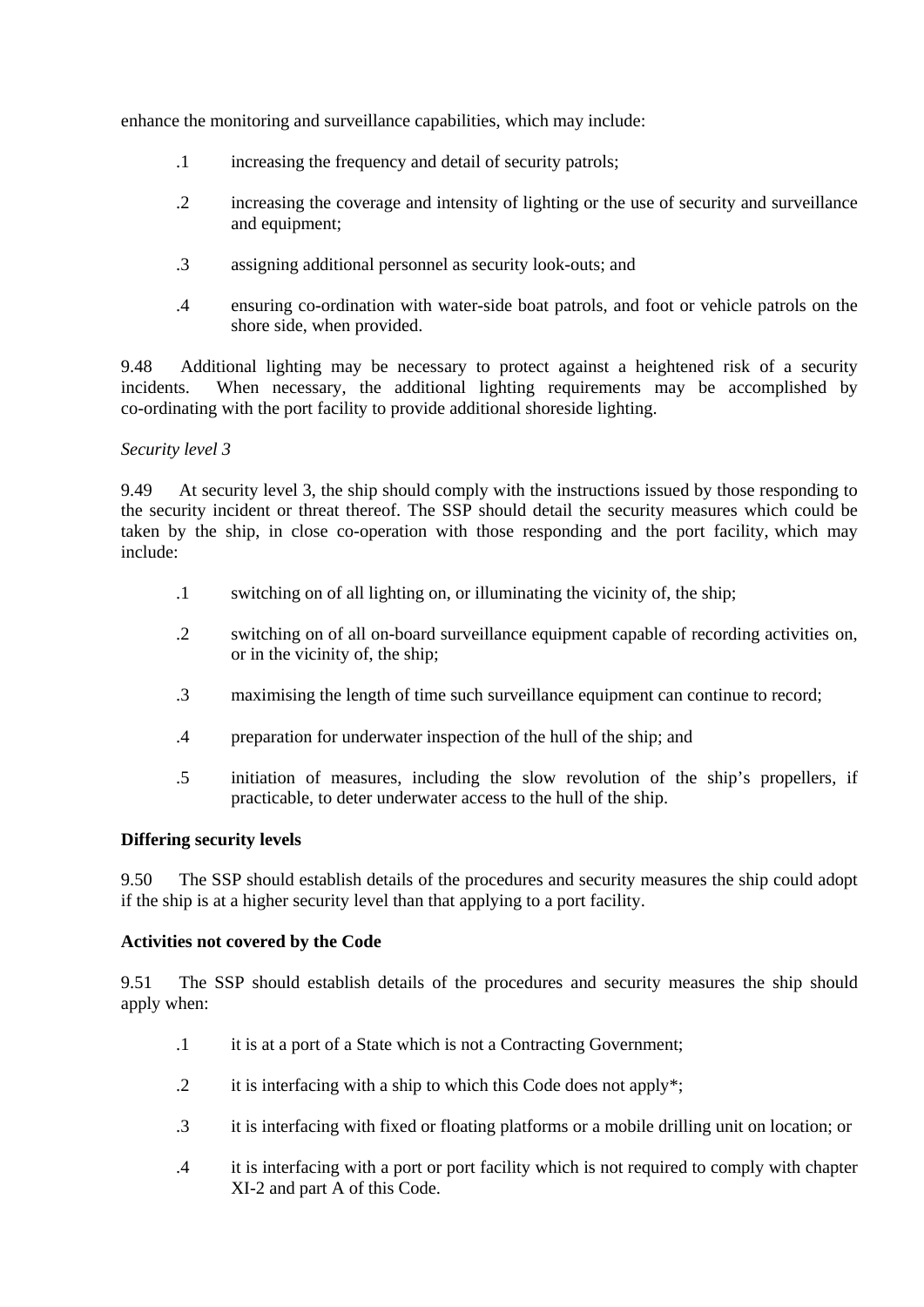Refer to Further work by the International Maritime Organisation pertaining to enhancement of maritime security and to Establishment of appropriate measures to enhance the security of ships, port facilities, mobile offshore drilling unit on location and fixed and floating platforms not covered by chapter XI-2 of the 1974 SOLAS Convention, adopted by the 2002 SOLAS Conference by resolution 3 and 7 respectively.

### **Declarations of Security**

9.52 The SSP should detail how requests for Declaration of Security from a port facility will be handled and the circumstances under which the ship itself should request a DoS.

### **Audit and review**

9.53 The SSP should establish how the CSO and the SSO intend to audit the continued effectiveness of the SSP and the procedure to be followed to review, update or amend the SSP.

### **10 Records**

#### **General**

10.1 Records should be available to duly authorized officers of Contracting Governments to verify that the provisions of ship security plans are being implemented.

10.2 Records may be kept in any format but should be protect from unauthorized access or disclosure.

#### **11 Company security officer**

*Relevant guidance is provided under sections 8, 9 and 13.*

### **12 Ship security officer**

*Relevant guidance is provided under sections 8, 9 and 13.*

### **13 Training, drills and exercises on ship security**

#### **Training**

13.1 The company security officer (CSO) and appropriate shore-based Company personnel**,** and the ship security officer (SSO), should have knowledge of, and receive training, in some or all of the following, as appropriate:

- .1 security administration;
- .2 relevant international conventions, codes and recommendations;
- .3 relevant Government legislation and regulations;
- .4 responsibilities and functions of other security organisations;
- .5 methodology of ship security assessment;
- .6 methods of ship security surveys and inspections;
- .7 ship and port operations and conditions;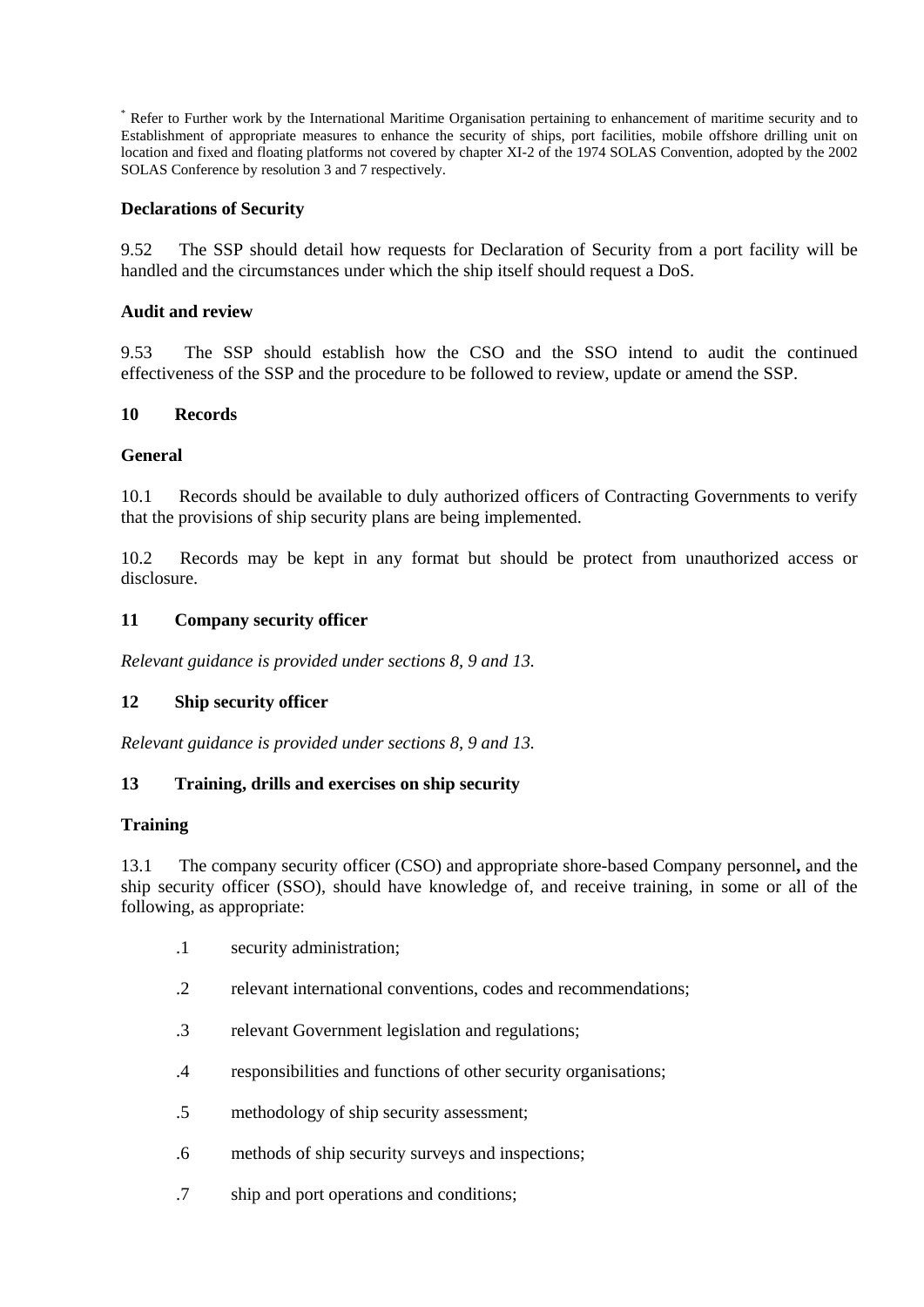- .8 ship and port facility security measures;
- .9 emergency preparedness and response and contingency planning;
- .10 instruction techniques for security training and education, including security measures and procedures;
- .11 handling sensitive security-related information and security-related communications;
- .12 knowledge of current security threats and patterns;
- .13 recognition and detection of weapons, dangerous substances and devices;
- .14 recognition, on a non-discriminatory basis, of characteristics and behavioural patterns of persons who are likely to threaten security;
- .15 techniques used to circumvent security measures;
- .16 security equipment and systems and their operational limitations;
- .17 methods of conducting audits, inspection, control and monitoring;
- .18 methods of physical searches and non-intrusive inspections;
- .19 security drills and exercises, including drills and exercises with port facilities; and
- .20 assessment of security drills and exercises.

13.2 In addition the SSO should have adequate knowledge of, and receive training in, some or all of the following, as appropriate:

- .1 the layout of the ship;
- .2 the ship security plan (SSP) and related procedures (including scenario-based training on how to respond);
- .3 crowd management and control techniques;
- .4 operations of security equipment and systems; and
- .5 testing, calibration and at-sea maintenance of security equipment and systems.

13.3 Shipboard personnel having specific security duties should have sufficient knowledge and ability to perform their assigned duties, including*,* as appropriate:

- .1 knowledge of current security threats and patterns;
- .2 recognition and detection of weapons, dangerous substances and devices;
- .3 recognition of characteristics and behavioural patterns of persons who are likely to threaten security;
- .4 techniques used to circumvent security measures;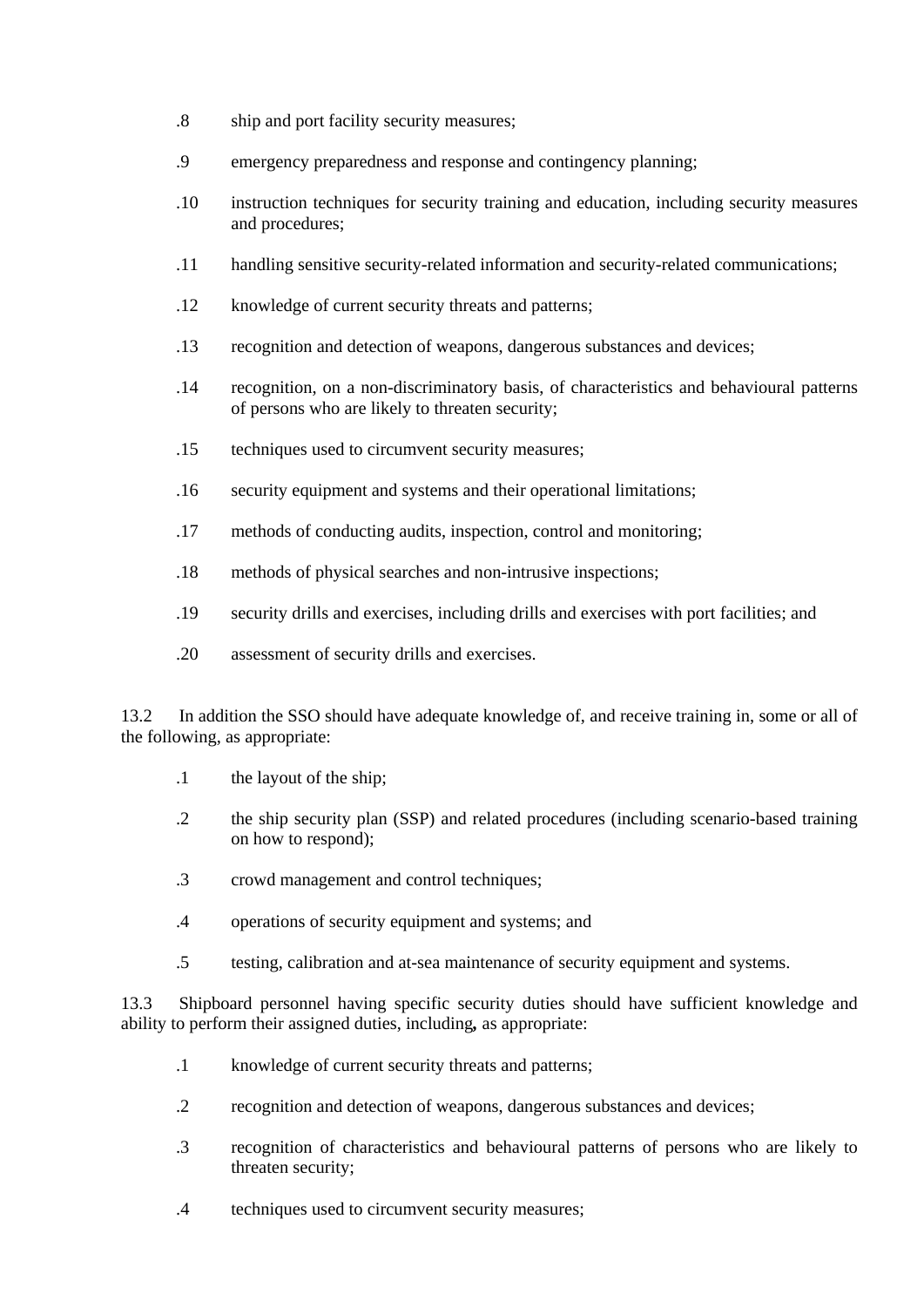- .5 crowd management and control techniques;
- .6 security-related communications;
- .7 knowledge of the emergency procedures and contingency plans;
- .8 operations of security equipment and systems;
- .9 testing, calibration and at-sea maintenance of security equipment and systems,
- .10 inspection, control, and monitoring techniques; and
- .11 methods of physical searches of persons, personal effects, baggage, cargo, and ship's stores.

13.4 All other shipboard personnel should have sufficient knowledge of and be familiar with relevant provisions of the SSP, including:

- .1 the meaning and the consequential requirements of the different security levels;
- .2 knowledge of the emergency procedures and contingency plans;
- .3 recognition and detection of weapons, dangerous substances and devices;
- .4 recognition, on a non-discriminatory basis, of characteristics and behavioural patterns of persons who are likely to threaten security; and
- .5 techniques used to circumvent security measures.

### **Drills and exercises**

13.5 The objective of drills and exercises is to ensure that shipboard personnel are proficient in all assigned security duties at all security levels and the identification of any security-related deficiencies which need to be addressed.

13.6 To ensure the effective implementation of the provisions of the ship security plan, drills should be conducted at least once every three months. In addition, in cases where more than 25% of the ship's personnel has been changed, at any one time, with personnel that has not previously participated in any drill on that ship within the last 3 months, a drill should be conducted within one week of the change. These drills should test individual elements of the plan such as those security threats listed in paragraph 8.9.

13.7 Various types of exercises, which may include participation of company security officers, port facility security officers, relevant authorities of Contracting Governments as well as ship security officers, if available, should be carried out at least once each calendar year with no more than 18 months between the exercises. These exercises should test communications, co-ordination, resource availability, and response. These exercises may be:

- .1 full scale or live;
- .2 tabletop simulation or seminar; or
- .3 combined with other exercises held, such as search and rescue or emergency response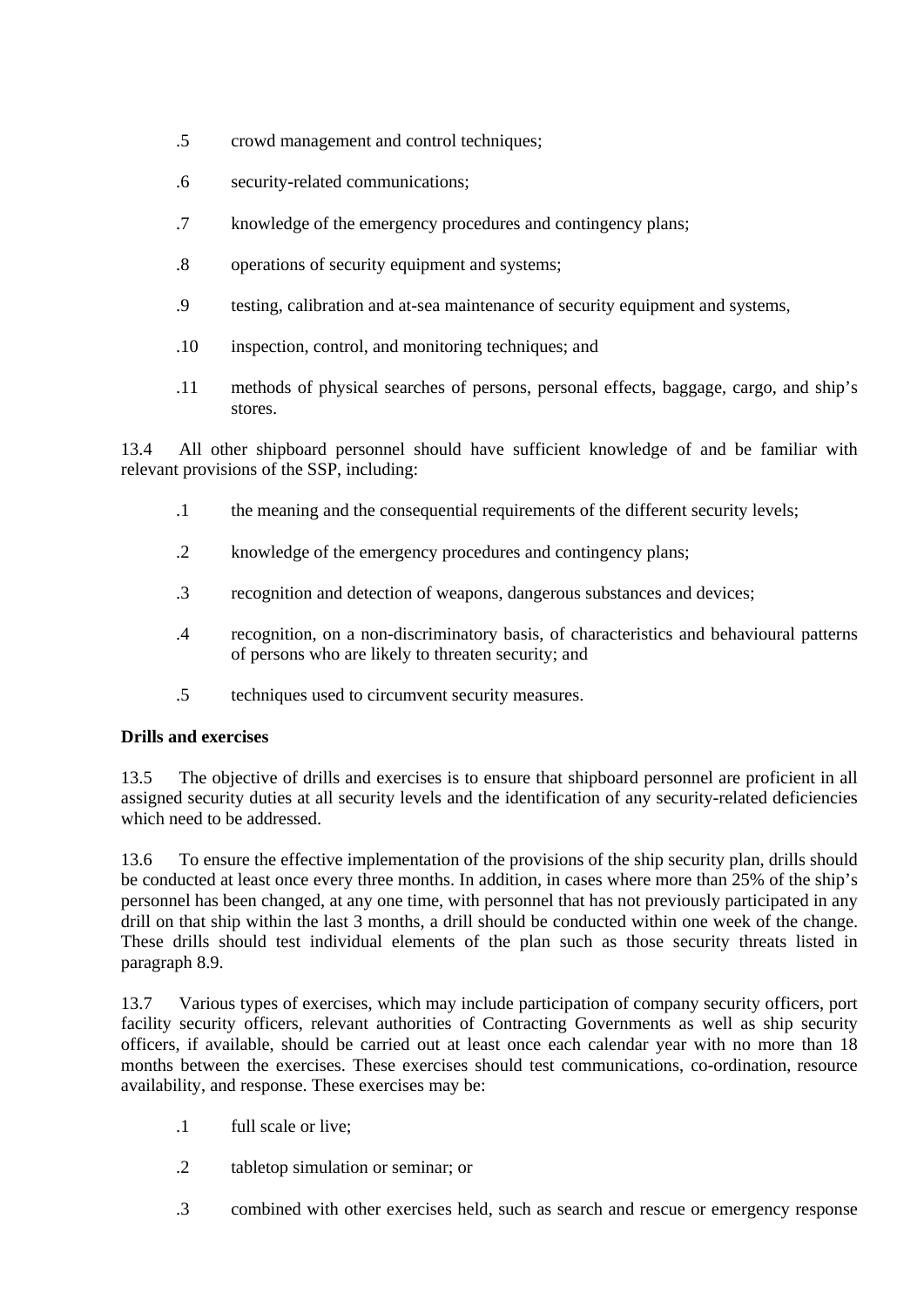exercises.

13.8 Company participation in an exercise with another Contracting Government should be recognised by the Administration.

# **14 Port facility security**

*Relevant guidance is provided under section 15, 16 and 18.*

#### **15 Port facility security assessment**

#### **General**

15.1 The port facility security assessment (PFSA) may be conducted by a recognized security organization (RSO). However, approval of a completed PFSA should only be given by the relevant Contracting Government.

15.2 If a Contracting Government uses a RSO to review or verify compliance of the PFSA, the RSO should not be associated with any other RSO that prepared or assisted in the preparation of that assessment.

- 15.3 A PFSA should address the following elements within a port facility:
	- .1 physical security;
	- .2 structural integrity;
	- .3 personnel protection systems;
	- .4 procedural policies;
	- .5 radio and telecommunication systems, including computer systems and networks;
	- .6 relevant transportation infrastructure;
	- .7 utilities; and
	- .8 other areas that may, if damaged or used for illicit observation, pose a risk to people, property, or operations within the port facility.
- 15.4 Those involved in a PFSA should be able to draw upon expert assistance in relation to:
	- .1 knowledge of current security threats and patterns;
	- .2 recognition and detection of weapons, dangerous substances and devices;
	- .3 recognition, on a non-discriminatory basis, of characteristics and behavioural patterns of persons who are likely to threaten security;
	- .4 techniques used to circumvent security measures;
	- .5 methods used to cause a security incident;
	- .6 effects of explosives on structures and port facility services;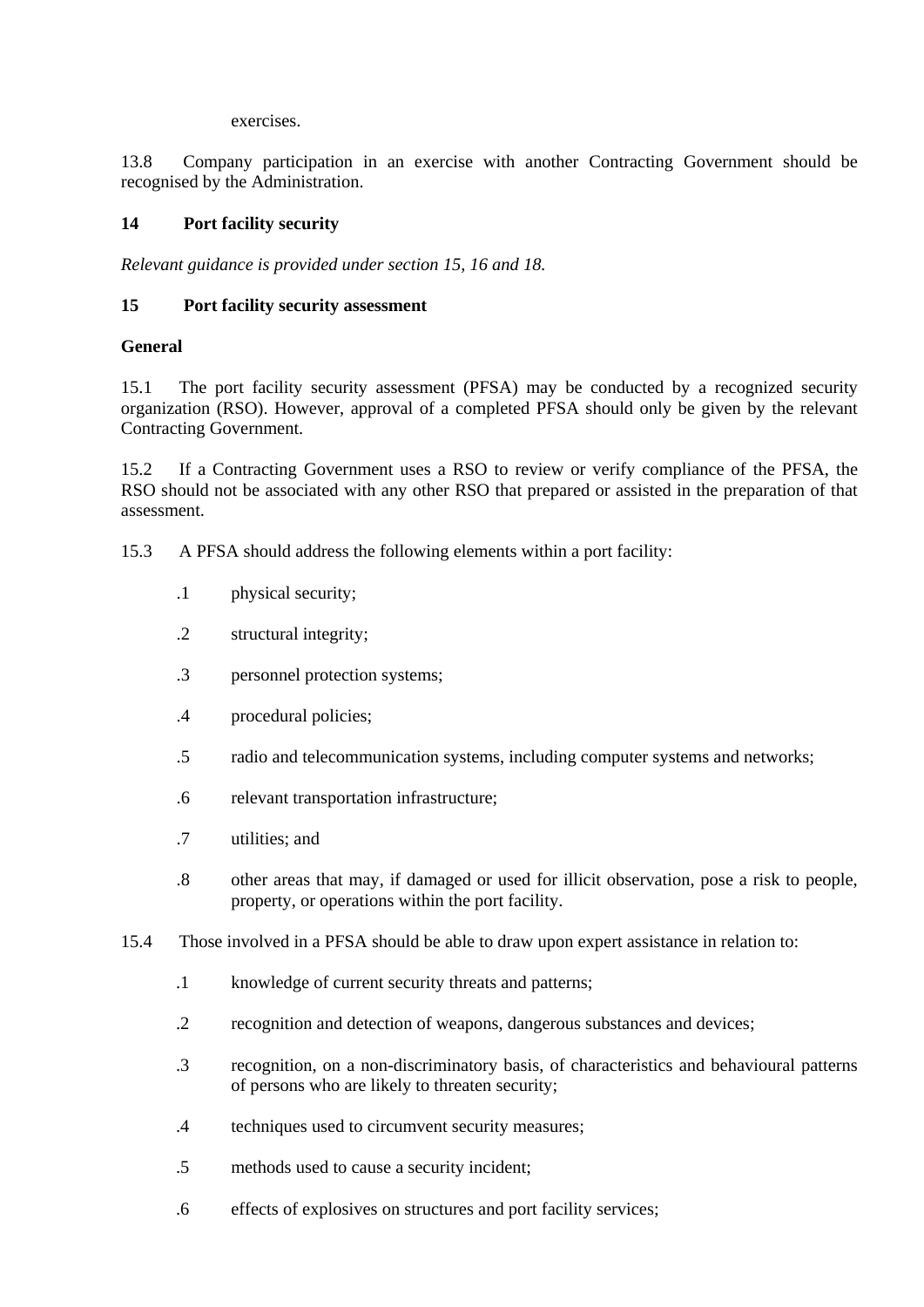- .7 port facility security;
- .8 port business practices;
- .9 contingency planning, emergency preparedness and response;
- .10 physical security measures, e.g., fences;
- .11 radio and telecommunications systems, including computer systems and networks;
- .12 transport and civil engineering; and
- .13 ship and port operations.

# **Identification and evaluation of important assets and infrastructure it is important to protect**

15.5 The identification and evaluation of important assets and infrastructure is a process through which the relative importance of structures and installations to the functioning of the port

facility can be established. This identification and evaluation process is important because it provides a basis for focusing mitigation strategies on those assets and structures which it is more important to protect from a security incident. This process should take into account potential loss of life, the economic significance of the port, symbolic value, and the presence of Government installations.

15.6 Identification and evaluation of assets and infrastructure should be used to prioritise their relative importance for protection. The primary concern should be avoidance of death or injury. It is also important to consider whether the port facility, structure or installation can continue to function without the asset, and the extent to which rapid re-establishment of normal functioning is possible.

- 15.7 Assets and infrastructure that should be considered important to protect may include:
	- .1 accesses, entrances, approaches, and anchorages, manoeuvring and berthing areas;
	- .2 cargo facilities, terminals, storage areas, and cargo handling equipment;
	- .3 systems such as electrical distribution systems, radio and telecommunication systems and computer systems and networks;
	- .4 port vessel traffic management systems and aids to navigation;
	- .5 power plants, cargo transfer piping, and water supplies;
	- .6 bridges, railways, roads;
	- .7 port service vessels, including pilot boats, tugs, lighters etc;
	- .8 security and surveillance equipment and systems; and
	- .9 the waters adjacent to the port facility.

15.8 The clear identification of assets and infrastructure is essential to the evaluation of the port facility's security requirements, the prioritisation of protective measures, and decisions concerning the allocation of resources to better protect the port facility. The process may involve consultation with the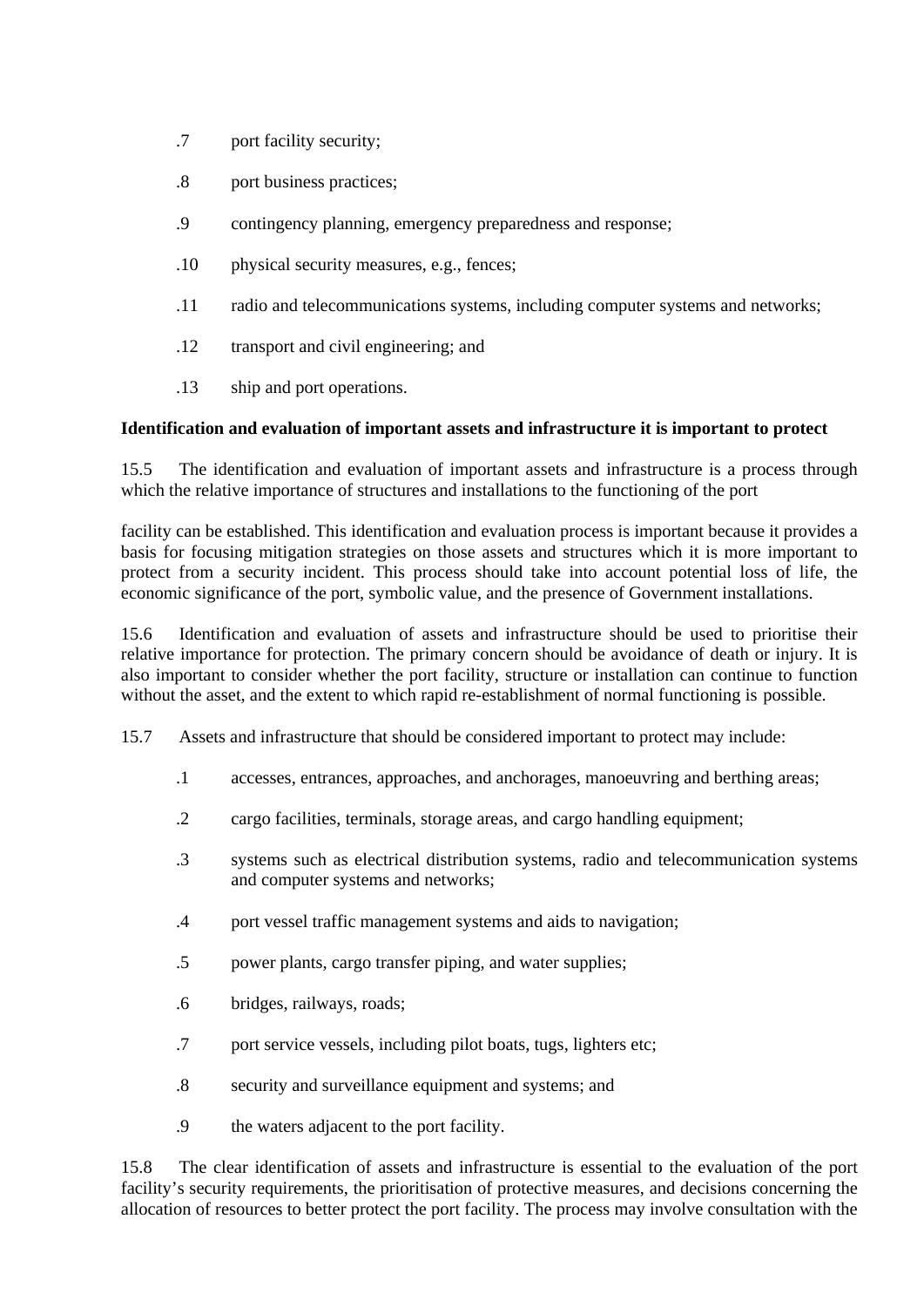relevant authorities relating to structures adjacent to the port facility which could cause damage within the facility or be used for the purpose of causing damage to the facility-or for illicit observation of the facility or for diverting attention.

### **Identification of the possible threats to the assets and infrastructure and the likelihood of their occurrence, in order to establish and prioritise security measures**

15.9 Possible acts that could threaten the security of assets and infrastructure, and the methods of carrying out those acts, should be identified to evaluate the vulnerability of a given asset or location to a security incident, and to establish and prioritise security requirements to enable planning and resource allocations. Identification and evaluation of each potential act and its method should be based on various factors, including threat assessments by Government agencies. By identifying and assessing threats, those conducting the assessment do not have to rely on worst-case scenarios to guide planning and resource allocations.

15.10 The PFSA should include an assessment undertaken in consultation with the relevant national security organizations to determine:

- .1 any particular aspects of the port facility, including the vessel traffic using the facility, which make it likely to be the target of an attack;
- .2 the likely consequences in terms of loss of life, damage to property and economic disruption, including disruption to transport systems, of an attack on, or at, the port-facility:
- .3 the capability and intent of those likely to mount such an attack; and
- .4 the possible type, or types, of attack.

producing an overall assessment of the level of risk against which security measures have to be developed.

15.11 The PFSA should consider all possible threats, which may include the following types of security incidents:

- .1 damage to, or destruction of, the port facility or of the ship, e.g., by explosive devices, arson, sabotage or vandalism;
- .2 hijacking or seizure of the ship or of persons on board;
- .3 tampering with cargo, essential ship equipment or systems or ship's stores;
- .4 unauthorized access or use, including presence of stowaways;
- .5 smuggling weapons or equipment, including weapons of mass destruction;
- .6 use of the ship to carry those intending to cause a security incident and their equipment;
- .7 use of the ship itself as a weapon or as a means to cause damage or destruction;
- .8 blockage of port entrances, locks, approaches, etc.; and
- .9 nuclear, biological and chemical attack.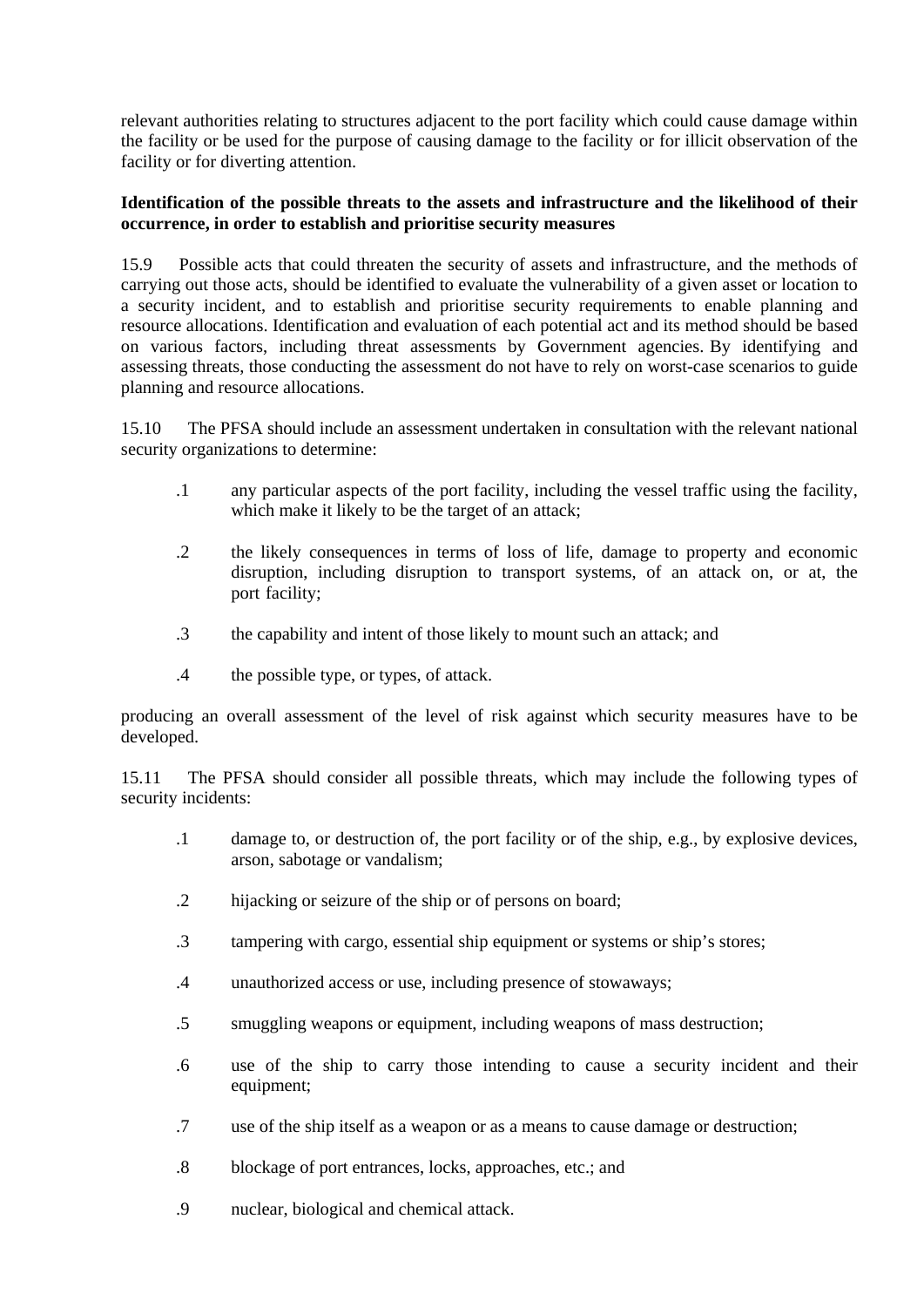15.12 The process should involve consultation with the relevant authorities relating to structures adjacent to the port facility which could cause damage within the facility or be used for the purpose of causing damage to the facility or for illicit observation of the facility or for diverting attention.

### **Identification, selection, and prioritization of countermeasures and procedural changes and their level of effectiveness in reducing vulnerability**

15.13 The identification and prioritization of countermeasures is designed to ensure that the most effective security measures are employed to reduce the vulnerability of a port facility or ship/port interface to the possible threats.

15.14 Security measures should be selected on the basis of factors such as whether they reduce the probability of an attack and should be evaluated using information that includes:

- .1 security surveys, inspections and audits;
- .2 consultation with port facility owners and operators, and owners/operators of adjacent structures if appropriate;
- .3 historical information on security incidents; and
- .4 operations within the port facility.

### **Identification of vulnerabilities**

15.15 Identification of vulnerabilities in physical structures, personnel protection systems, processes, or other areas that may lead to a security incident can be used to establish options to eliminate or mitigate those vulnerabilities. For example, an analysis might reveal vulnerabilities in a port facility's security systems or unprotected infrastructure such as water supplies, bridges, etc. that could be resolved through physical measures, e.g., permanent barriers, alarms, surveillance-equipment etc.

15.16 Identification of vulnerabilities should include consideration of:

- .1 water-side and shore-side access to the port facility and ships berthing at the facility;
- .2 structural integrity of the piers, facilities, and associated structures;
- .3 existing security measures and procedures, including identification systems;
- .4 existing security measures and procedures relating to port services and utilities;
- .5 measures to protect radio and telecommunication equipment, port services and utilities, including computer systems and networks;
- .6 adjacent areas that may be exploited during, or for, an attack;
- .7 existing agreements with private security companies providing water-side/shore- side security services;
- .8 any conflicting policies between safety and security measures and procedures;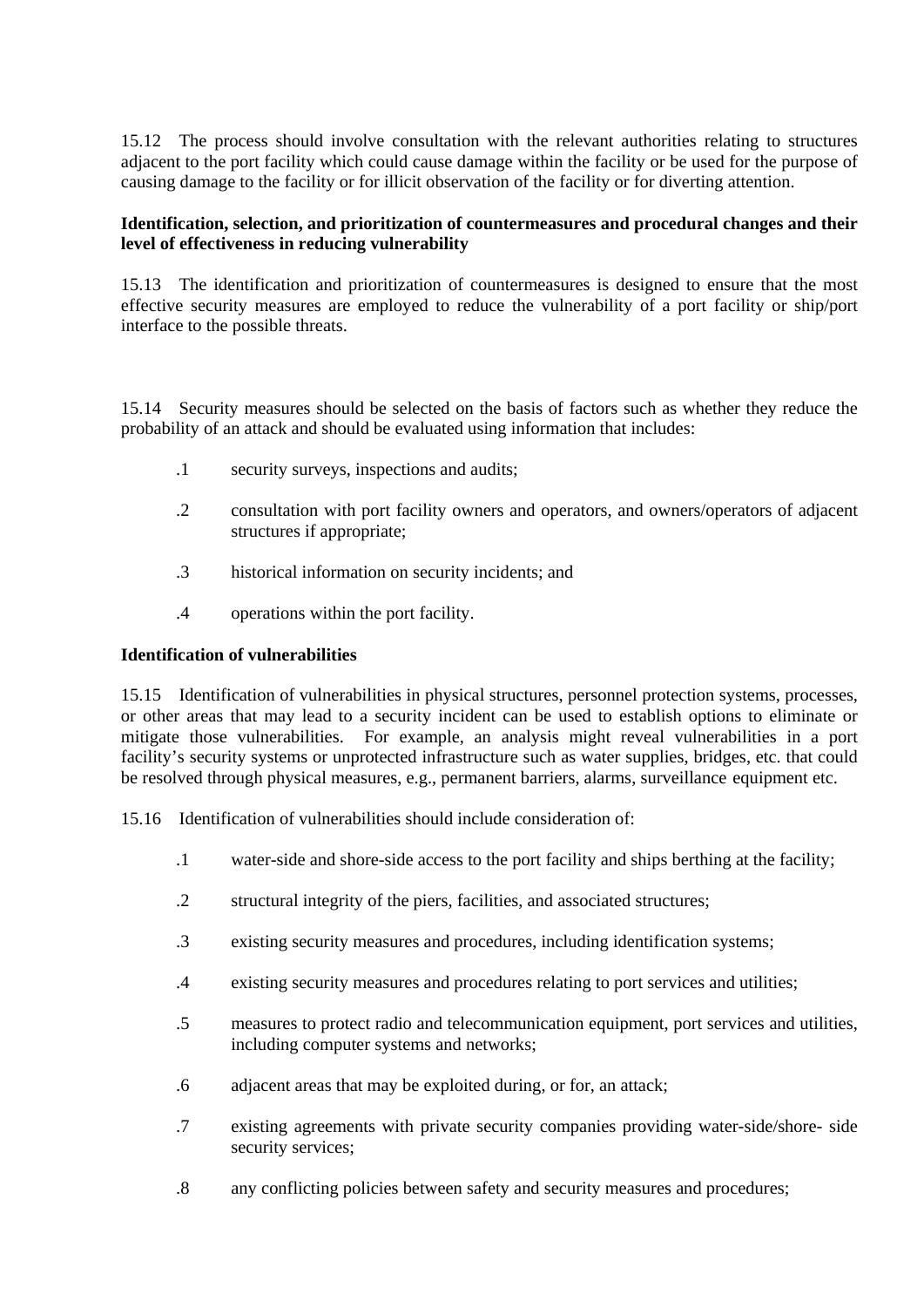- .9 any conflicting port facility and security duty assignments;
- .10 any enforcement and personnel constraints;
- .11 any deficiencies identified during training and drills; and
- .12 any deficiencies identified during daily operation, following incidents or alerts, the report of security concerns, the exercise of control measures, audits etc.

### **16 Port facility security plan**

# **General**

16.1 Preparation of the port facility security plan (PFSP) is the responsibility of the port facility security officer (PFSO). While the PFSO need not necessarily personally undertake all the duties associated with the post, the ultimate responsibility for ensuring that they are properly performed remains with the individual PFSO.

16.2 The content of each individual PFSP should vary depending on the particular circumstances of the port facility, or facilities, it covers. The port facility security assessment *(*PFSA) will have identified the particular features of the port facility, and of the potential security risks, that have led to the need to appoint a PFSO and to prepare a PFSP. The preparation of the PFSP will require these features, and other local or national security considerations, to be addressed in the PFSP and for appropriate security measures to be established so as to minimise the likelihood of a breach of security and the consequences of potential risks. Contracting Governments may prepare advice on the preparation and content of a PFSP.

- 16.3 All PFSPs should:
	- .1 detail the security organisation of the port facility,
	- .2 detail the organization's links with other relevant authorities and the necessary communication systems to allow the effective continuous operation of the organisation and its links with others, including ships in port;
	- .3 detail the basic security level 1 measures, both operational and physical, that will be in place;
	- .4 detail the additional security measures that will allow the port facility to progress without delay to security level 2 and, when necessary, to security level 3;
	- .5 provide for regular review, or audit, of the PFSP and for its amendments in response to experience or changing circumstances; and
	- .6 detail reporting procedures to the appropriate Contracting Government's contact points.

16.4 Preparation of an effective PFSP will rest on a thorough assessment of all issues that relate to the security of the port facility, including, in particular, a thorough appreciation of the physical and operational characteristics of the individual port facility.

16.5 Contracting Government should approve the PFSPs of the port facilities under their jurisdiction. Contracting Governments should develop procedures to assess the continuing effectiveness of each PFSP and may require amendment of the PFSP prior to its initial approval or-subsequent to its approval. The PFSP should make provision for the retention of records of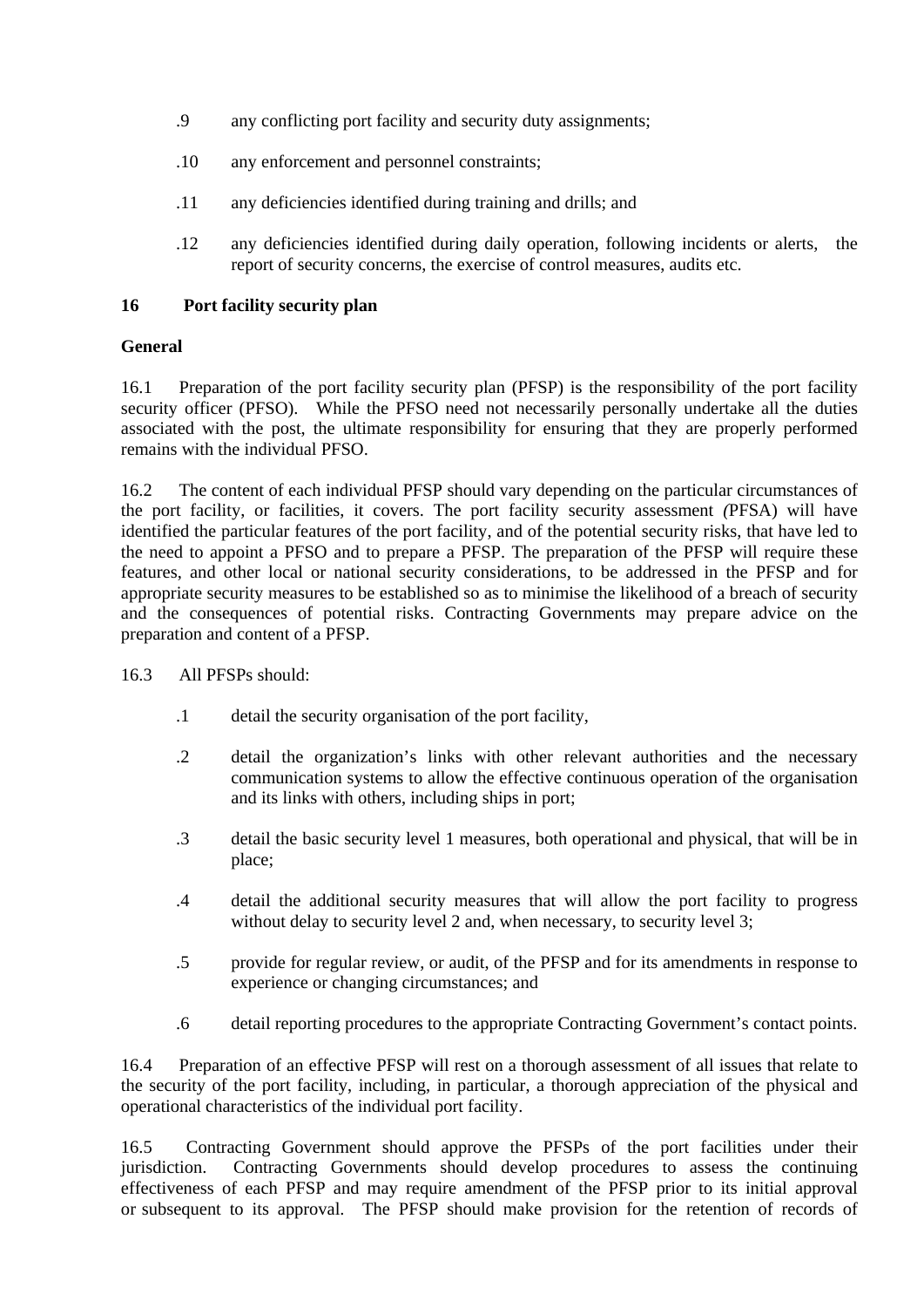security incidents and threats, reviews, audits, training, drills and exercises as evidence of compliance with those requirements.

16.6 The security measures included in the PFSP should be in place within a reasonable period of the PFSP's approval and the PFSP should establish when each measure will be in place. If there is likely to be any delay in their provision, this should be discussed with the Contracting Government responsible for approval of the PFSP and satisfactory alternative temporary security measures that provide an equivalent level of security should be agreed to cover any interim period.

16.7 The use of firearms on or near ships and in port facilities may pose particular and significant safety risks, in particular in connection with certain dangerous or hazardous substances, and should be considered very carefully. In the event that a Contracting Government decides that it is necessary to use armed personnel in these areas, that Contracting Government should ensure that these personnel are duly authorized and trained in the use of their weapons and that they are aware of the specific risks to safety that are present in these areas. If a Contracting Government authorizes the use of firearms they should issue specific safety guidelines on their use. The PFSP should contain specific guidance on this matter, in particular with regard to its application to ships carrying dangerous goods or hazardous substances.

### **Organization and performance of port facility security duties**

16.8 In addition to the guidance given under paragraph 16.3, the PFSP should establish the following, which relate to all security levels:

- .1 the role and structure of the port facility security organisation;
- .2 the duties, responsibilities and training requirements of all port facility personnel with a security role and the performance measures needed to allow their individual effectiveness to be assessed;
- .3 the port facility security organization's links with other national or local authorities with security responsibilities;
- .4 the communication systems provided to allow effective and continuous communication between port facility security personnel, ships in port and, when appropriate, with national or local authorities with security responsibilities;
- .5 the procedures or safeguards necessary to allow such continuous communications to be maintained at all times;
- .6 the procedures and practices to protect security-sensitive information held in paper or electronic format;
- .7 the procedures to assess the continuing effectiveness of security measures, procedures and equipment, including identification of, and response to, equipment failure or malfunction;
- .8 the procedures to allow the submission, and assessment, of reports relating to possible breaches of security or security concerns;
- .9 procedures relating to cargo handling;
- .10 procedures covering the delivery of ship's stores;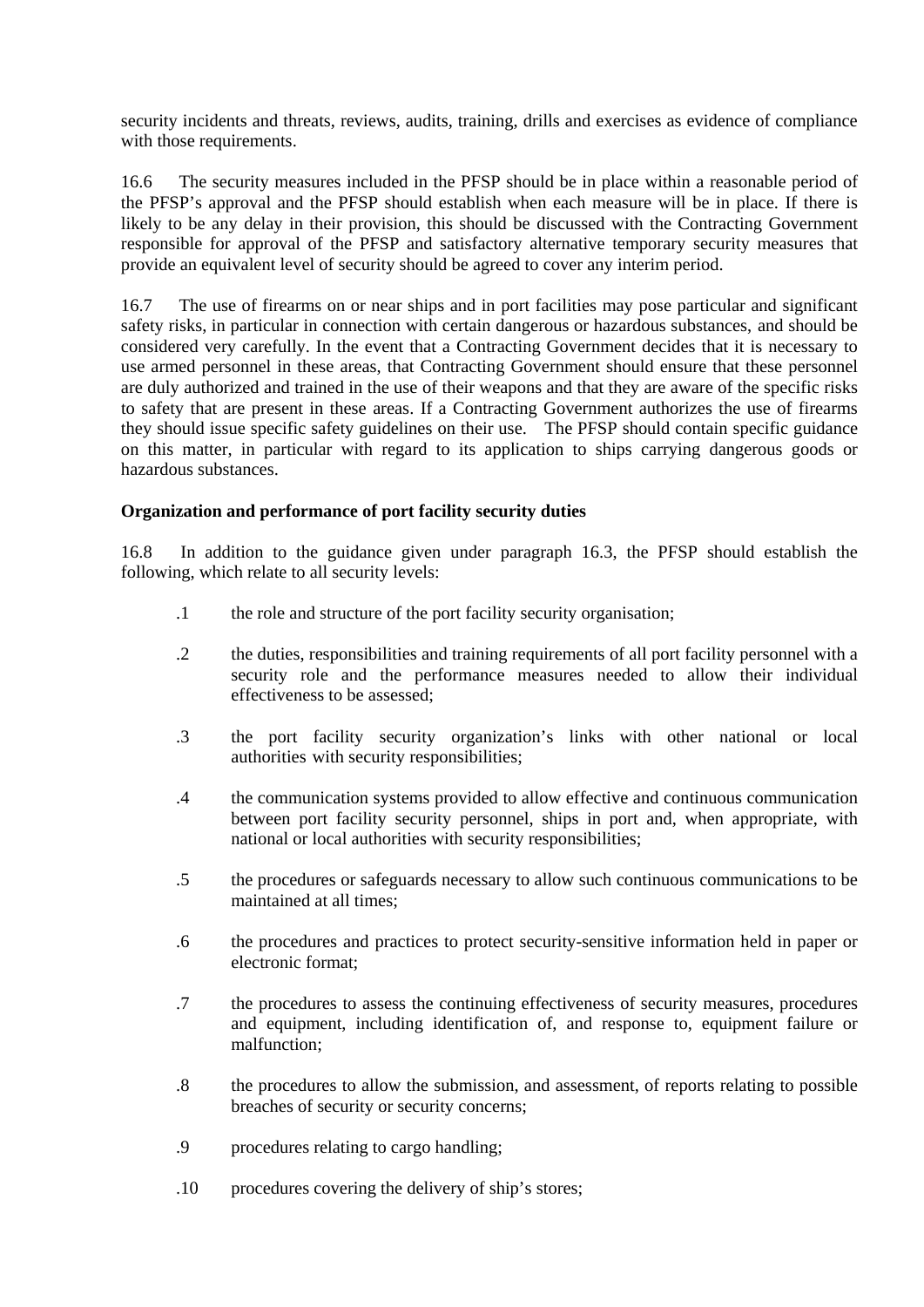- .11 the procedures to maintain, and update, records of dangerous goods and hazardous substances and their location within the port facility;
- .12 the means of alerting and obtaining the services of waterside patrols and specialist search teams, including bomb searches and underwater searches;
- .13 the procedures for assisting ship security officers in confirming the identity of those seeking to board the ship when requested; and
- .14 the procedures for facilitating shore leave for ship's personnel or personnel changes, as well as access of visitors to the ship, including representatives of seafarers' welfare and labour organisations.

16.9 The remainder of this section addresses specifically the security measures that could be taken at each security level covering:

- .1 Access to the port facility;
- .2 restricted areas within the port facility;
- .3 handling of cargo;
- .4 delivery of ship's stores;
- .5 handling unaccompanied baggage; and
- .6 monitoring the security of the port facility.

### **Access to the port facility**

16.10 The PFSP should establish the security measures covering all means of access to the port facility identified in the PFSA.

16.11 For each of these the PFSP should identify the appropriate locations where access restrictions or prohibitions should be applied for each of the security levels. For each security level the PFSP should specify the type of restriction or prohibition to be applied and the means of enforcing them.

16.12 The PFSP should establish for each security level the means of identification required to allow access to the port facility and for individuals to remain within the port facility without challenge. This may involve developing an appropriate identification system, allowing for permanent and temporary identifications for port facility personnel and for visitors respectively. Any port facility identification system should, when it is practicable to do so, be co-ordinated with that applying to ships that regularly use the port facility. Passengers should be able to prove their identity by boarding passes, tickets, etc., but should not be permitted access to restricted areas unless supervised. The PFSP should establish provisions to ensure that the identification systems are regularly updated, and that abuse of procedures should be subject to disciplinary action.

16.13 Those unwilling or unable to establish their identity and/or to confirm the purpose of their visit when requested to do so should be denied access to the port facility and their attempt to obtain access should be reported to the PFSO and to the national or local authorities with security responsibilities.

16.14 The PFSP should identify the locations where persons, personal effects, and vehicle searches are to be undertaken. Such locations should be covered to facilitate continuous operation, regardless of prevailing weather conditions, in accordance with the frequency laid down-in the PFSP. Once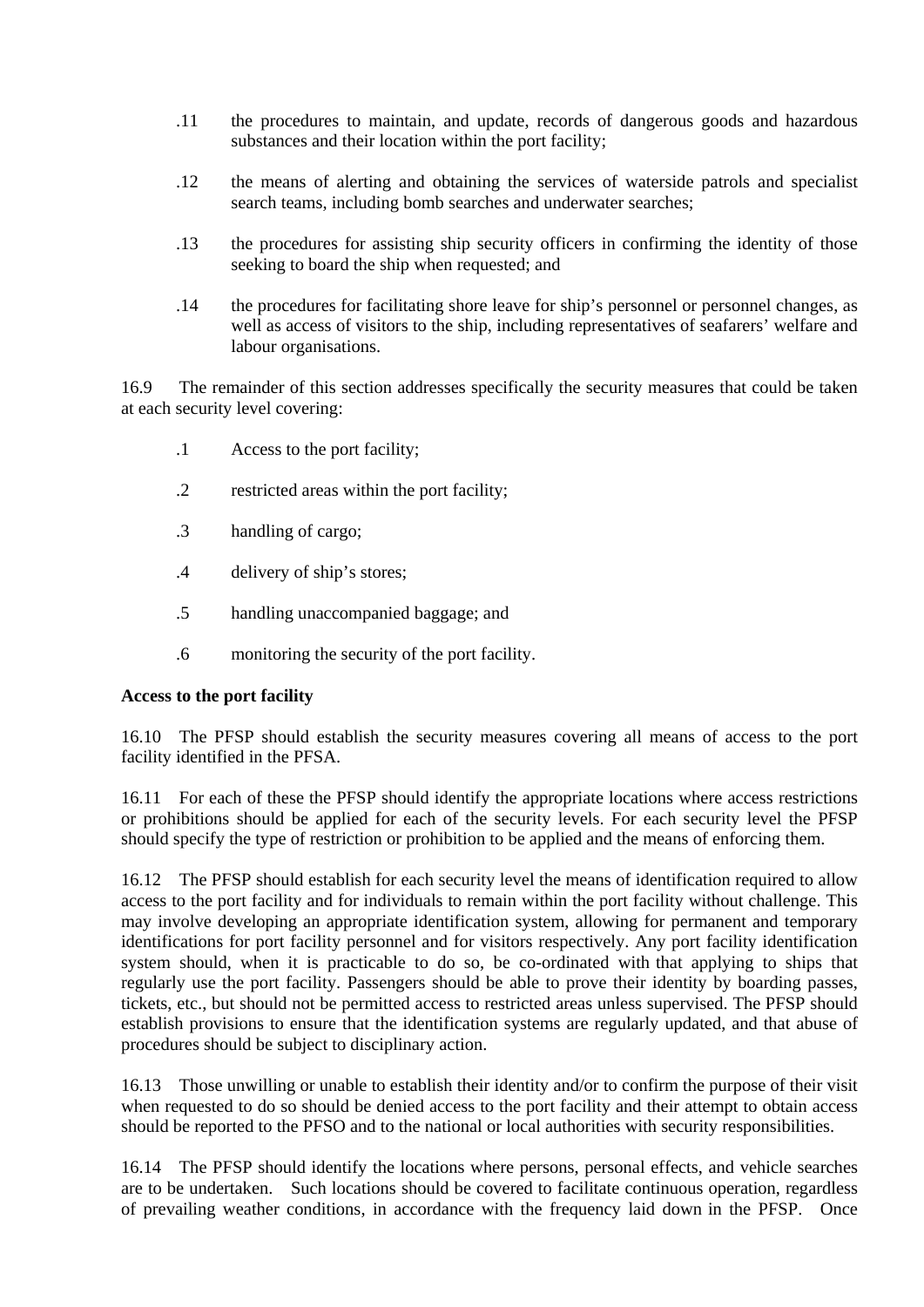subjected to search, persons, personal effects and vehicles should proceed directly to the restricted holding, embarkation or car loading areas.

16.15 The PFSP should establish separate locations for checked and unchecked persons and their effects and if possible separate areas for embarking/disembarking passengers, ship's personnel and their effects to ensure that unchecked persons are not able to come in contact with checked persons.

16.16 The PFSP should establish the frequency of application of any access controls, particularly if they are to be applied on a random, or occasional, basis.

### *Security level 1*

16.17 At security level 1, the PFSP should establish the control points where the following security measures may be applied:

- .1 restricted areas, which should be bounded by fencing or other barriers to a standard which should be approved by the Contracting Government;
- .2 checking identity of all persons seeking entry to the port facility in connection with a ship, including passengers, ship's personnel and visitors, and confirming their reasons for doing so by checking, for example, joining instructions, passenger tickets, boarding passes, work orders, etc;
- .3 checking vehicles used by those seeking entry to the port facility in connection with a ship;
- .4 verification of the identity of port facility personnel and those employed within the-port facility and their vehicles:
- .5 restricting access to exclude those not employed by the port facility or working within it, if they are unable to establish their identity;
- .6 undertaking searches of persons, personal effects, vehicles and their contents; and
- .7 identification of any access points not in regular use, which should be permanently closed and locked.

16.18 At security level 1, all those seeking access to the port facility should be liable to search. The frequency of such searches, including random searches, should be specified in the approved PFSP and should be specifically approved by the Contracting Government. Unless there are clear security grounds for doing so, members of the ship's personnel should not be required to search their colleagues or their personal effects. Any such search shall be undertaken in a manner which fully takes into account the human rights of the individual and preserves their basic-human dignity.

### *Security level 2*

16.19 At security level 2, the PFSP should establish the additional security measures to be applied, which may include:

- .1 assigning additional personnel to guard access points and patrol perimeter barriers;-
- .2 limiting the number of access points to the port facility, and identify those to be closed and the means of adequately securing them;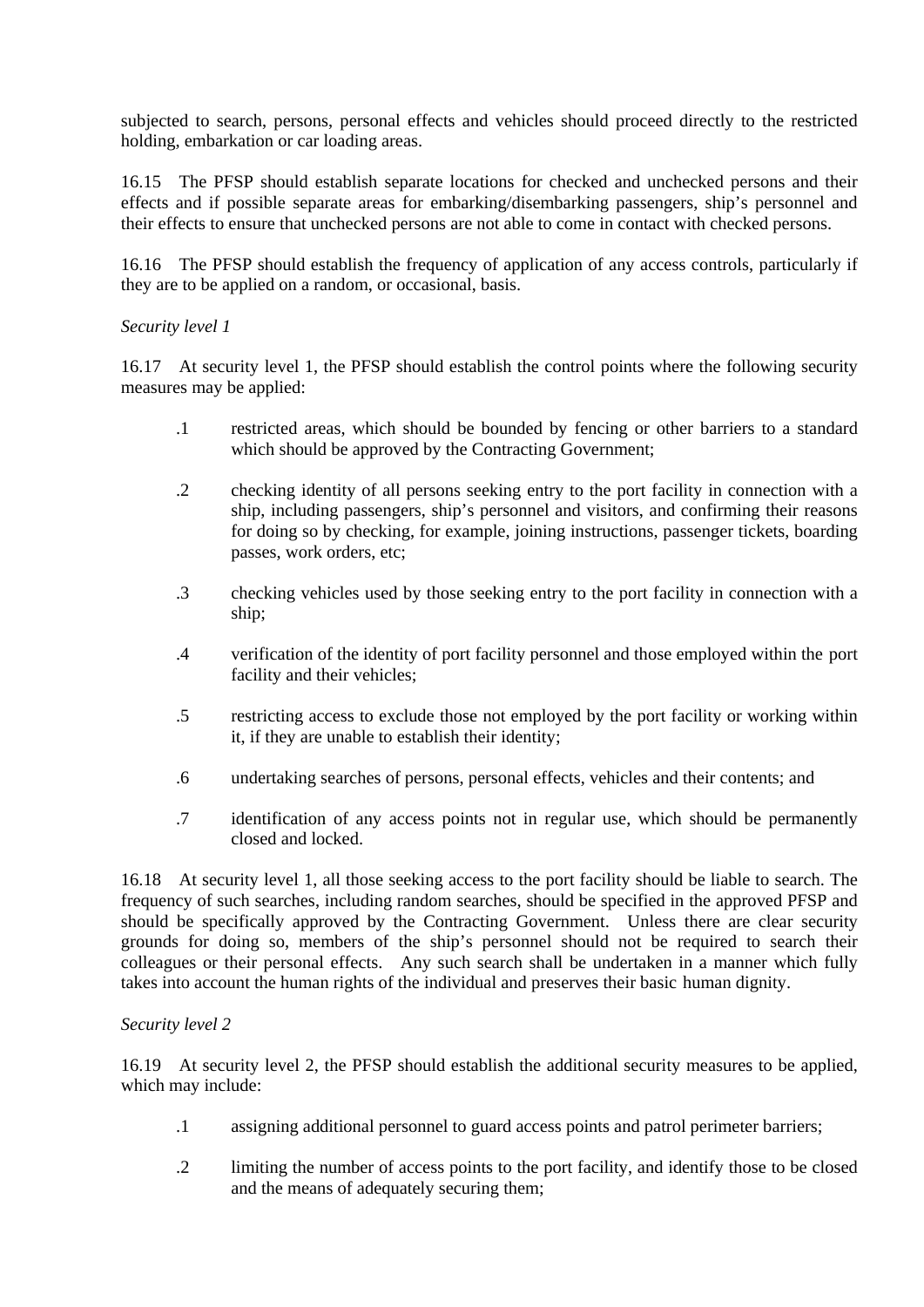- .3 providing for means of impeding movement through the remaining access points, e.g., security barriers;
- .4 increasing the frequency of searches of persons, personal effects, and vehicle;
- .5 denying access to visitors who are unable to provide a verifiable justification for seeking access to the port facility; and
- .6 using patrol vessels to enhance water-side security.

# *Security level 3*

16.20 At security level 3, the port facility should comply with instructions issued by those responding to the security incident or threat thereof. The PFSP should detail the security measures which could be taken by the port facility, in close co-operation with those responding and the ships at the port facility, which may include:

- .1 suspension of access to all, or part of, the port facility;
- .2 granting access only to those responding to the security incident or threat thereof;
- .3 suspension of pedestrian or vehicular movement within all, or part, of the port facility;
- .4 increased security patrols within the port facility, if appropriate;
- .5 suspension of port operations within all, or part, of the port facility;
- .6 direction of vessel movements relating to all, or part, of the port facility; and
- .7 evacuation of all, or part of, the port facility.

# **Restricted areas within the port facility**

16.21 The PFSP should identify the restricted areas to be established within the port facility and specify their extent, times of application, the security measures to be taken to control access to them and those to be taken to control activities within them. This should also include, in appropriate circumstances, measures to ensure that temporary restricted areas are security swept both before and after that area is established. The purpose of restricted areas is to:

- .1 protect passengers, ship's personnel, port facility personnel and visitors, including those visiting in connection with a ship;
- .2 protect the port facility;
- .3 protect ships using, and serving, the port facility;
- .4 protect security-sensitive locations and areas within the port facility,
- .5 protect security and surveillance equipment and systems; and
- .6 protect cargo and ship's stores from tampering.

16.22 The PFSP should ensure that all restricted areas have clearly established security measures to control: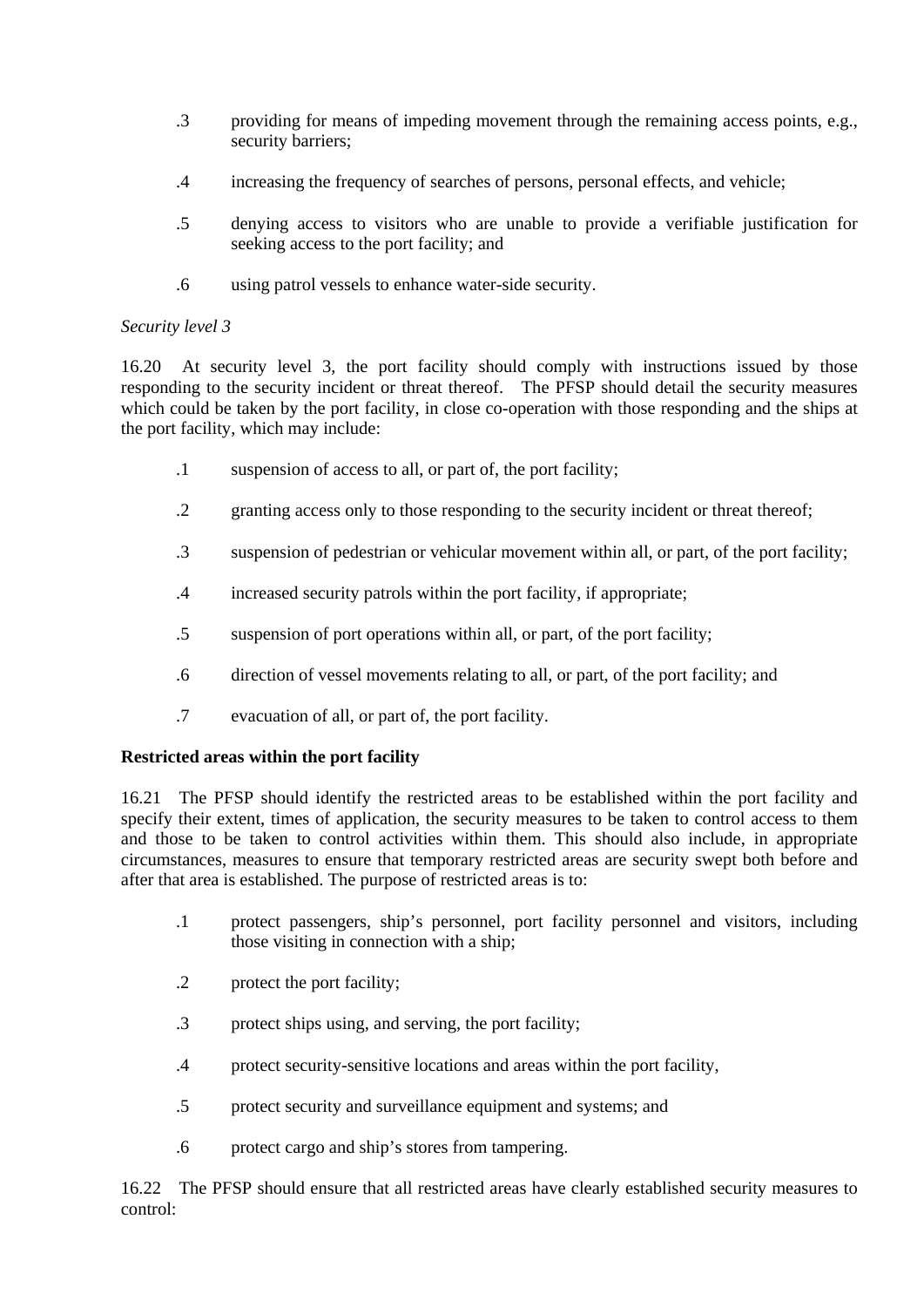- .1 access by individuals;
- .2 the entry, parking, loading and unloading of vehicles;
- .3 movement and storage of cargo and ship's stores, and
- .4 unaccompanied baggage or personal effects.

16.23 The PFSP should provide that all restricted areas should be clearly marked, indicating that access to the area is restricted and that unauthorized presence within the area constitutes a breach of security.

16.24 When automatic intrusion-detection devices are installed they should alert a control centre which can respond to the triggering of an alarm.

16.25 Restricted areas may include:

- .1 shore- and water-side areas immediately adjacent to the ship;
- .2 embarkation and disembarkation areas, passenger and ship's personnel holding and processing areas, including search points;
- .3 areas where loading, unloading or storage of cargo and stores is undertaken;
- .4 locations where security-sensitive information, including cargo documentation, is held;
- .5 areas where dangerous goods and hazardous substances are held;
- .6 vessel traffic management system control rooms, aids to navigation and port control buildings, including security and surveillance control rooms;
- .7 areas where security and surveillance equipment are stored or located;
- .8 essential electrical, radio and telecommunication, water and other utility installations; and
- .9 other locations in the port facility where access by vessels, vehicles and individuals should be restricted.

16.26 The security measures may extend, with the agreement of the relevant authorities, to restrictions on unauthorized access to structures from which the port facility can be observed.

### *Security level 1*

16.27 At security level 1, the PFSP should establish the security measures to be applied to restricted areas, which may include:

- .1 provision of permanent or temporary barriers to surround the restricted area, whose standard should be accepted by the Contracting Government;
- .2 provision of access points where access can be controlled by security guards when in operation and which can be effectively locked or barred when not in use;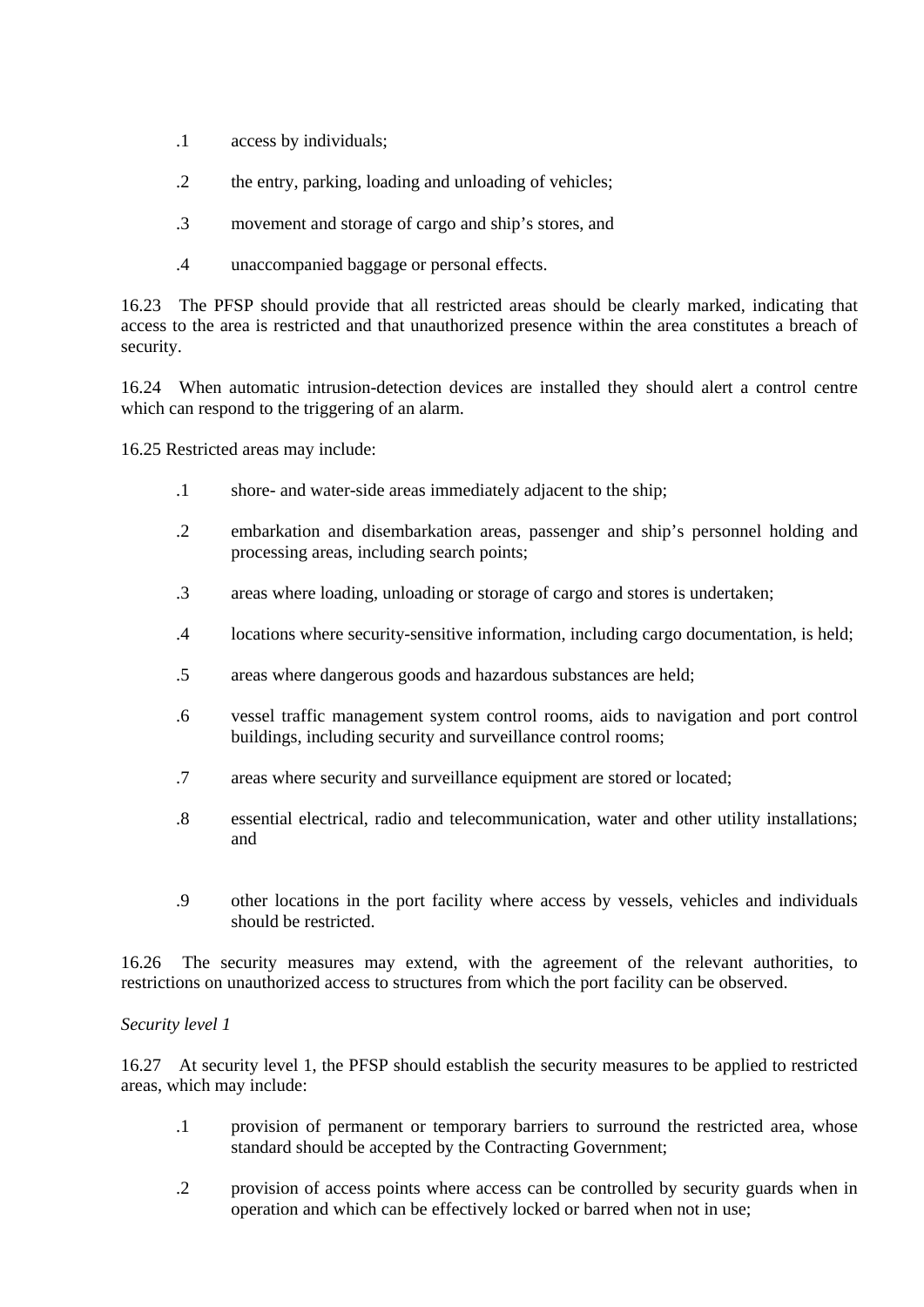- .3 providing passes which must be displayed to identify individual's entitlement to be within the restricted area;
- .4 clearly marking vehicles allowed access to restricted areas;
- .5 providing guards and patrols;
- .6 providing automatic intrusion-detection devices, or surveillance equipment or systems to detect unauthorized access into, or movement within, restricted areas; and
- .7 control of the movement of vessels in the vicinity of ships using the port facility.

### *Security level 2*

16.28 At security level 2, the PFSP should establish the enhancement of the frequency and intensity of the monitoring of, and control of access to, restricted areas. The PFSP should establish the additional security measures, which may include:

- .1 enhancing the effectiveness of the barriers or fencing surrounding restricted areas, including the use of patrols or automatic intrusion-detection devices;
- .2 reducing the number of access points to restricted areas and enhancing the controls applied at the remaining accesses;
- .3 restrictions on parking adjacent to berthed ships;
- .4 further restricting access to the restricted areas and movements and storage within them;
- .5 use of continuously monitored and recording surveillance equipment;
- .6 enhancing the number and frequency of patrols, including water-side patrols, undertaken on the boundaries of the restricted areas and within the areas;
- .7 establishing and restricting access to areas adjacent to the restricted areas; and
- .8 enforcing restrictions on access by unauthorized craft to the waters adjacent to ships using the port facility.

### *Security level 3*

16.29 At security level 3, the port facility should comply with the instructions issued by those responding to the security incident or threat thereof. The PFSP should detail the security measures which could be taken by the port facility in close co-operation with those responding and the ships at the port facility, which may include:

- .1 setting up of additional restricted areas within the port facility in proximity to the security incident, or the believed location of the security threat, to which access is denied; and
- .2 preparing for the searching of restricted areas as part of a search of all, or part, of the port facility.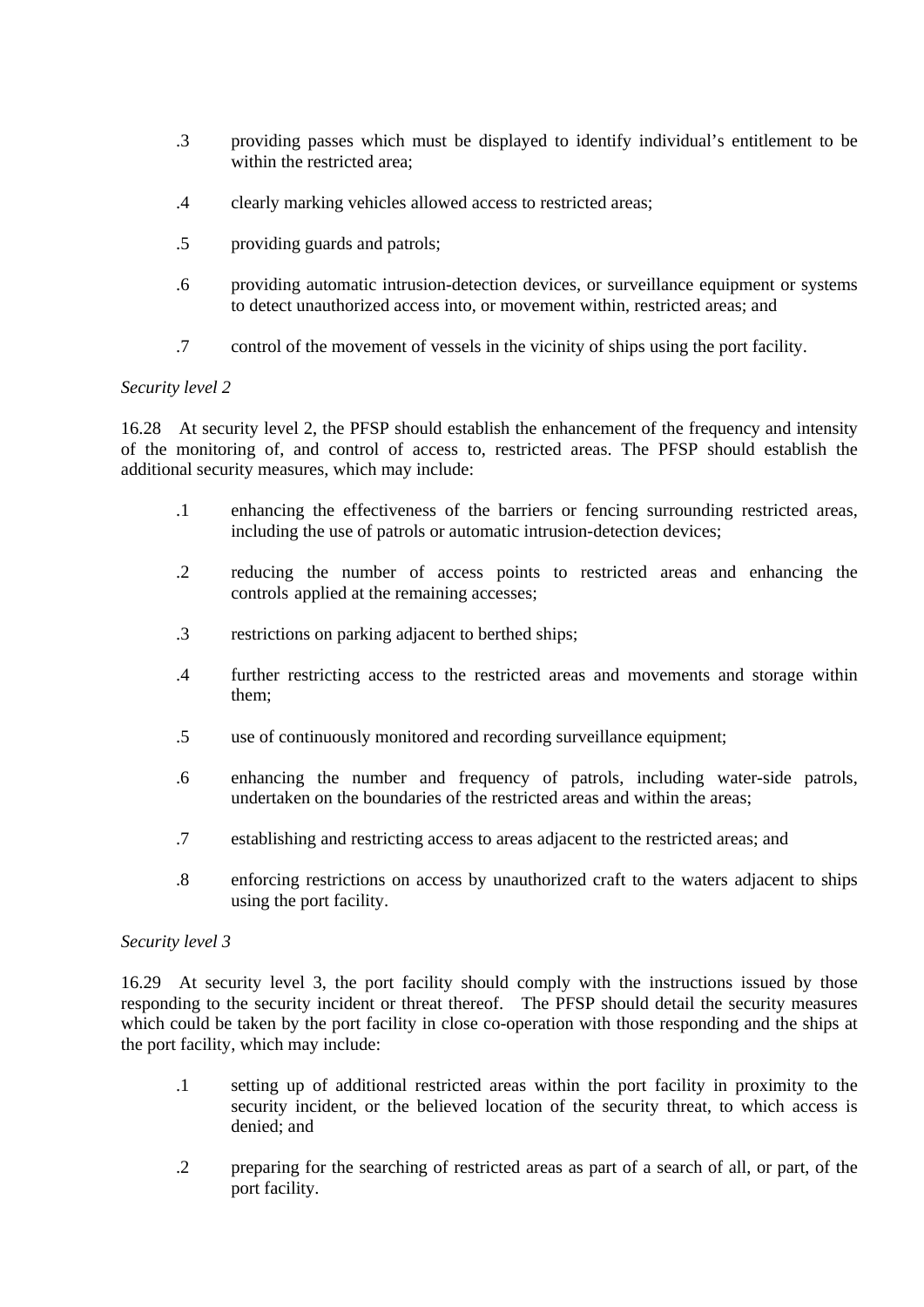# **Handling of cargo**

16.30 The security measures relating to cargo handling should:

- .1 prevent tampering, and
- .2 prevent cargo that is not meant for carriage from being accepted and stored within the port facility.

16.31 The security measures should include inventory control procedures at access points to the port facility. Once within the port facility, cargo should be capable of being identified as having been checked and accepted for loading onto a ship or for temporary storage in a restricted area while awaiting loading. It may be appropriate to restrict the entry of cargo to the port facility that does not have a confirmed date for loading.

### *Security level 1*

16.32 At security level 1, the PFSP should establish the security measures to be applied during cargo handling, which may include:

- .1 routine checking of cargo, cargo transport units and cargo storage areas within the port facility prior to, and during, cargo handling operations;
- .2 checks to ensure that cargo entering the port facility matches the delivery note or equivalent cargo documentation;
- .3 searches of vehicles; and
- .4 checking of seals and other methods used to prevent tampering upon entering the port facility and upon storage within the port facility.
- 16.33 Checking of cargo may be accomplished by some or all of the following means:
	- .1 visual and physical examination; and
	- .2 using scanning/detection equipment, mechanical devices, or dogs.

16.34 When there are regular or repeated cargo movements, the CSO or the SSO may, in consultation with the port facility, agree arrangements with shippers or others responsible for such cargo covering off-site checking, sealing, scheduling, supporting documentation, etc. Such arrangements should be communicated to and agreed with the PFSO concern.

### *Security level 2*

16.35 At security level 2, the PFSP should establish the additional security measures to be applied during cargo handling to enhance control, which may include:

- .1 detailed checking of cargo, cargo transport units and cargo storage areas within the-port facility;
- .2 intensified checks, as appropriate, to ensure that only the documented cargo enters the port facility, is temporarily stored there and then loaded onto the ship;
- .3 intensified searches of vehicles; and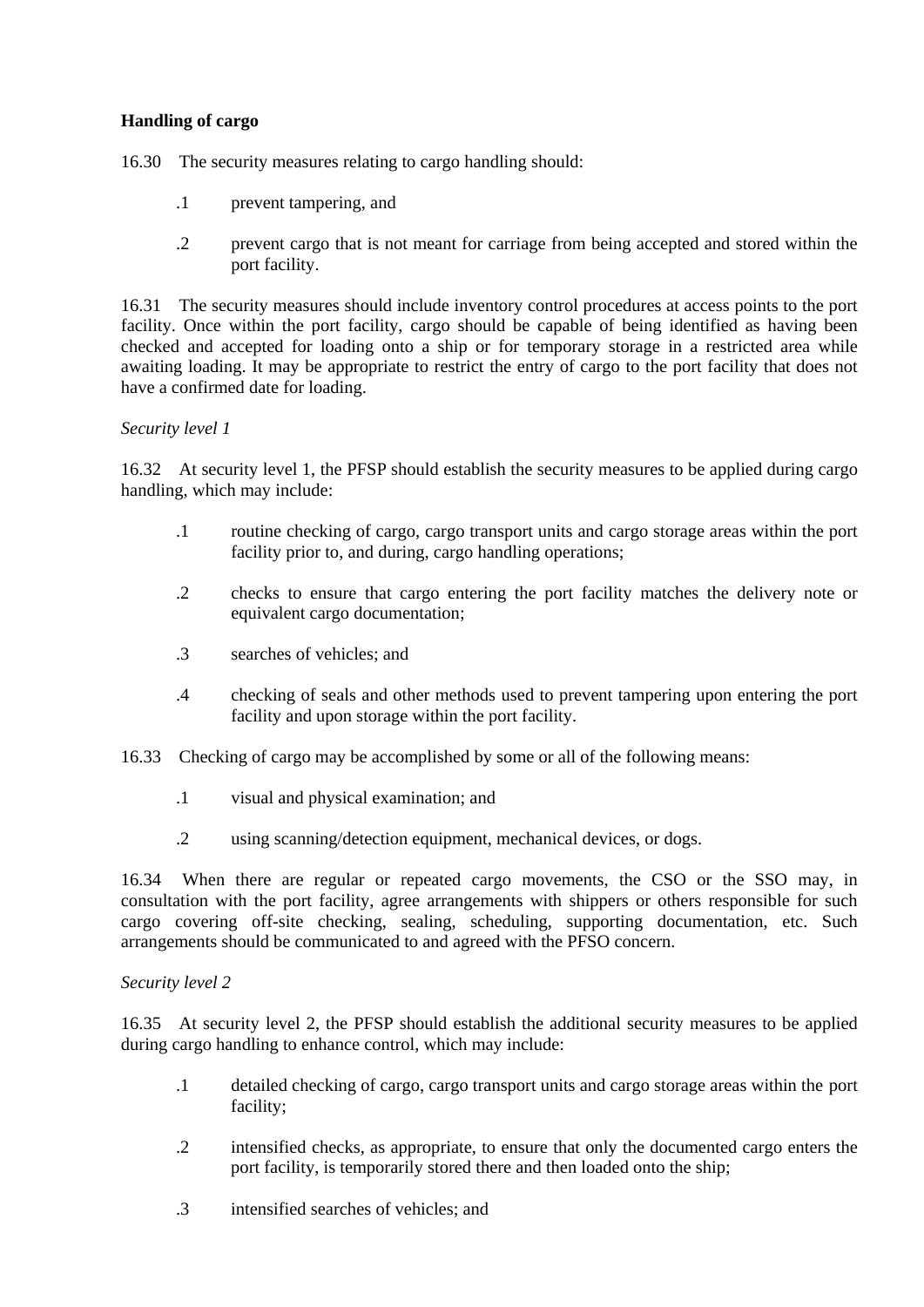- .4 increased frequency and detail in checking of seals and other methods used to prevent tampering.
- 16.36 Detailed checking of cargo may be accomplished by some or all of the following means:
	- .1 increasing the frequency and detail of checking of cargo, cargo transport units and cargo storage areas within the port facility (visual and physical examination);
	- .2 increasing the frequency of the use of scanning/detection equipment, mechanical devices, or dogs; and
	- .3 co-ordinating enhanced security measures with the shipper or other responsible party in addition to an established agreement and procedures.

#### *Security level 3*

16.37 At security level 3, the port facility should comply with the instructions issued by those responding to the security incident or threat thereof. The PFSP should detail the security measures which could be taken by the port facility in close co-operation with those responding and the ships at the port facility, which may include:

- .1 restriction or suspension of cargo movements or operations within all, or part, of the port facility or specific ships; and
- .2 verifying the inventory of dangerous goods and hazardous substances held within the port facility and their location.

#### **Delivery of ship's stores**

- 16.38 The security measures relating to the delivery of ship's stores should:
	- .1 ensure checking of ship's stores and package integrity;
	- .2 prevent ship's stores from being accepted without inspection;
	- .3 prevent tampering;
	- .4 prevent ship's stores from being accepted unless ordered;
	- .5 ensure searching the delivery vehicle; and
	- .6 ensure escorting delivery vehicles within the port facility.

16.39 For ships regularly using the port facility it may be appropriate to establish procedures involving the ship, its suppliers and the port facility covering notification and timing of deliveries and their documentation. There should always be some way of confirming that stores presented for delivery are accompanied by evidence that they have been ordered by the ship.

#### *Security level 1*

16.40 At security level 1, the PFSP should establish the security measures to be applied to control the delivery of ship's stores, which may include: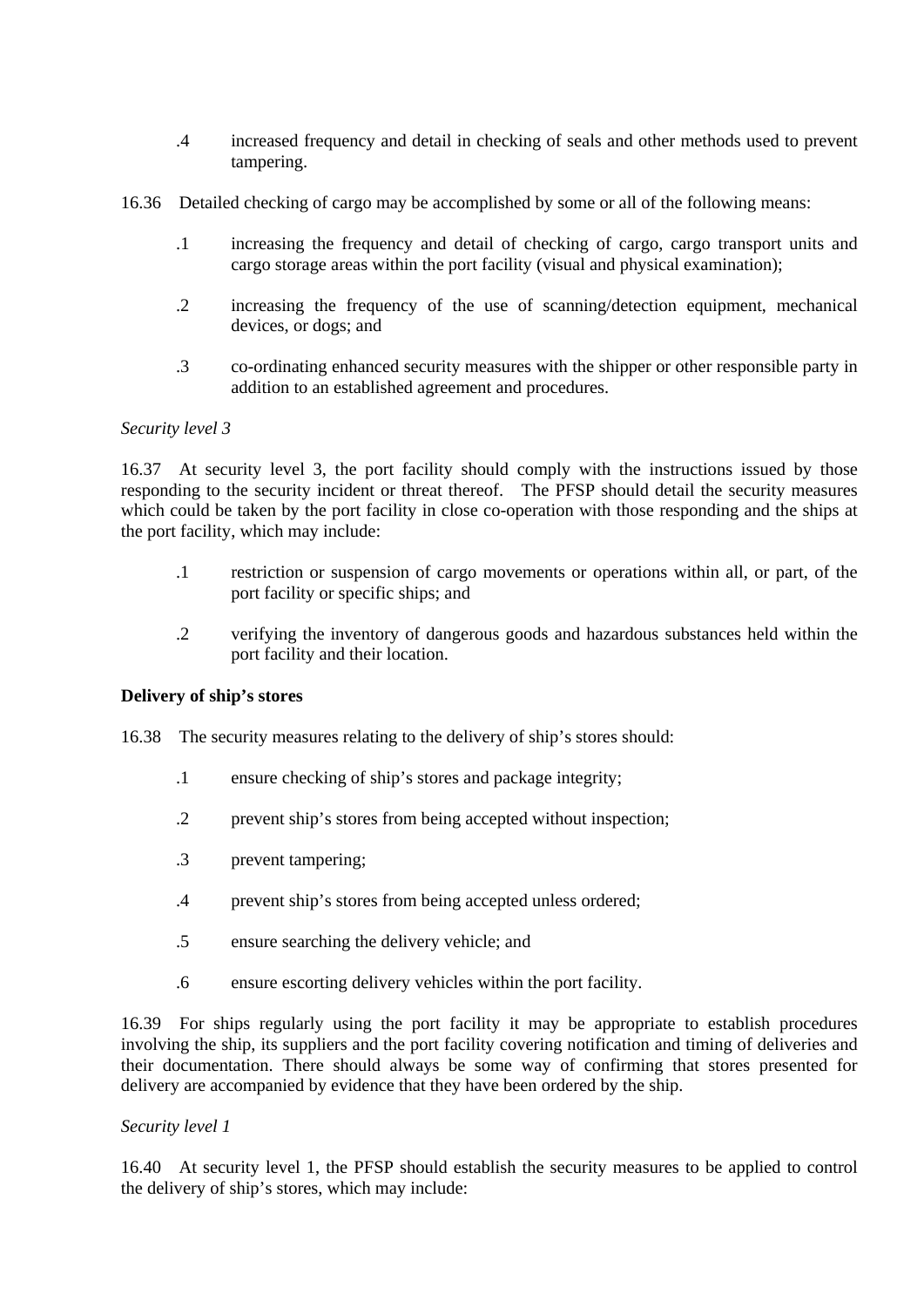- .1 checking of ship's stores;
- .2 advance notification as to composition of load, driver details and vehicle registration; and
- .3 searching the delivery vehicle.

16.41 Checking of ship's stores may be accomplished by some or all of the following means:

- .1 visual and physical examination; and
- .2 using scanning/detection equipment, mechanical devices or dogs.

### *Security level 2*

16.42 At security level 2, the PFSP should establish the additional security measures to be applied to enhance the control of the delivery of ship's stores, which may include:

- .1 detailed checking of ship's stores;
- .2 detailed searches of the delivery vehicles;
- .3 co-ordination with ship personnel to check the order against the delivery note prior to entry to the port facility; and
- .4 escorting the delivery vehicle within the port facility.

16.43 Detailed checking of ship's stores may be accomplished by some or all of the following means:

- .1 increasing the frequency and detail of searches of delivery vehicles;
- .2 increasing the use of scanning/detection equipment, mechanical devices, or dogs; and
- .3 restricting, or prohibiting, entry of stores that will not leave the port facility within a specified period.

### *Security level 3*

16.44 At security level 3, the port facility should comply with the instructions issued by those responding to the security incident or threat thereof. The PFSP should detail the security measures which could be taken by the port facility, in close co-operation with those responding and the ships at the port facility, which may include preparation for restriction, or suspension, of the delivery of ship's stores within all, or part, of the port facility.

### **Handling unaccompanied baggage**

16.45 The PFSP should establish the security measures to be applied to ensure that unaccompanied baggage (i.e., any baggage, including personal effects, which is not with the passenger or member of ship's personnel at the point of inspection or search) is identified and subjected to appropriate screening, including searching, before it is allowed in the port facility and, depending on the storage arrangements, before it is transferred between the port facility and the ship. It is not envisaged that such baggage will be subjected to screening by both the port facility and the ship, and in cases where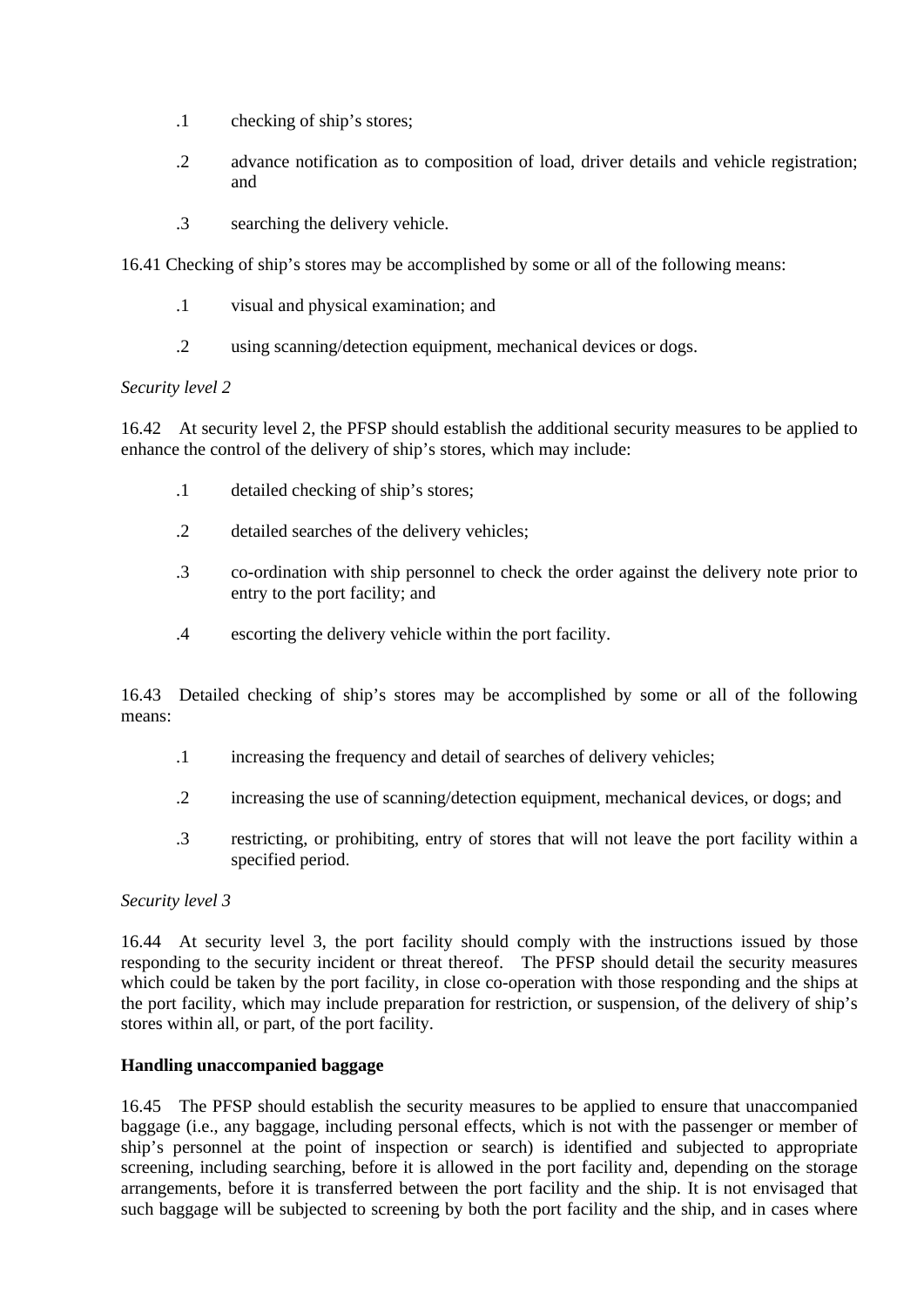both are suitably equipped, the responsibility for screening should rest with the port facility. Close co-operation with the ship is essential and steps should be taken to ensure that unaccompanied baggage is handled securely after screening.

#### *Security level 1*

16.46 At security level 1, the PFSP should establish the security measures to be applied when handling unaccompanied baggage to ensure that unaccompanied baggage is screened or searched up to and including 100%, which may include use of x-ray screening.

#### *Security level 2*

16.47 At security level 2, the PFSP should establish the additional security measures to be applied when handling unaccompanied baggage which should include 100% x-ray screening of all unaccompanied baggage.

#### *Security level 3*

16.48 At security level 3, the port facility should comply with the instructions issued by those responding to the security incident or threat thereof. The PFSP should detail the security measures which could be taken by the port facility in close co-operation with those responding and the ships at the port facility, which may include:

- .1 subjecting such baggage to more extensive screening, for example x-raying it from-at least two different angles;
- .2 preparations for restriction or suspension of handling or unaccompanied baggage; and
- .3 refusal to accept unaccompanied baggage into the port facility.

### **Monitoring the security of the port facility**

16.49 The port facility security organization should have the capability to monitor the port facility and its nearby approaches, on land and water, at all times, including the night hours and periods of limited visibility, the restricted areas within the port facility, the ships at the port facility and areas surrounding ships. Such monitoring can include use of:

- .1 lighting;
- .2 security guards, including foot, vehicle and waterborne patrols, and
- .3 automatic intrusion-detection devices and surveillance equipment.

16.50 When used, automatic intrusion-detection devices should activate an audible and/or visual alarm at a location that is continuously attended or monitored.

16.51 The PFSP should establish the procedures and equipment needed at each security level and the means of ensuring that monitoring equipment will be able to perform continually, including consideration of the possible effects of weather or of power disruptions.

### *Security level 1*

16.52 At security level 1, the PFSP should establish the security measures to be applied, which may be a combination of lighting, security guards or use of security and surveillance equipment to allow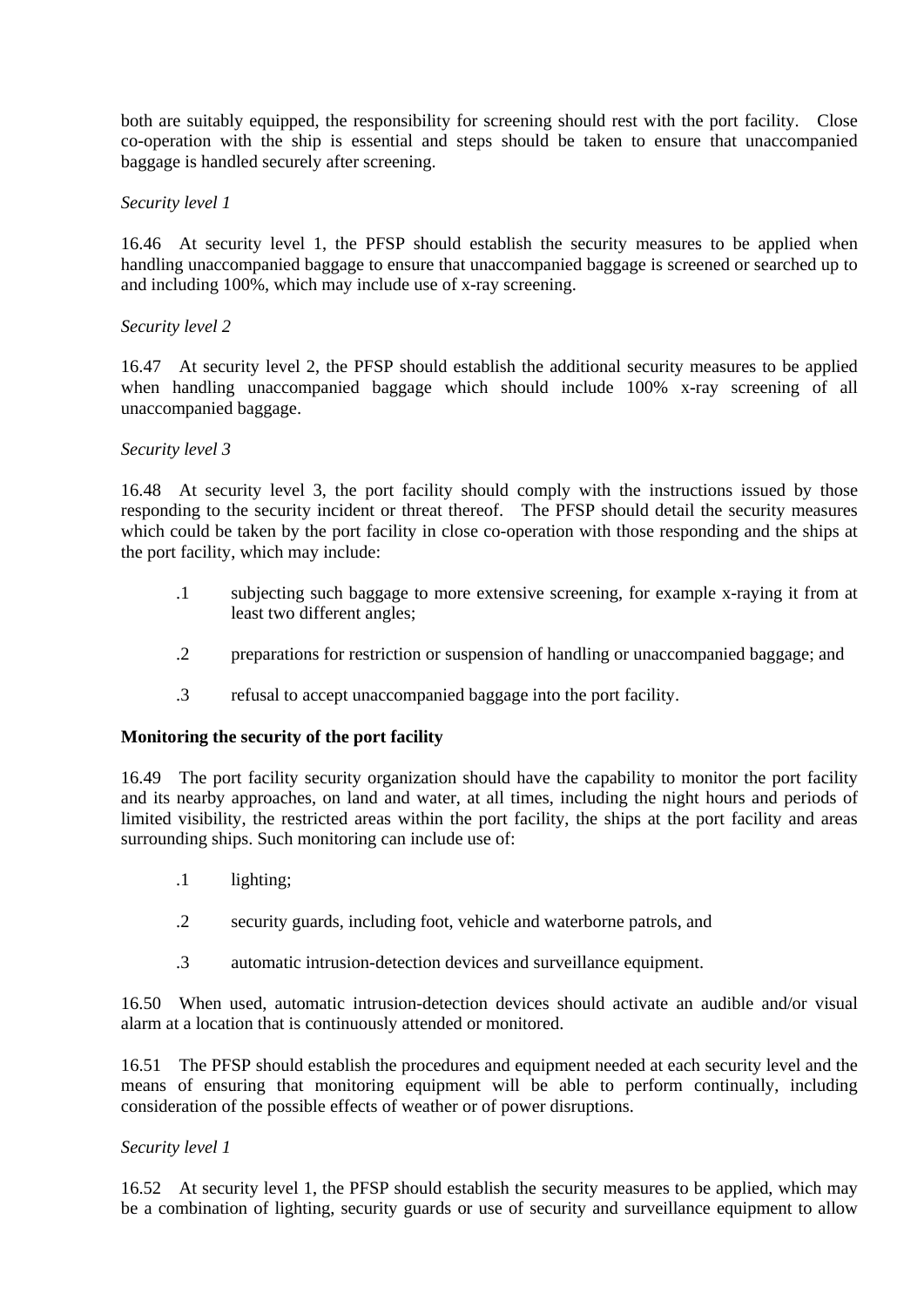port facility security personnel to:

- .1 observe the general port facility area, including shore- and water-side accesses to-it;
- .2 observe access points, barriers and restricted areas, and
- .3 allow port facility security personnel to monitor areas and movements adjacent to ships using the port facility, including augmentation of lighting provided by the ship itself.

### *Security level 2*

16.53 At security level 2, the PFSP should establish the additional security measures to be applied, to enhance the monitoring and surveillance capability, which may include:

- .1 increasing the coverage and intensity of lighting and surveillance equipment, including the provision of additional lighting and surveillance coverage;
- .2 increasing the frequency of foot, vehicle or waterborne patrols, and
- .3 assigning additional security personnel to monitor and patrol.

### *Security level 3*

16.54 At security level 3, the port facility should comply with the instructions issued by those responding to the security incident or threat thereof. The PFSP should detail the security measures which could be taken by the port facility in close co-operation with those responding and the ships at the port facility, which may include:

- .1 switching on all lighting within, or illuminating the vicinity of, the port facility;
- .2 switching on all surveillance equipment capable of recording activities within, or adjacent to, the port facility; and
- .3 maximising the length of time such surveillance equipment can continue to record.

### **Differing security levels**

16.55 The PFSP should establish details of the procedures and security measures the port facility could adopt if the port facility is at a lower security level than that applying to a ship.

### **Activities not covered by the Code**

16.56 The PFSP should establish details of the procedures and security measures the port facility should apply when:

- .1 it is interfacing with a ship which has been at a port of a State which not a Contracting Government;
- .2 it is interfacing with a ship to which this Code does not apply; and
- .3 it is interfacing with fixed or floating platforms or mobile offshore drilling units on location.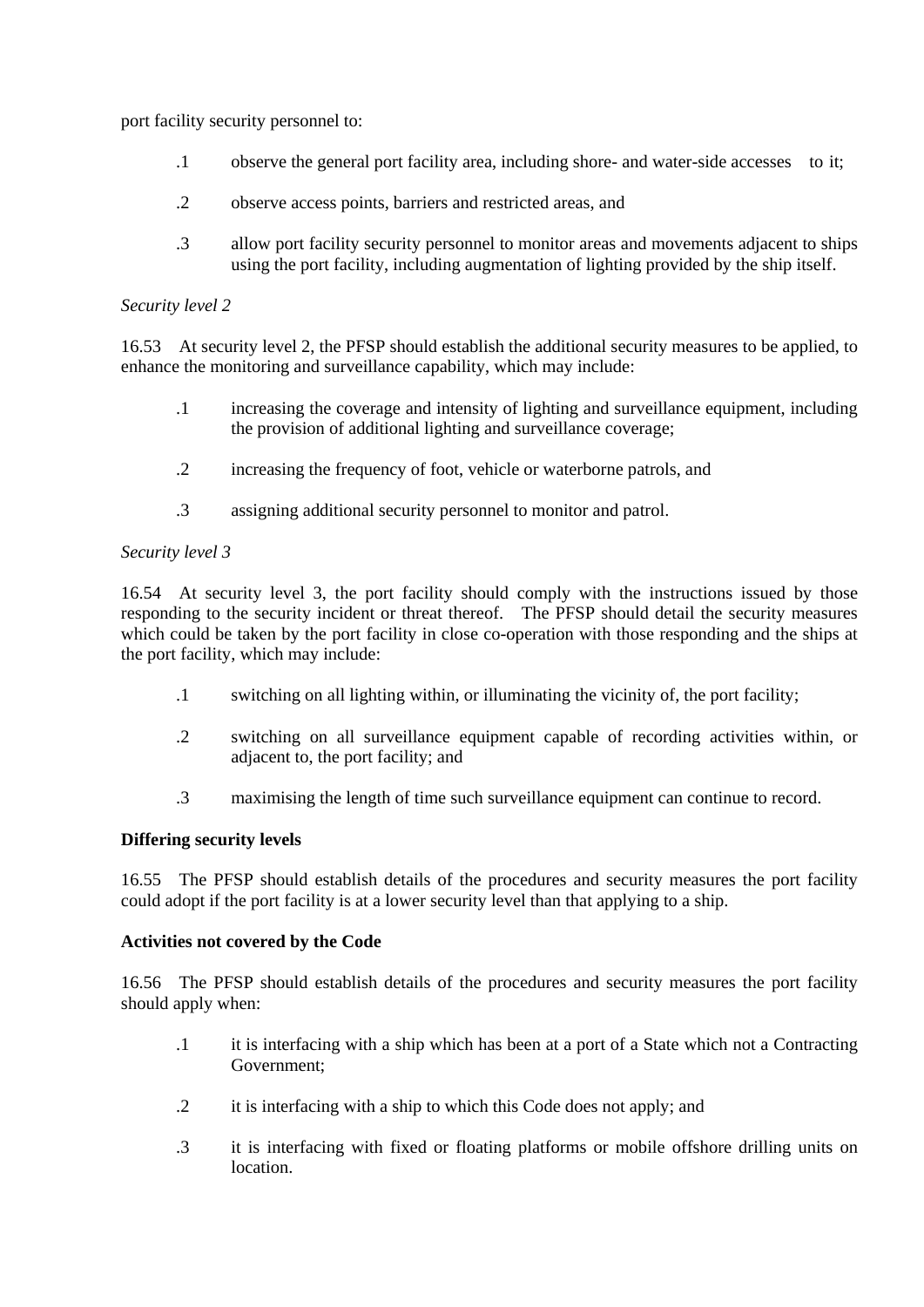### **Declarations of Security**

16.57 The PFSP should establish the procedures to be followed when, on the instructions of the Contracting Government, the PFSO requests a DoS or when a DoS is requested by a ship.

### **Audit, review and amendment**

16.58 The PFSP should establish how the PFSO intends to audit the continued effectiveness of the PFSP and the procedure to be followed to review, update or amend the PFSP.

16.59 The PFSP should be reviewed at the discretion of the PFSO. In addition it should be reviewed:

- .1 if the PFSA relating to the port facility is altered;
- .2 if an independent audit of the PFSP or the Contracting Government's testing of the-port facility security organization identifies failings in the organization or questions the continuing relevance of significant elements of the approved PFSP;
- .3 following security incidents or threats thereof involving the port facility; and
- .4 following changes in ownership or operational control of the port facility.

16.60 The PFSO can recommend appropriate amendments to the approved plan following any review of the plan. Amendments to the PFSP relating to:

- .1 proposed changes which could fundamentally alter the approach adopted to maintaining the security of the port facility; and
- .2 the removal, alteration or replacement of permanent barriers, security and surveillance equipment and systems, etc., previously considered essential in maintaining the security of the port facility

should be submitted to the Contracting Government that approved the original PFSP for their consideration and approval. Such approval can be given by, or on behalf of, the Contracting Government with, or without, amendments to the proposed changes. On approval of the PFSP, the Contracting Government should indicate which procedural or physical alterations have to be submitted to it for approval.

# **Approval of port facility security plans**

16.61 PFSPs have to be approved by the relevant Contracting Government, which should establish appropriate procedures to provide for:

- .1 the submission of PFSPs to them;
- .2 the consideration of PFSPs;
- .3 the approval of PFSPs, with or without amendments;
- .4 consideration of amendments submitted after approval, and
- .5 procedures for inspecting or auditing the continuing relevance of the approved PFSP.

At all stages, steps should be taken to ensure that the contents of the PFSP remains confidential.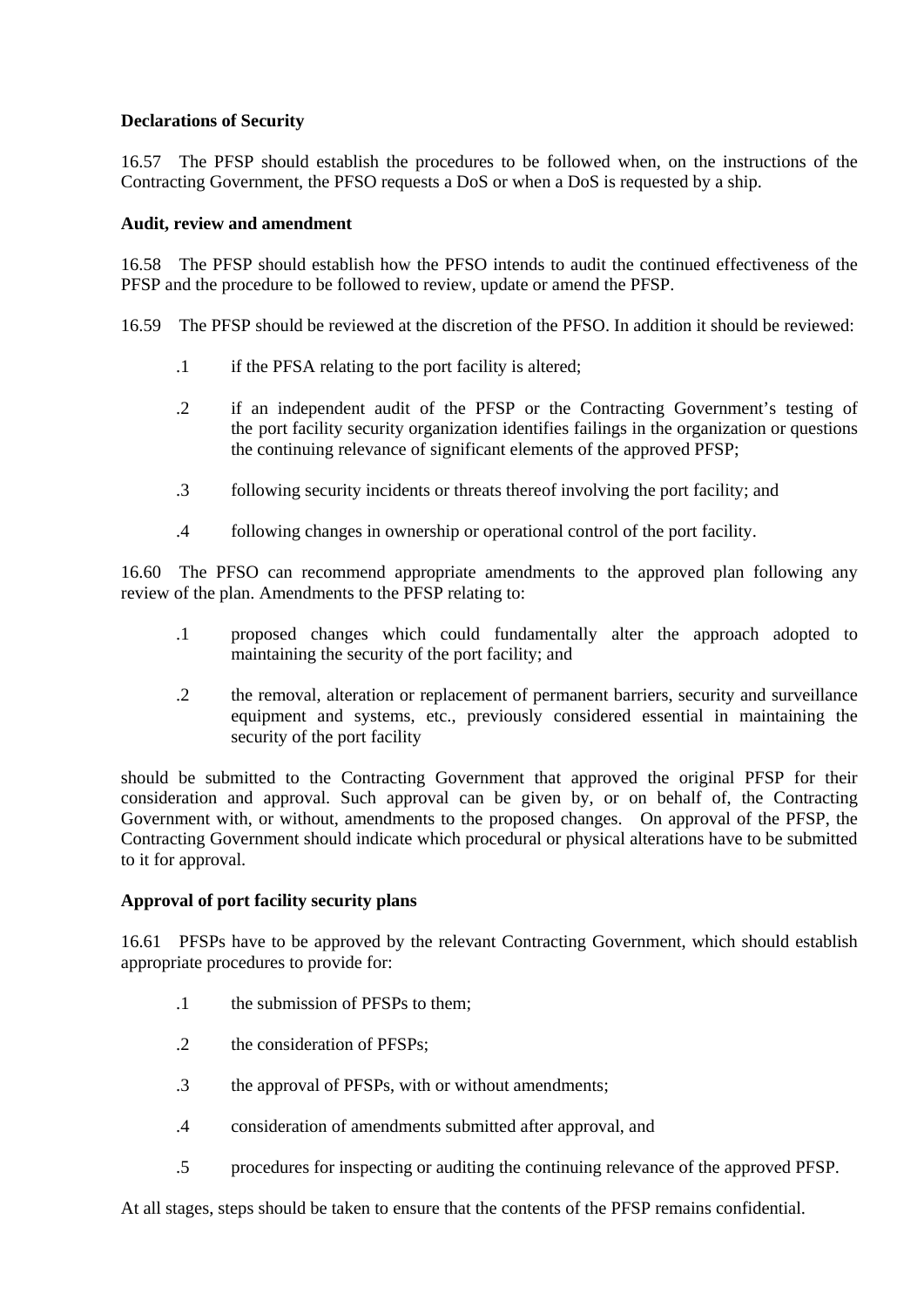# **Statement of Compliance of a Port Facility**

16.62 The Contracting Government within whose territory a port facility is located may issue an appropriate Statement of Compliance of a Port Facility (SoCPF) indicating:

- .1 the port facility;
- .2 that the port facility complies with the provisions of chapter XI-2 and part A of the-Code:
- .3 the period of validity of the SoCPF, which should be specified by the Contracting Governments but should not exceed five years; and
- .4 the subsequent verification arrangements established by the Contracting Government and a confirmation when these are carried out.

16.63 The Statement of Compliance of a Port Facility should be in form set out in the appendix-to this part of the Code. If the language used is not Spanish, French or English, the Contracting Government, if it considers it appropriate, may also include a translation into one of these languages.

### **17 Port facility security officer**

### **General**

17.1 In those exceptional instances where the ship security officer has questions about the validity of identification documents of those seeking to board the ship for official purposes, the port facility security officer should assist.

17.2 The port facility security officer should not be responsible for routine confirmation of the identity of those seeking to board the ship.

*In addition relevant guidance is provided under sections 15, 16 and 18.*

### **18 Training, drills and exercises on port facility security**

### **Training**

18.1 The port facility security officer should have knowledge and receive training**,** in some or all of the following, as appropriate:

- .1 security administration;
- .2 relevant international conventions, codes and recommendations;
- .3 relevant Government legislation and regulations;
- .4 responsibilities and functions of other security organisations;
- .5 methodology of port facility security assessment;
- .6 methods of ship and port facility security surveys and inspections;
- .7 ship and port operations and conditions;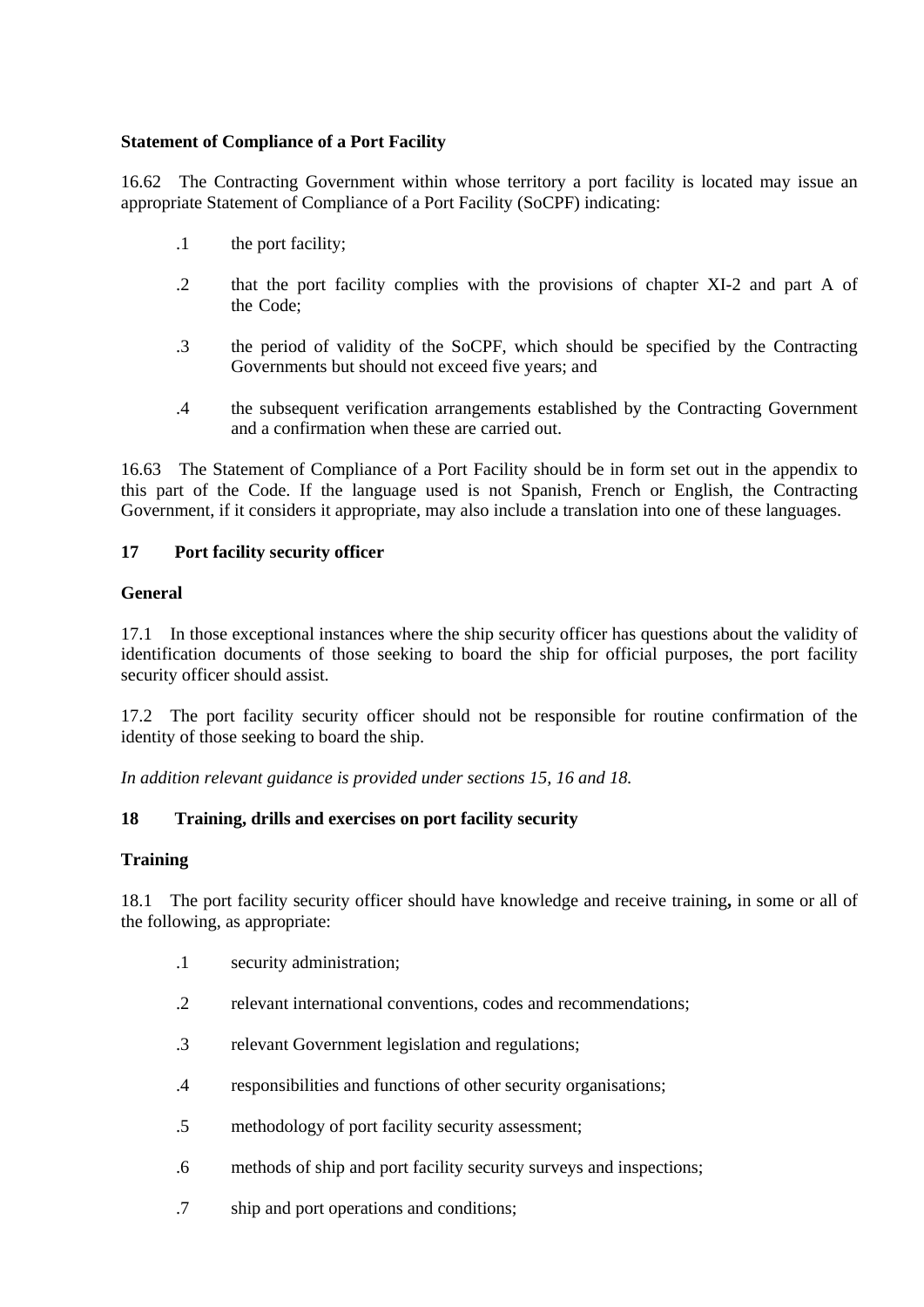- .8 ship and port facility security measures;
- .9 emergency preparedness and response and contingency planning;
- .10 instruction techniques for security training and education, including security measures and procedures;
- .11 handling sensitive security-related information and security-related communications;
- .12 knowledge of current security threats and patterns;
- .13 recognition and detection of weapons, dangerous substances and devices;
- .14 recognition, on a non-discriminatory basis, of characteristics and behavioural patterns of persons who are likely to threaten the security;
- .15 techniques used to circumvent security measures;
- .16 security equipment and systems, and their operational limitations;
- .17 methods of conducting audits, inspection, control and monitoring;
- .18 methods of physical searches and non-intrusive inspections;
- .19 security drills and exercises, including drills and exercises with ships; and
- .20 assessment of security drills and exercises.

18.2 Port facility personnel having specific security duties should have knowledge and receive training in some or all of the following, as appropriate:

- .1 knowledge of current security threats and patterns;
- .2 recognition and detection of weapons, dangerous substances and devices;
- .3 recognition of characteristics and behavioural patterns of persons who are likely to threaten security;
- .4 techniques used to circumvent security measures;
- .5 crowd management and control techniques;
- .6 security-related communications;
- .7 operations of security equipment and systems;
- .8 testing, calibration and maintenance of security equipment and systems,
- .9 inspection, control, and monitoring techniques; and
- .10 methods of physical searches of persons, personal effects, baggage, cargo, and ship's stores.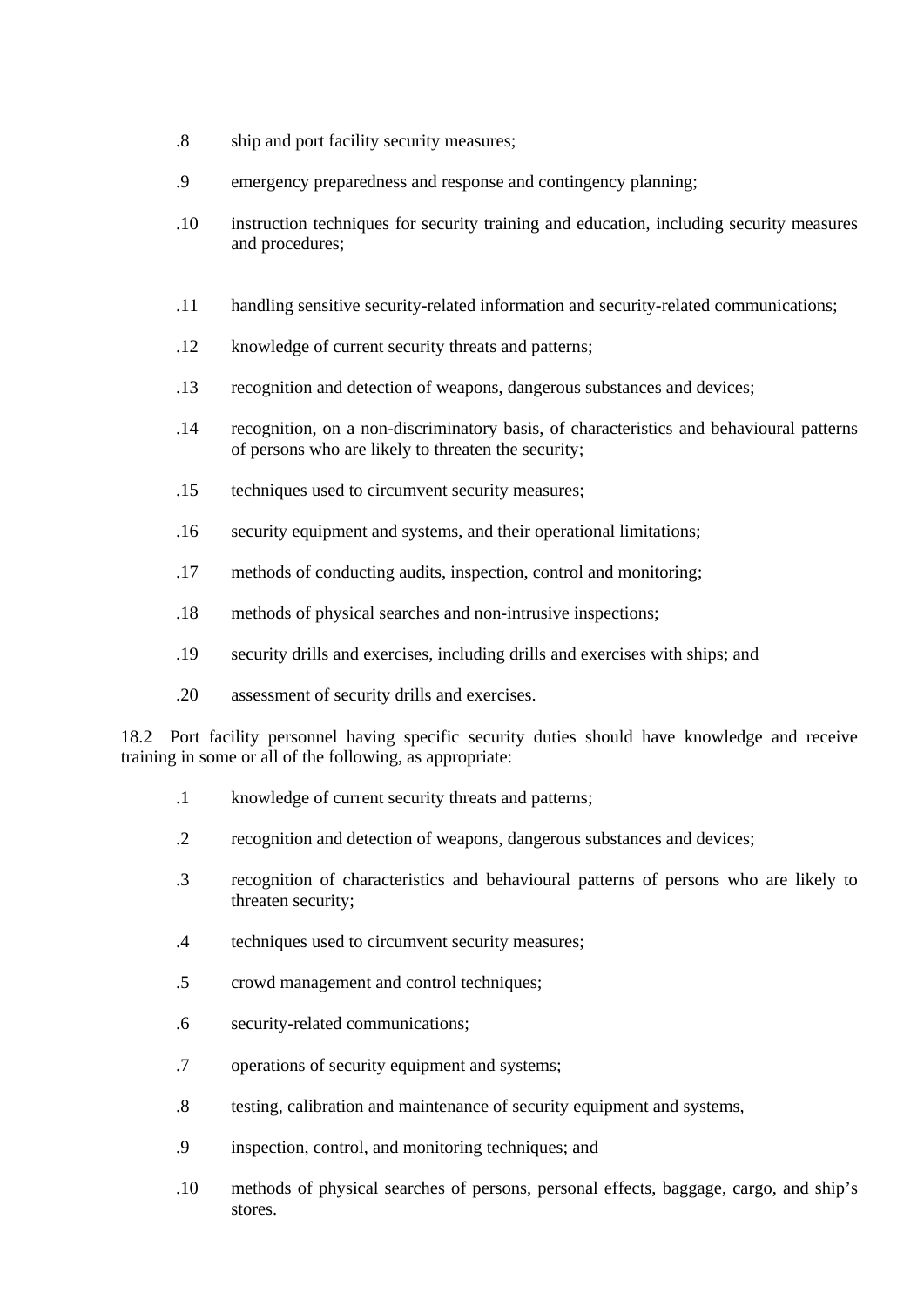18.3 All other port facility personnel should have knowledge of and be familiar with relevant provisions of the PFSP in some or all of the following, as appropriate:

- .1 the meaning and the consequential requirements of the different security levels;
- .2 recognition and detection of weapons, dangerous substances and devices;
- .3 recognition of characteristics and behavioural patterns of persons who are likely to threaten the security; and
- .4 techniques used to circumvent security measures.

#### **Drills and exercises**

18.4 The objective of drills and exercises is to ensure that port facility personnel are proficient in all assigned security duties, at all security levels, and to identify any security-related deficiencies which need to be addressed.

18.5 To ensure the effective implementation of the provisions of the port facility security plan, drills should be conducted at least every three months unless the specific circumstances dictate otherwise. These drills should test individual elements of the plan such as those security threats listed in paragraph 15.11.

18.6 Various types of exercises, which may include participation of port facility security officers, in conjunction with relevant authorities of Contracting Governments, company security officers, or ship security officers, if available, should be carried out at least once each calendar year with no more than 18 months between the exercises. Requests for the participation of company security officers or ships security officers in joint exercise should be made, bearing in mind the security and work implications for the ship. These exercises should test communication, co-ordination, resource availability and response. These exercises may be:

- .1 full-scale or live;
- .2 tabletop simulation or seminar; or
- .3 combined with other exercises held such as emergency response or other port State authority exercises.

### **19 Verification and certification for ships**

*No additional guidance.*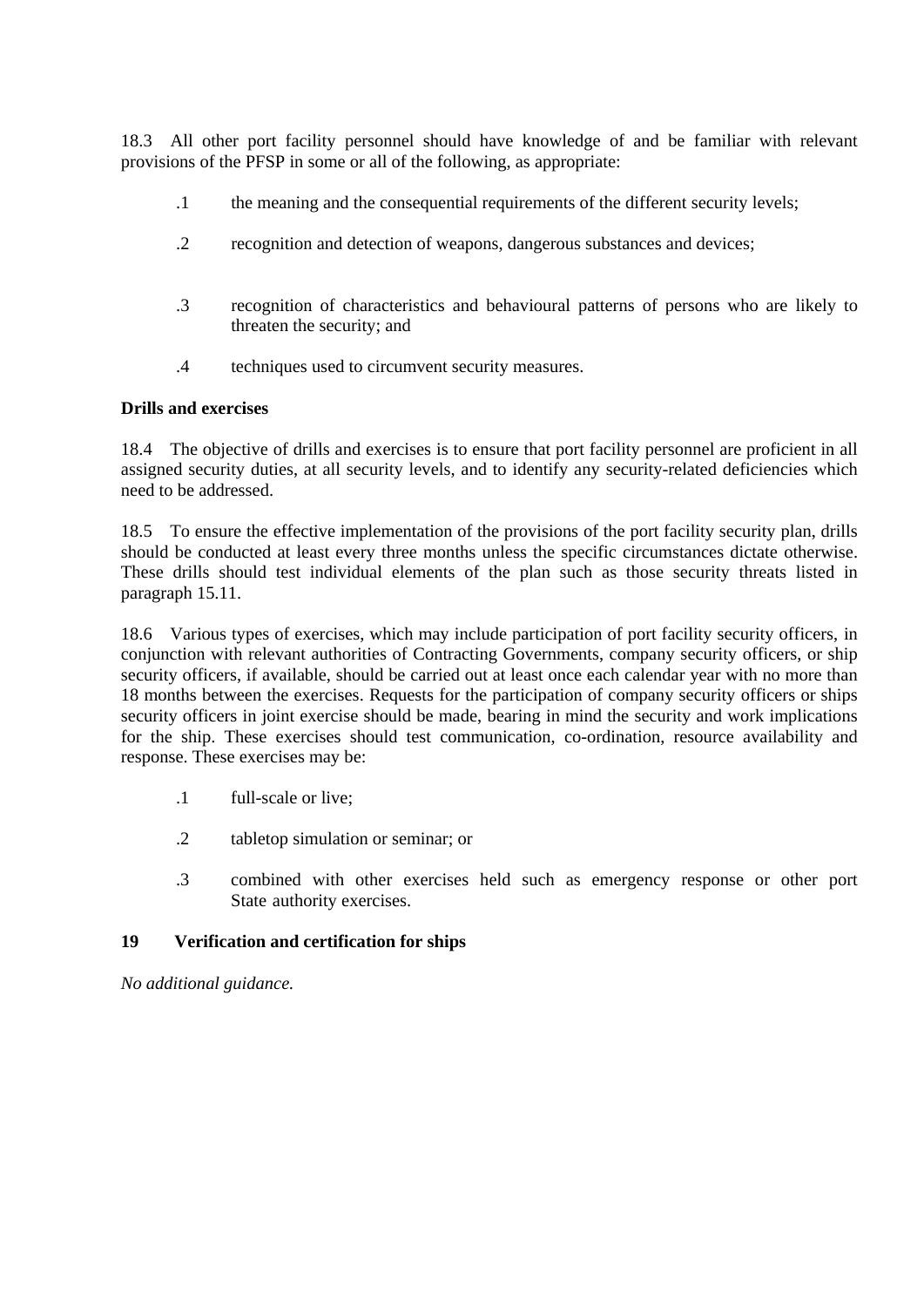# **Appendix to part B**

# **Appendix 1 Form of a Declaration of Security between a ship and a port facility\***

#### **DECLARATION OF SECURITY**

*(list the activities with relevant details)*

under the following security levels

| Security level(s) for the ship:          |  |
|------------------------------------------|--|
| Security level(s) for the port facility: |  |

The port facility and ship agree to the following security measures and responsibilities to ensure compliance with the requirements of Part A of the International Code for the Security of Ships and of Port Facilities.

|                                                                                                 | The affixing of the initials of the SSO or PFSO under<br>these columns indicates that the activity will be done,<br>in accordance with relevant approved plan, by |           |
|-------------------------------------------------------------------------------------------------|-------------------------------------------------------------------------------------------------------------------------------------------------------------------|-----------|
| Activity                                                                                        | The port facility:                                                                                                                                                | The ship: |
| Ensuring the performance of all security duties                                                 |                                                                                                                                                                   |           |
| Monitoring restricted areas to ensure that only<br>authorized personnel have access             |                                                                                                                                                                   |           |
| Controlling access to the port facility                                                         |                                                                                                                                                                   |           |
| Controlling access to the ship                                                                  |                                                                                                                                                                   |           |
| Monitoring of the port facility, including berthing areas<br>and areas surrounding the ship     |                                                                                                                                                                   |           |
| Monitoring of the ship, including berthing<br>areas and areas surrounding the ship              |                                                                                                                                                                   |           |
| Handling of cargo                                                                               |                                                                                                                                                                   |           |
| Delivery of ship's stores                                                                       |                                                                                                                                                                   |           |
| Handling unaccompanied baggage                                                                  |                                                                                                                                                                   |           |
| Controlling the embarkation of persons and their effects                                        |                                                                                                                                                                   |           |
| Ensuring that security communication is readily<br>available between the ship and port facility |                                                                                                                                                                   |           |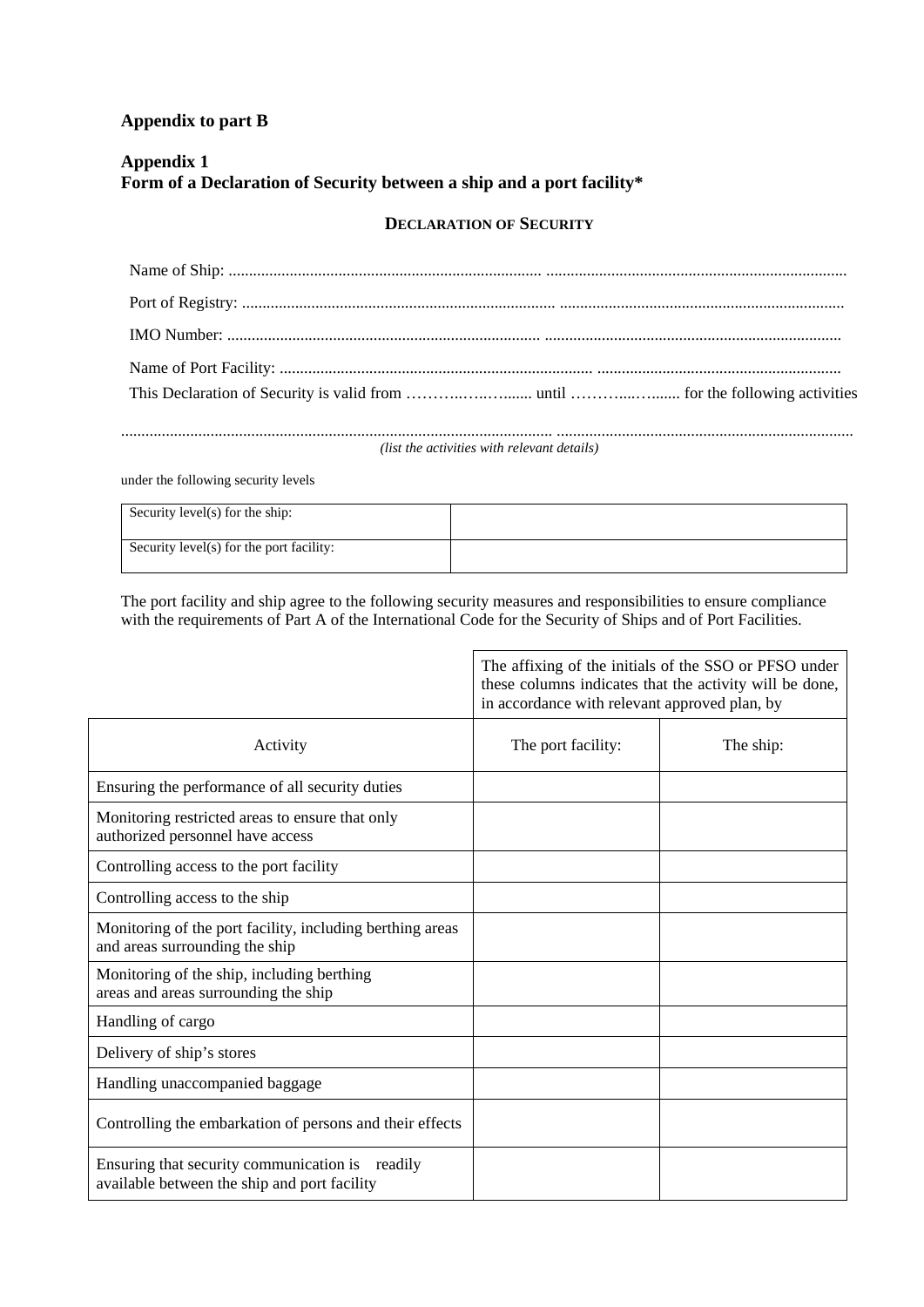The signatories to this agreement certify that security measures and arrangements for both the port-facility and the ship during the specified activities meet the provisions of chapter XI-2 and Part A of Code that will be implemented in accordance with the provisions already stipulated in their approved plan or the specific arrangements agreed to and set out in the attached annex.

|                                               | Signed for and on behalf of                                                           |  |
|-----------------------------------------------|---------------------------------------------------------------------------------------|--|
| the port facility:                            | the ship:                                                                             |  |
| (Signature of Port Facility Security Officer) | (Signature of Master or Ship Security Officer)<br>Name and title of person who signed |  |
|                                               |                                                                                       |  |
|                                               |                                                                                       |  |

#### **Contact Details**

*(to be completed as appropriate) (indicate the telephone numbers or the radio channels or frequencies to be used)*

| for the port facility:<br>Port Facility | for the ship:<br>Master  |
|-----------------------------------------|--------------------------|
| Port Facility Security Officer          | Ship Security Officer    |
|                                         | Company                  |
|                                         | Company Security Officer |
|                                         |                          |

\* This form of Declaration of Security is for use between a ship and a port facility. If the Declaration of Security is to cover two ships this model should be appropriately modified.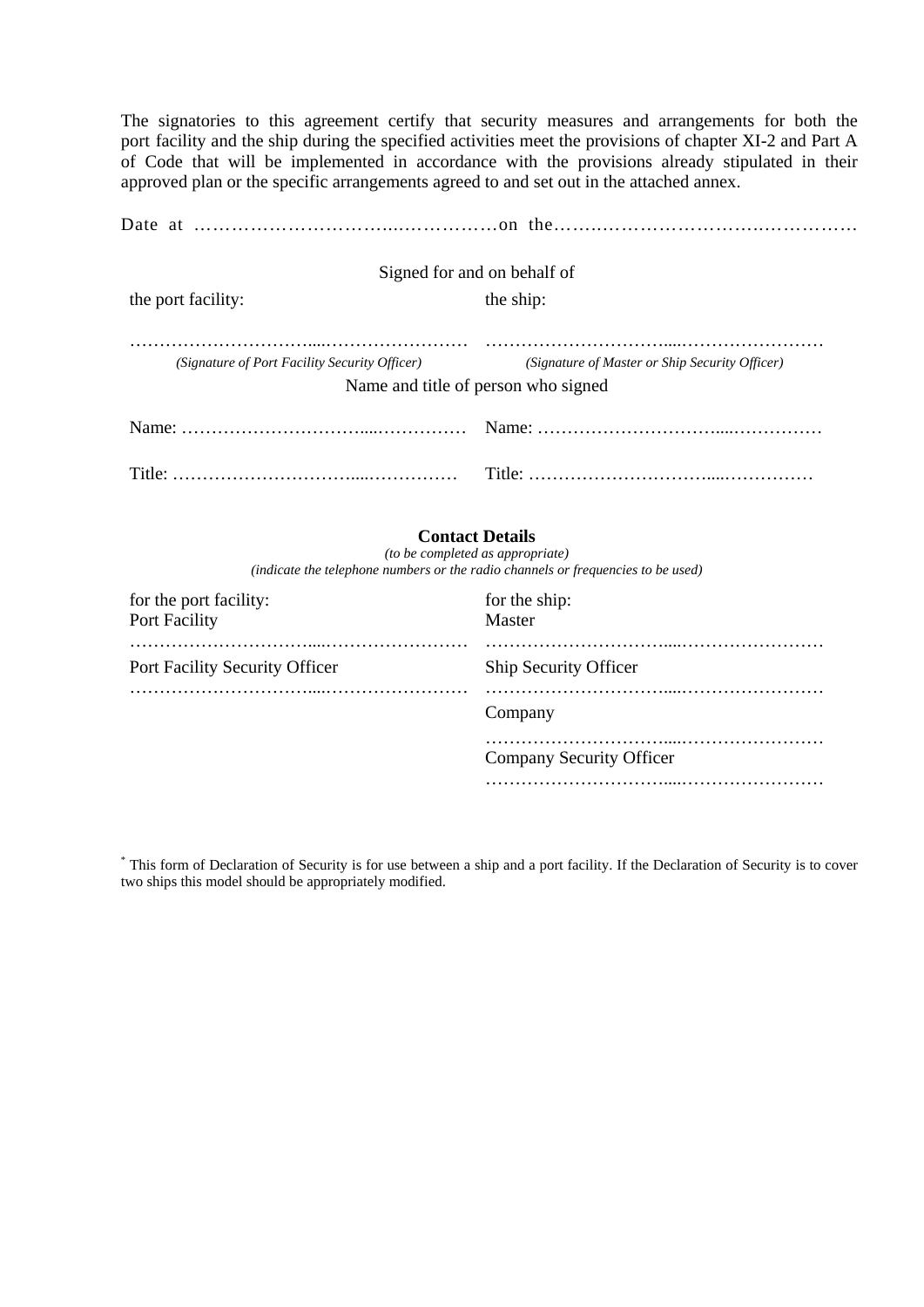# **Appendix 2**

# **Form of a Statement of Compliance of a Port Facility**

# **STATEMENT OF COMPLIANCE OF A PORT FACILITY**

*(Official seal) (State)*

Statement Number

# **Issued under the provisions of Part B of the INTERNATIONAL CODE FOR THE SECURITY OF SHIPS AND OF PORT FACILITIES (ISPS CODE)**

| (name of the State)                                                                                                                                                                                                                                                                                                                                                                                                                                                                                                          |
|------------------------------------------------------------------------------------------------------------------------------------------------------------------------------------------------------------------------------------------------------------------------------------------------------------------------------------------------------------------------------------------------------------------------------------------------------------------------------------------------------------------------------|
|                                                                                                                                                                                                                                                                                                                                                                                                                                                                                                                              |
| Name of the Port Facility<br>Address of the Port Facility                                                                                                                                                                                                                                                                                                                                                                                                                                                                    |
| THIS IS TO CERTIFY that the compliance of this port facility with the provisions of chapter XI-2 and<br>part A of the International Code for the Security of Ships and of Port Facilities (ISPS Code) has been<br>verified and that this port facility operates in accordance with the approved Port Facility Security Plan.<br>This plan has been approved for the following <specify of="" operations,="" or<br="" ship="" the="" types="">activities or other relevant information&gt; (delete as appropriate):</specify> |
| Passenger ship<br>Passenger high speed craft<br>Cargo high speed craft<br><b>Bulk</b> carrier<br>Oil tanker<br>Chemical tanker<br>Gas carrier<br>Mobile offshore Drilling Units<br>Cargo ships other than those referred to above                                                                                                                                                                                                                                                                                            |
| verifications (as indicated overleaf)                                                                                                                                                                                                                                                                                                                                                                                                                                                                                        |
| (place of issue of the statement)                                                                                                                                                                                                                                                                                                                                                                                                                                                                                            |
| Date of issue<br>(Signature of the duly authorized official<br><i>issuing the document</i> )                                                                                                                                                                                                                                                                                                                                                                                                                                 |

*(Seal or stamp of issuing authority, as appropriate)*